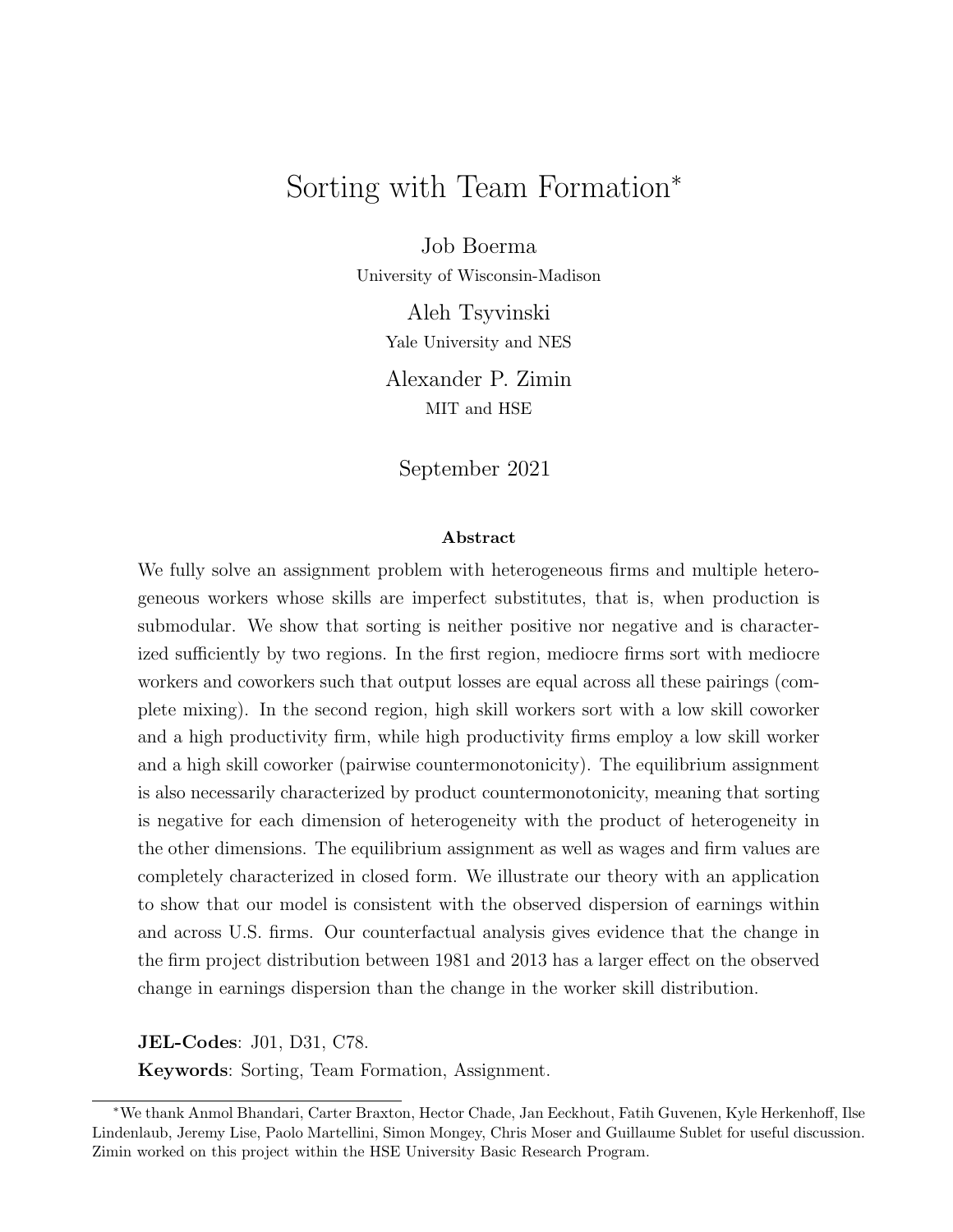### 1 Introduction

How do heterogeneous workers sort to work in teams at heterogeneous firms? What individuals work together, and what firm do they work for? How do worker earnings depend on their employer, their coworkers, as well as other firms and workers in the economy? How does the firm value vary with the labor they hire? To answer these questions, we study the sorting of multiple heterogeneous workers into teams at heterogeneous firms when workers' skills are imperfect substitutes.

The traditional approach to one worker-one firm assignment problems is to provide conditions under which sorting is positive or negative. [Becker](#page-41-0) [\(1973\)](#page-41-0) shows that optimal sorting is positive under supermodular technologies and negative under submodular technologies. For many-toone assignment problems, such as sorting multiple workers into teams to work at firms, [Kremer](#page-44-0) [\(1993\)](#page-44-0) shows that the analysis of [Becker](#page-41-0) [\(1973\)](#page-41-0) straightforwardly extends when the technology is supermodular, in which case equilibrium sorting is positive.

An important open question is how to characterize sorting of heterogeneous firms with multiple heterogeneous workers when technology is submodular. While positive sorting, or comonotonicity, easily extends to matching with multiple workers, [Ahlin](#page-41-1) [\(2017\)](#page-41-1), [Chade and Eeckhout](#page-41-2) [\(2018\)](#page-41-2), and [Eeckhout](#page-42-0) [\(2018\)](#page-42-0) argue that negative sorting, or countermonotonicity, does not have such a simple multi-type counterpart. [Galichon](#page-43-0) [\(2021\)](#page-43-0) posits that considering multi-type sorting problems in economic applications is a considerable outstanding challenge. [Bonhomme](#page-41-3) [\(2021\)](#page-41-3), describing the literature on sorting and teams, concludes his review by stating that incorporating complementarities in matching problems with many types is an important venue for future research. We show that this problem can be analyzed as a multimarginal optimal transport problem and fully characterize the solution in closed form when production is submodular.

We are the first to fully solve a sorting problem with firm heterogeneity and multiple heterogeneous workers whose skills are imperfect substitutes, that is, when production is submodular. In doing so, this paper makes two contributions. First, we show that an equilibrium assignment is sufficiently characterized by two types of assignment regions. In the first region, mediocre firms sort with mediocre workers and coworkers such that output losses are equal across all these pairings (*complete mixing*). In the second region, high skill workers sort with a low skill coworker and a high productivity firm, while high productivity firms employ a low skill worker with a high skill coworker (*pairwise countermonotonicity*). The equilibrium assignment is also necessarily char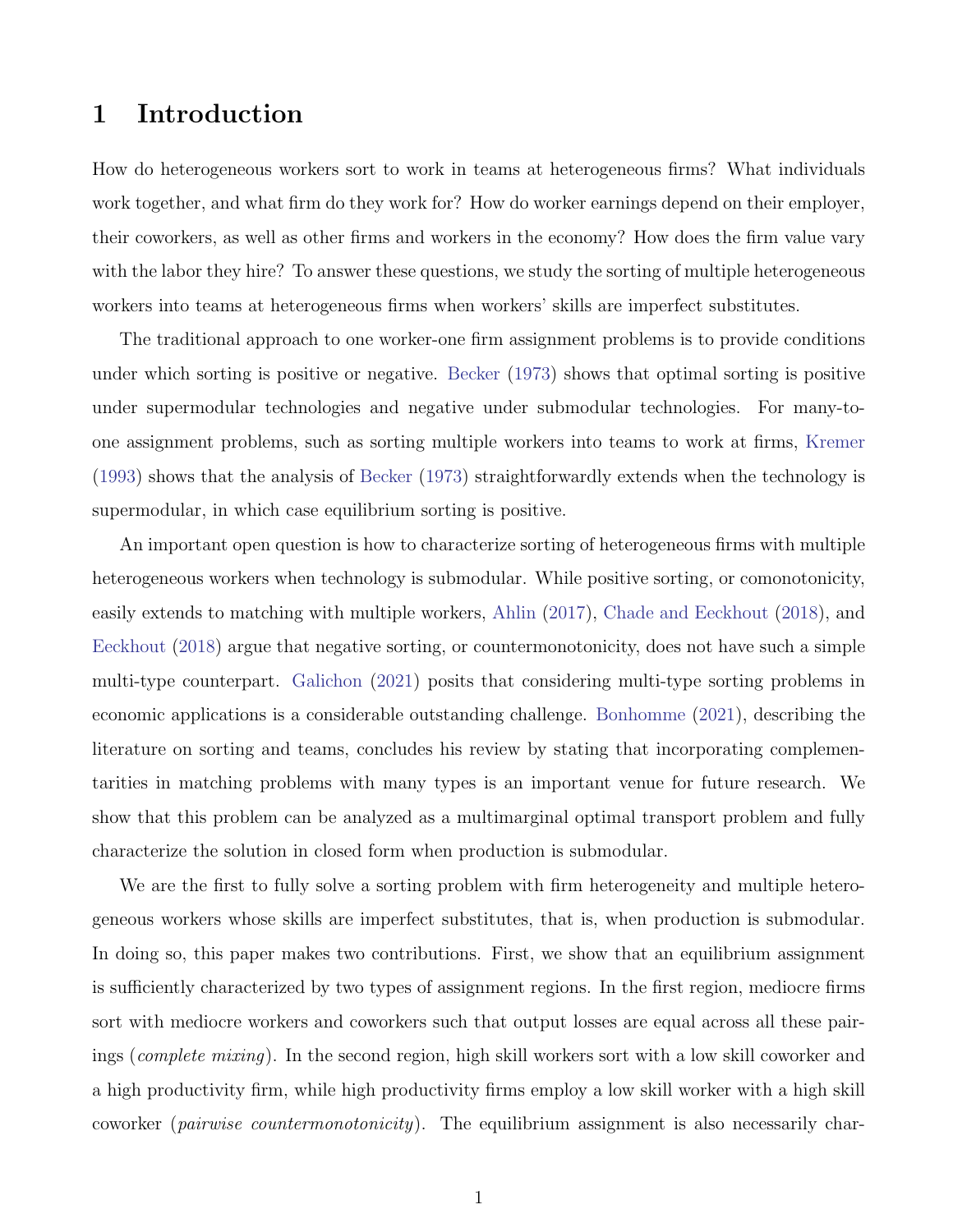acterized by product countermonotonicity, meaning that sorting is negative in every dimension of heterogeneity with the product of heterogeneity in the remaining dimensions. For example, a worker's skill is negatively sorted with the product of firm productivity and their coworkers' skills. In contrast to most of the assignment literature, sorting is neither positive nor negative. Second, we characterize the equilibrium assignment as well as workers' wages and firm values in closed form. We illustrate the use of our theory with a quantitative application to earnings dispersion within and across U.S. firms.

We develop our findings using a transferable utility assignment model with worker peer effects and firm heterogeneity. To illustrate our theory, and introduce the notions of product- and pairwise countermonotonicity, consider a simple production and team technology.<sup>[1](#page-2-0)</sup> The output of a firm is the product of the value of their project, or productivity  $z$ , and the probability their worker team is able to solve production problems  $q$ . When workers independently do not know how to solve a problem with probability  $x_i$ , team quality with workers  $x_1$  and  $x_2$  is  $q = 1 - x_1x_2$ , and output is:

<span id="page-2-1"></span>
$$
y(x_1, x_2, z) = zq = z(1 - x_1 x_2). \tag{1}
$$

Production is supermodular in team quality and productivity, and submodular in worker skills and productivity. Workers are imperfect substitutes, with peer effects in output scaling with the project value.

To characterize equilibrium in our assignment model with worker and firm heterogeneity under technology [\(1\)](#page-2-1), and to relate our findings to prior work, we proceed in three steps. We first discuss one-to-one assignment models nested in our framework to contrast our setup and findings to prior work. We then analyze a discretized version of our problem to formulate a conjecture for the set of potential matches under an equilibrium assignment. Finally, we formally characterize the solution to the continuous version of our problem.

Absent any interaction between different workers at the same firm, equilibrium is characterized by positive sorting when the production function is supermodular, as in [Becker](#page-41-0) [\(1973\)](#page-41-0). If output is supermodular, or workers and firms are complements, it is optimal to pair high-skill workers with high-skill firms, and low-skill workers with low-skill firms. Instead, if a high-skill worker is paired

<span id="page-2-0"></span><sup>&</sup>lt;sup>1</sup>In Section [2,](#page-8-0) we show the logic extends to any number of workers per firm, and general submodular production functions. Consistent with this setup, [Grossman and Maggi](#page-43-1) [\(2000\)](#page-43-1) argue that a submodular production function accurately characterizes processes that require problem solving. In their example, it only takes one good idea of two software engineers to solve a programming problem. In [Sah and Stiglitz](#page-45-0) [\(1986\)](#page-45-0), team quality is the probability of correctly approving projects when workers are organized in a polyarchy.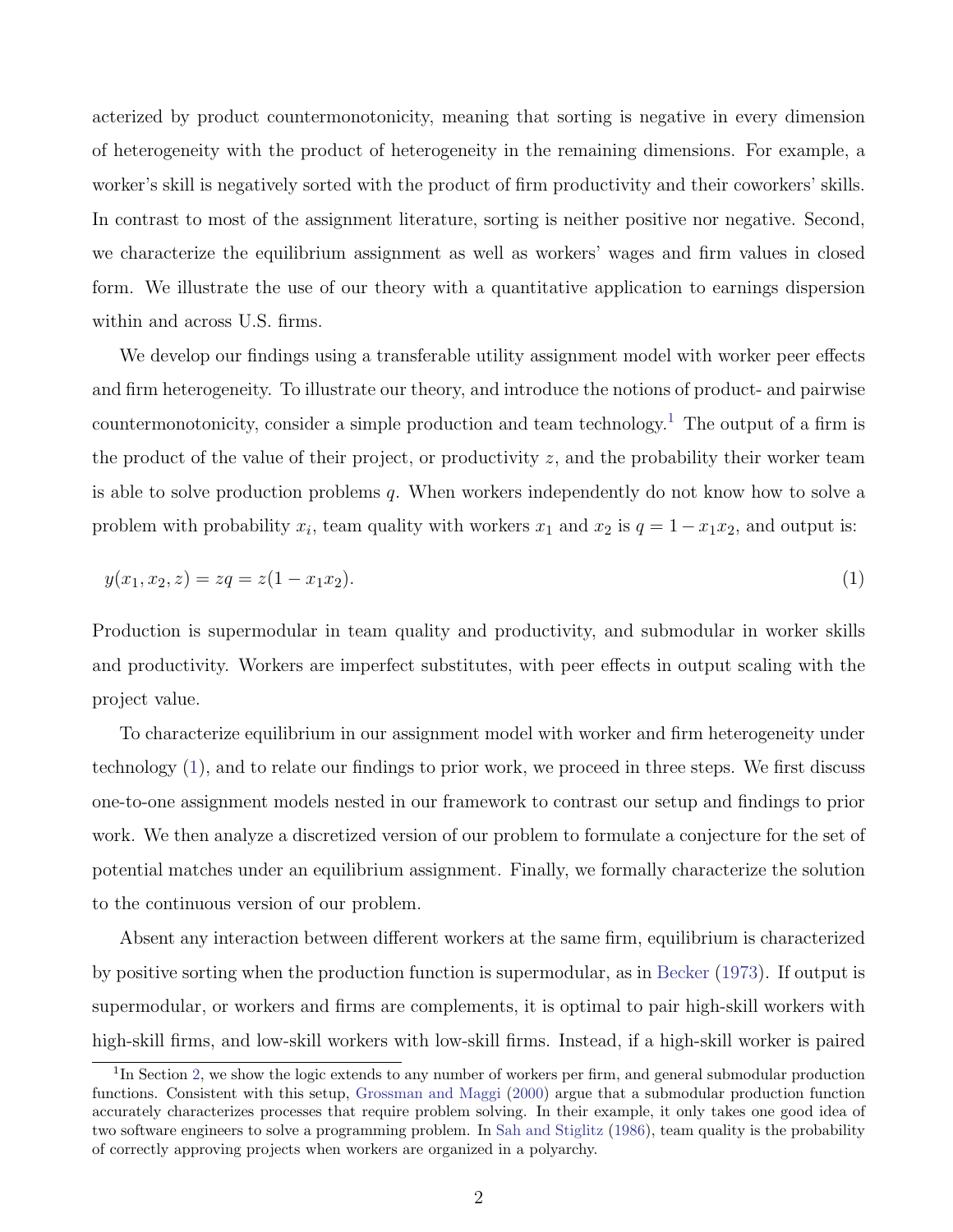with a low productivity firm, and a low-skill worker is paired with a high-productivity firm, output can be increased by pairing the high skill worker and high productivity firm together and pairing the low skill worker and low productivity firm together. By the definition of supermodularity, this improves output. The same logic applies to negative sorting when production is submodular.

How do the sorting patterns look when multiple workers work and interact at the same firm? When production is supermodular in worker qualities and firm productivity, as is the case for his "O-Ring" technology, [Kremer](#page-44-0) [\(1993\)](#page-44-0) shows that the argument of [Becker](#page-41-0) [\(1973\)](#page-41-0) straightforwardly extends. Equilibrium is characterized by positive sorting, or self-matching, meaning that workers are paired with identical coworkers. If any two pairings of workers and firms are not positively sorted in all dimensions, again, the definition of supermodularity tells that the positively sorted assignment is output improving. Equilibrium thus features heterogeneity of workers and earnings across firms since better firms pair with better workers. There is no worker and earnings heterogeneity within firms, however, since the workers are identical within firms.

In this paper, we instead characterize sorting when multiple workers work and interact at firms with a submodular production technology. How does negative sorting generalize to dimensions exceeding two? In our model, importantly, the assignment is very different from the one-to-one sorting pattern. To build intuition, we work with a discrete sample of workers and firms. We study both the planning problem and the dual problem for the discrete samples to highlight the main theoretical insights: the support for an equilibrium assignment and the characterization of the dual formulation to understand equilibrium wages and firm values.

It is useful to first derive a simple necessary condition − product countermonotonicity − for an optimal assignment. It is obtained from the minimal requirement of stability. By product countermonotonicity we mean that when the firm's project value  $z$  is greater, the product of their workers' skills,  $x_1x_2$ , is lower. For any two triplets of worker, coworker, and firm, it cannot be beneficial to bilaterally exchange either one or both workers between the firms. Given the production technology [\(1\)](#page-2-1), this condition translates into product countermonotonicity. The requirement that bilateral exchange of both workers between the two firms cannot be beneficial, for example, implies that the product of workers' skills,  $x_1x_2$ , is lower when firm productivity z is greater. Thus, more productive firms work with better teams. Importantly, this does not imply both workers are individually more skilled as is the case under positive sorting. Similarly, if a worker is more skilled, they work with a coworker and firm that all else equal have greater expected losses. The worker's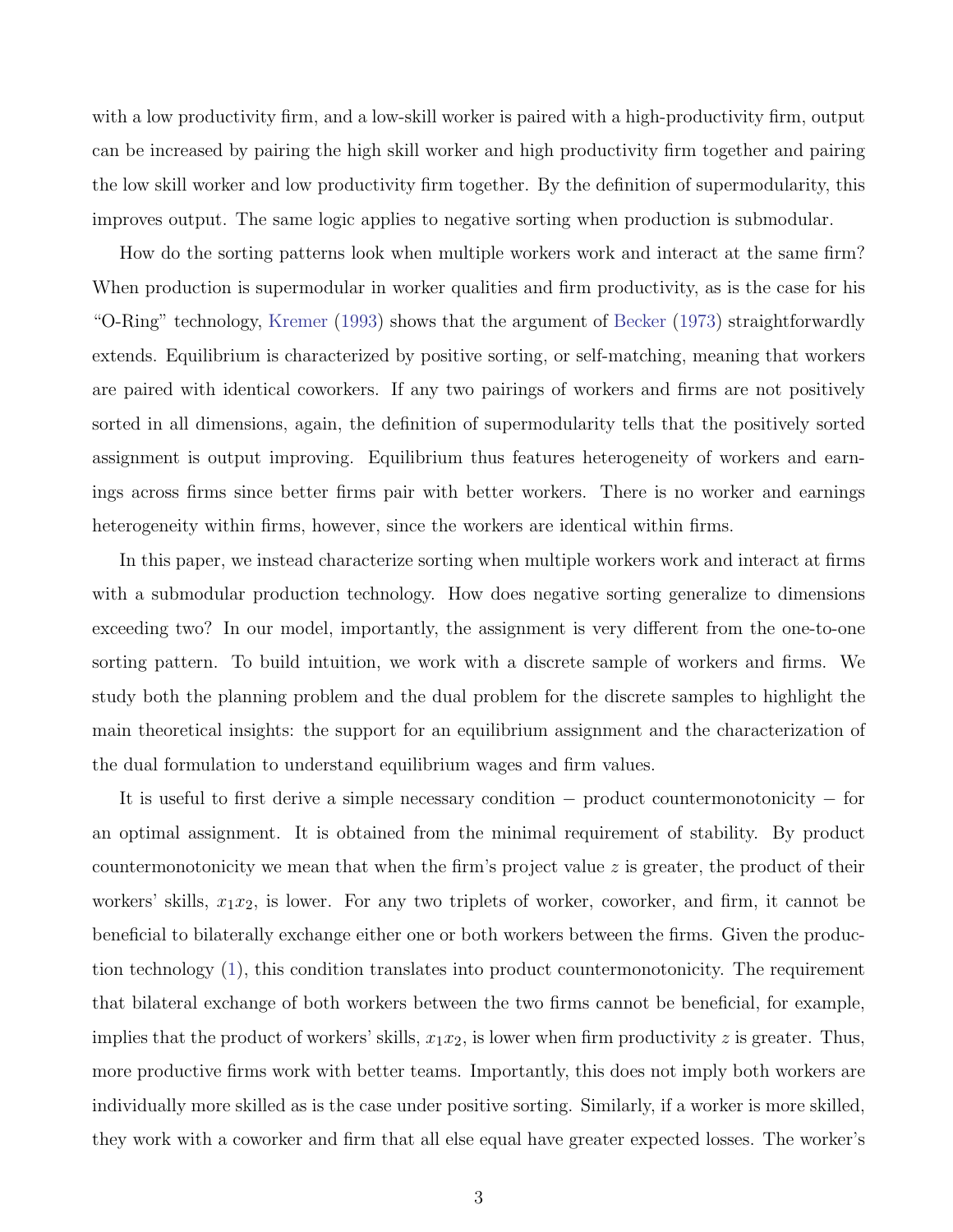marginal contribution is high either because the project is valuable or because the coworker is less skilled.

Deriving a sufficient condition and thus fully characterizing an optimal assignment is significantly more involved. We show that there are two regions to an optimal assignment. The first region satisfies complete mixing. Complete mixing means the expected output loss,  $x_1x_2z$ , is identical for all triplets. We start with the observation that complete mixing is optimal whenever it is feasible. Equalizing expected output loss  $x_1x_2z$  across triplets is optimal as average expected losses (a geometric mean) attain their lower bound if and only if output losses are equal across all triplets following the inequality of arithmetic and geometric means. Complete mixing implies that firms with identical projects may hire different worker pairings with the same implied team quality. Low value projects that are completely mixed are, necessarily due to product countermonotonicity, assigned low quality teams.

Complete mixing does not fully describe the equilibrium assignment because it is not feasible everywhere. Equilibrium instead features the maximal completely mixed set combined with the second region of the pairwise countermonotonic extrema. To develop intuition for the optimality of pairwise countermonotonic sets, we note that at the extreme of the completely mixed set, the lowest value project is matched with identical low-skill workers. Extending this logic to lower valued projects, projects which cannot be completely mixed, we find that these are sorted with identically low-skill workers. In the limit, two workers who never know how to solve a problem work on a project which has no value.

To establish equilibrium properties for worker wages and firm values we characterize the dual problem. We show that multipliers on the constraints for the planning problem are equilibrium wages and firm values. Then we show that the derivative of the wage schedule is equal to the marginal worker product, or  $-x_2z$ . The increase in output obtained by replacing a worker with a slightly more skilled worker, keeping their coworker and their firm unchanged, has to equal the increase in wages necessary to hire the higher-skill worker. Since more skilled workers work with a coworker and firm that has greater expected output losses by product countermonotonicity, the marginal worker product is increasing, implying a convex wage schedule.

Armed with insights from the discretized version of our economy, we then prove that any assignment with its support on the complete mixed and pairwise countermonotonic set is indeed an equilibrium assignment with continuous marginal distributions. We first establish that there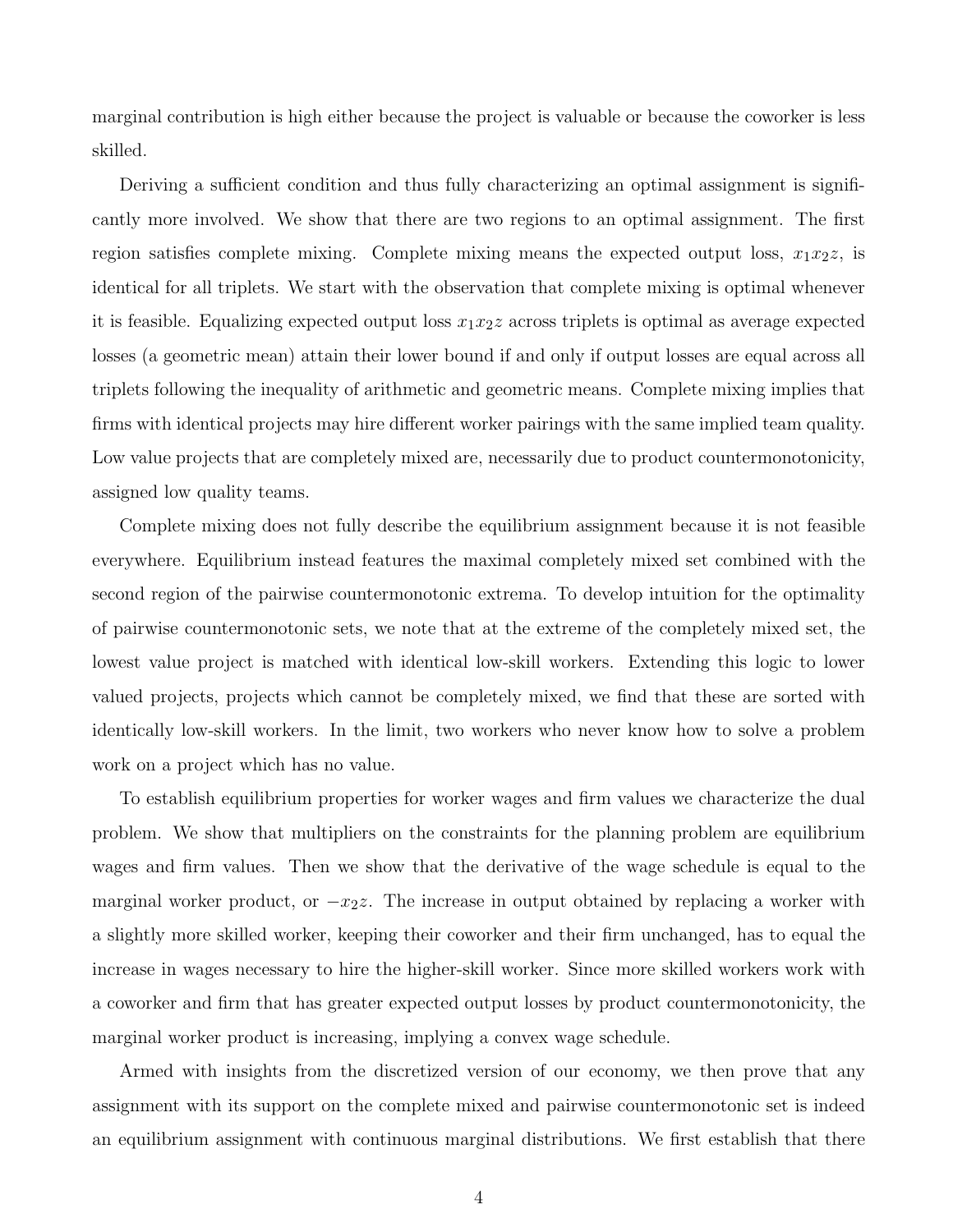exists a probability measure concentrated on this support. To prove existence, we connect our assignment model to work on risk aggregation by [Wang and Wang](#page-45-1) [\(2016\)](#page-45-1) that describes when there exists a dependence structure, a measure, such that the sum of idiosyncratic risks is constant. We then prove optimality of our assignment by using the integral version of Karamata's inequality with respect to output losses implied by alternative assignments. Having characterized the equilibrium assignment, we use a duality argument for multidimensional optimal transport problems, see [Kellerer](#page-44-1) [\(1984\)](#page-44-1), to start deriving that the marginal wage is the marginal worker product. To characterize the wages and firm values, we combine our description of optimal assignments with the observation that the marginal worker product is given by the product of the coworker's skills and project value. This allows us to write equilibrium wages only as a function of a worker's skill.

Having characterized the model equilibrium in closed form, we quantitatively illustrate the theory using administrative U.S. earnings records. Since a distinctive feature of our work among assignment models is that we obtain distinct distributions of earnings within heterogeneous firms, we apply our model to evaluate the dispersion in earnings within and across firms, which were empirically documented by [Barth, Bryson, Davis, and Freeman](#page-41-4) [\(2016\)](#page-41-4) and [Song, Price, Guvenen,](#page-45-2) [Bloom, and Von Wachter](#page-45-2) [\(2019\)](#page-45-2) for the United States, by [Card, Heining, and Kline](#page-41-5) [\(2013\)](#page-41-5) for Germany, and by [Alvarez, Benguria, Engbom, and Moser](#page-41-6) [\(2018\)](#page-41-6) for Brazil. [Song, Price, Guvenen,](#page-45-2) [Bloom, and Von Wachter](#page-45-2) [\(2019\)](#page-45-2) attribute about 40 percent of the variation in log earnings, a total of 0.8 log points, to between-firm dispersion and 60 percent to within-firm dispersion. From 1981 to 2013, they document an increase in the variance of log earnings of about 0.2 log points, two-thirds of which is driven by an increase in earnings dispersion between firms.

Our model endogenously matches the decomposition of earnings dispersion into between and within-firm components. We invert the closed-form wage equation to back out the workers' skill distribution using only the distribution of earnings, that is, without using data on their coworkers. We then compare the model decomposition of earnings variation to their empirical counterpart. By construction, our model replicates the total dispersion of earnings in the data. We then find that the stylized model correctly attributes about two-thirds of earnings variation in 1981 and 2013 to within-firm variation. Our counterfactual analysis gives evidence that the change in the firm project distribution between 1981 and 2013 has a larger effect on the observed change in earnings dispersion than the change in the worker skill distribution.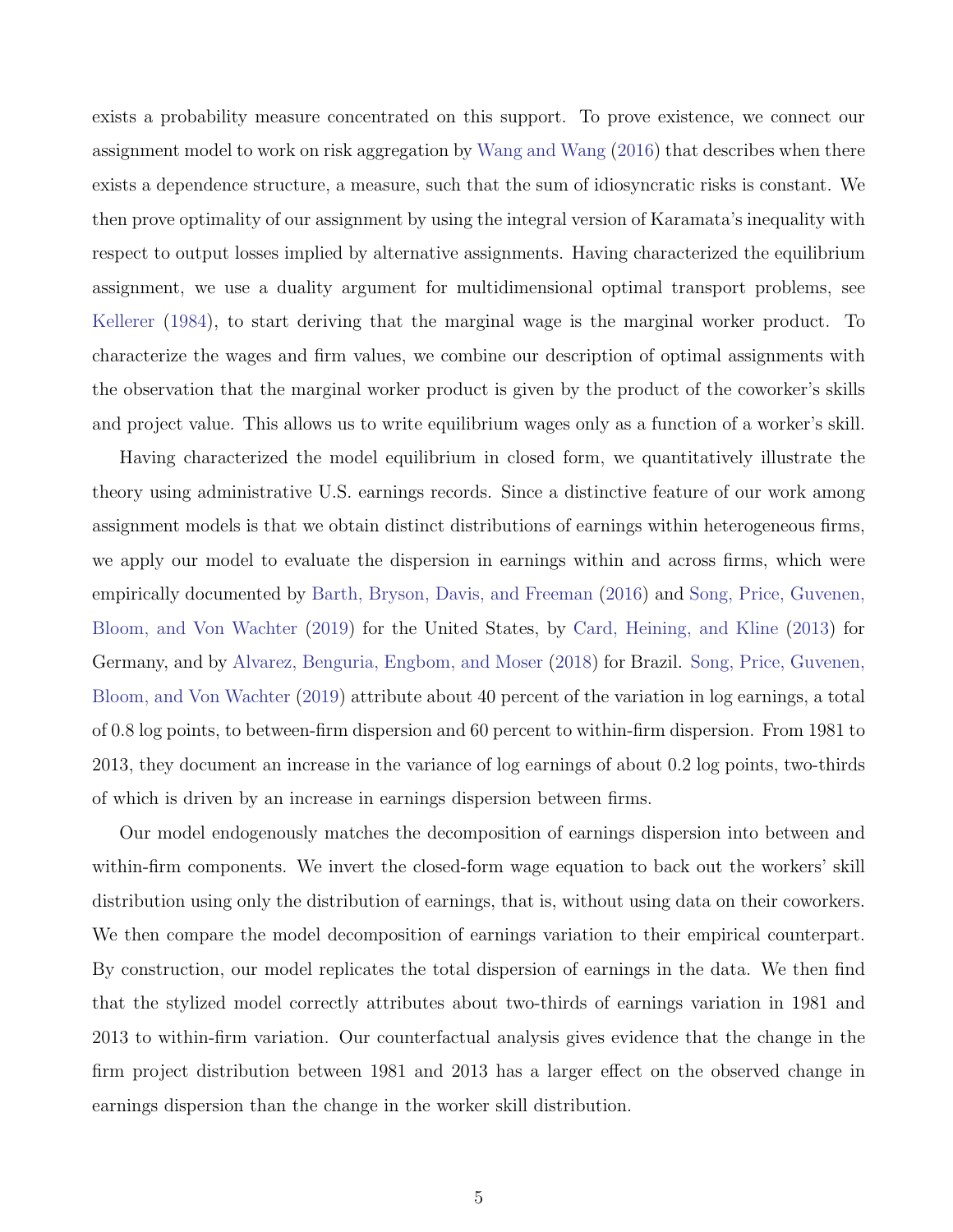Related Literature. There is an extensive literature on one-to-one assignment models in the tradition of [Becker](#page-41-0) [\(1973\)](#page-41-0), which is surveyed in [Sattinger](#page-45-3) [\(1993\)](#page-45-3), Chiappori and Salanié [\(2016\)](#page-42-1), [Chade, Eeckhout, and Smith](#page-41-7) [\(2017\)](#page-41-7), and [Eeckhout](#page-42-0) [\(2018\)](#page-42-0). This literature, in particular, analyzes conditions under which sorting is positive or negative. Our contribution is to characterize equilibrium sorting for a multimarginal assignment problem with heterogeneous firms and multiple heterogeneous workers whose skills are imperfect substitutes. We provide a complete equilibrium characterization for this problem, and show this equilibrium features neither positive nor negative sorting.

While the one-to-one assignment models described so far sort two exogenous distributions, such as workers and firms, related work considers only a single population of workers which also has to be split into different roles at different teams. [Kremer and Maskin](#page-44-2) [\(1996\)](#page-44-2) study sorting of heterogeneous workers into managerial and worker roles. In this case, production is supermodular yet asymmetric, which proves to be a challenge in terms of characterizing equilibrium in case of a single distribution. [Porzio](#page-45-4) [\(2017\)](#page-45-4) uses optimal transport, similar to us, to extend this framework with a continuous technological investment choice for each worker and manager which scales the strength of the complementary between them. Different from these papers, our team technology is symmetric between workers, so there are no distinct roles within a team, and our economy is endowed with an exogenous distribution of firm productivity that simultaneously has to be matched to teams. Our problem thus becomes a many-to-one assignment model rather than oneto-one assignment model, but we can nonetheless characterize the assignment as well as wages and firm values in closed form.

The closest to our work is a small literature that studies negative sorting with more than two agents. [Ahlin](#page-41-1) [\(2017\)](#page-41-1), [Chade and Eeckhout](#page-41-2) [\(2018\)](#page-41-2) and [Eeckhout](#page-42-0) [\(2018\)](#page-42-0) argue it is neither evident how to define negative sorting in this case, nor how to characterize an optimal assignment when production is submodular, and also derive insightful partial characterizations of the equilibrium. [Ahlin](#page-41-1) [\(2017\)](#page-41-1) also develops a careful quantitative application to group formation in villages.<sup>[2](#page-6-0)</sup> In our paper, we fully characterize optimal sorting for dimensions greater than two for a submodular production technology.

[Kremer](#page-44-0) [\(1993\)](#page-44-0) departs from the one-to-one assignment framework by analyzing the assignment

<span id="page-6-0"></span><sup>2</sup>See also [Ahlin](#page-41-8) [\(2015\)](#page-41-8) for a study of a role of group sizes in group lending and [Saint-Paul](#page-45-5) [\(2001\)](#page-45-5) for an assignment model with different types of intrafirm spillovers.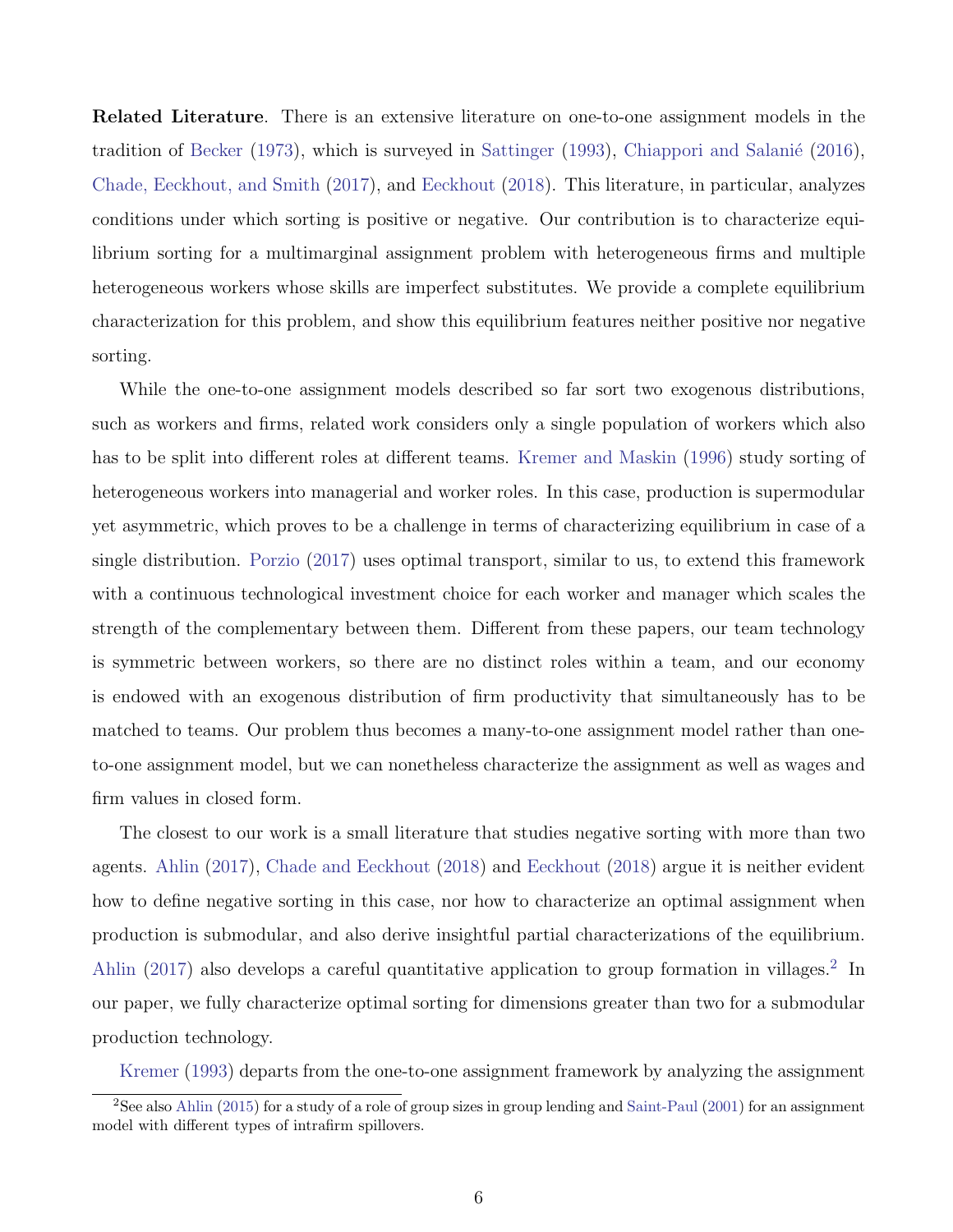of multiple heterogeneous workers to a single firm with a fixed size. [Kremer](#page-44-0) [\(1993\)](#page-44-0) shows that the analysis [Becker](#page-41-0) [\(1973\)](#page-41-0) straightforwardly extends when the production technology is supermodular. Recent work by [Herkenhoff, Lise, Menzio, and Phillips](#page-43-2) [\(2018\)](#page-43-2) and [Jarosch, Oberfield, and Rossi-](#page-43-3)[Hansberg](#page-43-3) [\(2021\)](#page-43-3) quantitatively examines production and learning of workers and coworkers in teams in labor markets with and without frictions.

An alternative approach to multiworker firms in assignment models is due to [Eeckhout and](#page-42-2) [Kircher](#page-42-2)  $(2018).$  $(2018).$ <sup>[3](#page-7-0)</sup> They develop a model in which firms sort with a single type of worker, and choose how many workers of this type to employ. [Eeckhout and Kircher](#page-42-2) [\(2018\)](#page-42-2) develop conditions under which sorting is positive or negative. Importantly, they assume the firm technology is additively separable between workers of different types, so the marginal worker product is independent from other types of workers within the firm. This paper differs from [Eeckhout and Kircher](#page-42-2) [\(2018\)](#page-42-2) by focusing on firms of fixed size similar to [Kremer](#page-44-0) [\(1993\)](#page-44-0), and by incorporating peer effects. Workers are instead imperfect substitutes under a submodular production technology, and their marginal product does depend on their coworkers.

This paper relates to a growing literature which uses optimal transport theory to solve economic problem, see [Galichon](#page-43-4) [\(2018\)](#page-43-4) for a comprehensive overview. Specifically, there is an important line of work on multidimensional sorting and multi-market problems, working with optimal transport theory, such as [Choo and Siow](#page-42-3) [\(2006\)](#page-42-3), [Dupuy and Galichon](#page-42-4) [\(2014\)](#page-42-4), [McCann, Shi, Siow, and](#page-44-3) [Wolthoff](#page-44-3) [\(2015\)](#page-44-3), [Lindenlaub](#page-44-4) [\(2017\)](#page-42-5), [Chiappori, McCann, and Pass](#page-42-5) (2017), Chiappori, Salanié, [and Weiss](#page-42-6) [\(2017\)](#page-42-6), Ocampo Díaz [\(2018\)](#page-44-5), [Edmond and Mongey](#page-42-7) [\(2019\)](#page-42-7), [Lindenlaub and Postel-](#page-44-6)[Vinay](#page-44-6) [\(2020\)](#page-44-6) and Galichon and Salanié [\(2021\)](#page-43-5).<sup>[4](#page-7-1)</sup> Our assignment problem instead results in a sorting problem where each dimension of heterogeneity sorts with an endogenous multidimensional distribution.

Another literature, following [Garicano and Rossi-Hansberg](#page-43-6) [\(2006\)](#page-43-6), solves hierarchical assign-ment models with heterogeneous workers.<sup>[5](#page-7-2)</sup> Similar to [Garicano](#page-43-7) [\(2000\)](#page-43-7), workers differ in their knowledge, which governs the probability that they know how to solve a production problem. Knowledge is assumed to be cumulative, so that more skilled workers know how to solve a prob-

<span id="page-7-0"></span><sup>&</sup>lt;sup>3</sup>[Kelso and Crawford](#page-44-7) [\(1982\)](#page-44-7) provide the gross substitutes conditions for equilibrium existence in a related many worker-to-one firm assignment model with finite workers and firms and a more general production technology.

<span id="page-7-1"></span><sup>&</sup>lt;sup>4</sup>Related to this is research on the identification of multi-attribute hedonic models using optimal transport, see [Chernozhukov, Galichon, Henry, and Pass](#page-41-9) [\(2021\)](#page-41-9).

<span id="page-7-2"></span><sup>5</sup>A simple exposition of the hierarchical assignment problem is presented in [Garicano and Rossi-Hansberg](#page-43-8) [\(2004\)](#page-43-8). [Antras, Garicano, and Rossi-Hansberg](#page-41-10) [\(2006\)](#page-41-10) apply the knowledge-based hierarchy structure to study international trade and the international structure to production. See [Garicano and Rossi-Hansberg](#page-43-9) [\(2015\)](#page-43-9) for a review.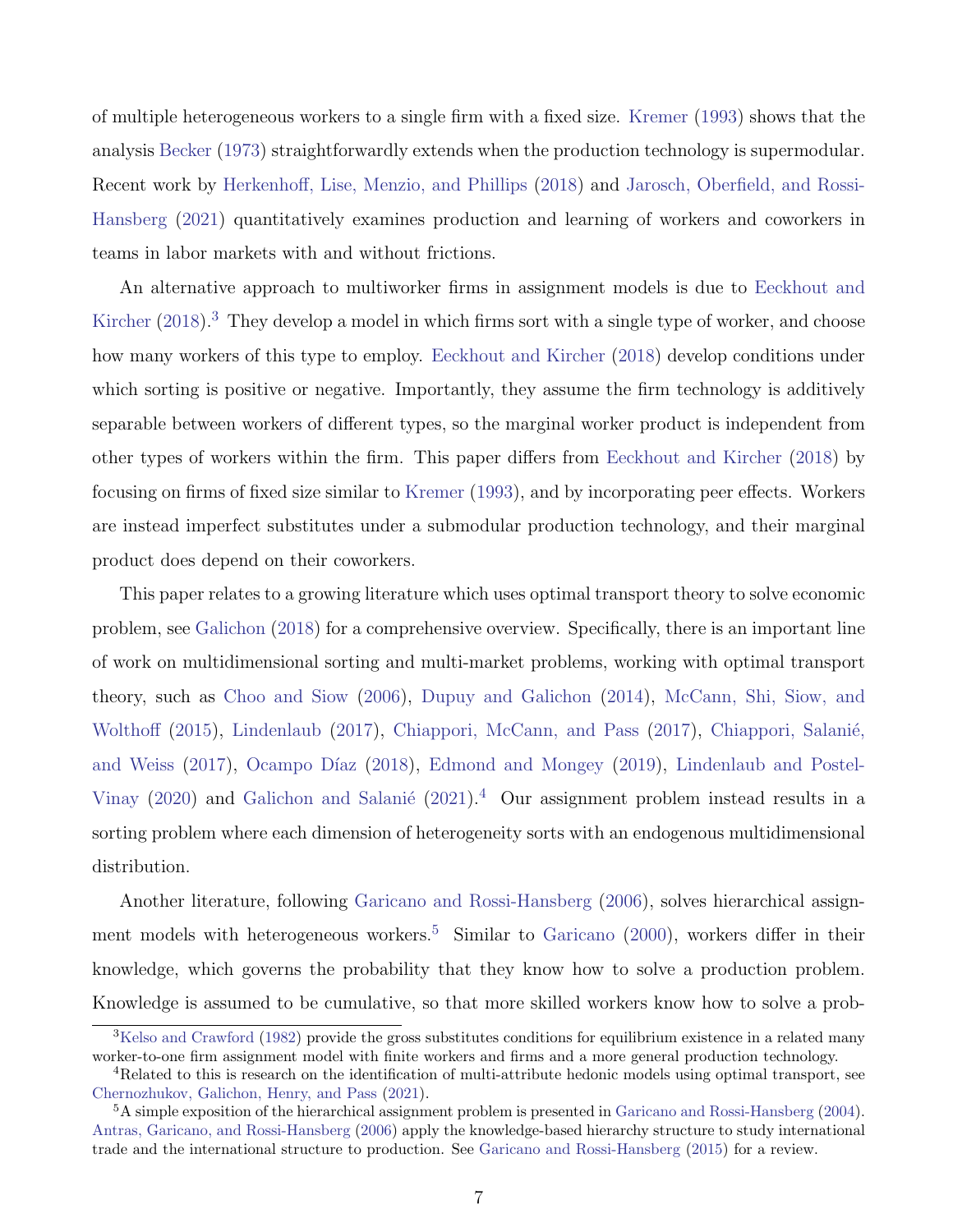lem whenever less skilled workers do. A key implication is that production is supermodular in worker skill, so that equilibrium sorting is positive. In line with these papers, our workers differ in the probability that they know how to solve production problems. Knowledge, however, is not cumulative, allowing for the possibility that less skilled workers know how to solve a problem when more skilled workers do not. As a result, our production technology is instead not supermodular, and hence optimal sorting is not positive.

To characterize our equilibrium, we build on the optimal transport literature in mathematics that develops tools to solve multimarginal problems, see, for example, a review in [Pass](#page-44-8) [\(2011\)](#page-44-8). He concludes that the extension of the classical Monge-Kantorovich problem to the case of more than two marginal distributions is not well understood. While this is an active area of recent research with a number of applications, understanding of the problem is far from complete and is fractured (for examples of different settings and costs, see [Gangbo and](#page-43-10) Swiech ´ [\(1998\)](#page-43-10), [Carlier and Ekeland](#page-41-11) [\(2010\)](#page-41-11), Cotar, Friesecke, and Klüppelberg [\(2013\)](#page-42-8), [Kim and Pass](#page-44-9) [\(2014\)](#page-44-9), [Colombo, De Pascale,](#page-42-9) [and Di Marino](#page-42-9) [\(2015\)](#page-42-9), and [Gladkov and Zimin](#page-43-11) [\(2020\)](#page-43-11)). Our paper studies a submodular cost function and introduces firm production, non-uniform distributions of workers and firms, and uses this to understand equilibrium sorting, worker wages, and firm values. In the literature on risk aggregation and insurance, [Bernard, Jiang, and Wang](#page-41-12) [\(2014\)](#page-41-12), Embrechts, Puccetti, Rüschendorf, [Wang, and Beleraj](#page-42-10) [\(2014\)](#page-42-10), [Puccetti and Wang](#page-45-6) [\(2015\)](#page-45-6) and [Wang and Wang](#page-45-1) [\(2016\)](#page-45-1) study properties of aggregate risk as the sum of individual risks. Similar in spirit, we study the minimization of output losses (risks) incurred by teams of workers and firms in the economy. Different from them, our interest lie in distribution of output losses and the sorting patterns of workers that generate maximum aggregate output which we characterize using optimal transport theory. Moreover, we use the dual transport problem to characterize the distribution of equilibrium wages and firm values.

### <span id="page-8-0"></span>2 Model

We study an economy in which agents with heterogeneous skills choose their firm and coworker to work with. This is a static assignment problem extended to incorporate the sorting of two workers to each firm. Our setup results in a sorting problem between two workers with each firm for a submodular production technology. In this section, we set this problem as a Monge-Kantorovich multimarginal optimal transport problem.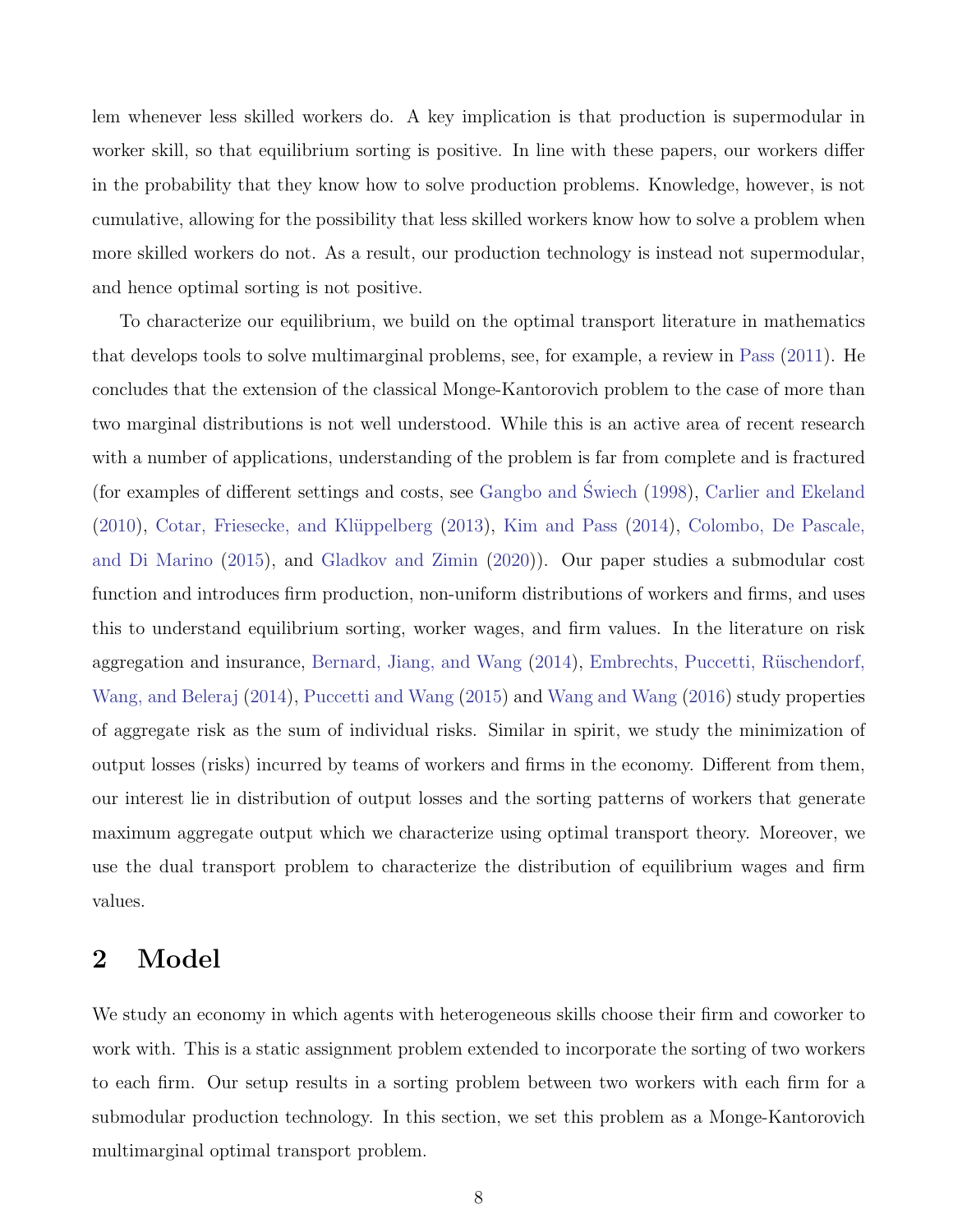### 2.1 Environment

Agents. The economy is populated by risk-neutral workers and firms. There exist two groups of workers with mass equal to 1 each and a continuum of firms with mass equal to 1. Workers differ in skills such that high skill workers are more likely to know how to solve a problem.[6](#page-9-0) The skill of every worker is indexed by a single number  $x_i \in X := [0, 1]$ , which captures the probability that the worker does not know how to solve a problem. To illustrate,  $x_i = 0.10$  implies that the worker knows how to solve a problem with 90 percent probability. High skill workers have a low  $x_i$ . Each group of workers are distributed according to the cumulative distribution function  $F_x(x_i)$ , with a corresponding continuous density function  $f_x(x_i)$ .

Firms are indexed by a productivity type  $z \in Z := [0, 1]$ , capturing the value of their projects. High value firms have a high  $z$ . Firms are distributed according to cumulative distribution function  $F_z(z)$ , with a continuous density function  $f_z(z)$ . We assume that cumulative distribution functions are strictly increasing and continuous, so that the inverse distribution function, which we denote by  $I_z$ , is defined so that  $I_z(p_z)$  for percentile  $p_z \in [0,1]$  is the unique number z such that  $F_z(z) = p_z$ . Thus,  $p_z$  is the percentile corresponding to project value z in the firm distribution. The inverse distribution functions for workers  $I_x$  are defined analogously.

Technology. Firms produce a single homogeneous good. Production requires a project and a team of workers. Teams solve problems that arise in order to produce. In particular, each team encounters a single problem in production. Firm output is the project value  $z$  when the problem is solved, and zero otherwise.

A firm of type  $z$  that employs a team of quality  $q$ , which represents the probability with which the team solves production problems, produces expected output according to:

<span id="page-9-1"></span>
$$
g(q, z) = qz.\tag{2}
$$

The production function q is supermodular in team quality q and firm type z. Team quality and the project value are complements in production.

A team can solve a problem if and only if at least one of the workers knows how to solve it. Since the probability that worker  $i$  does not know the solution is  $x_i$ , independent of their coworker

<span id="page-9-0"></span><sup>6</sup>Worker heterogeneity in terms of probability to know how to solve a problem, or complete a task, is found in [Kremer](#page-44-0) [\(1993\)](#page-44-0), [Garicano](#page-43-7) [\(2000\)](#page-43-7), and [Garicano and Rossi-Hansberg](#page-43-6) [\(2006\)](#page-43-6), amongst others.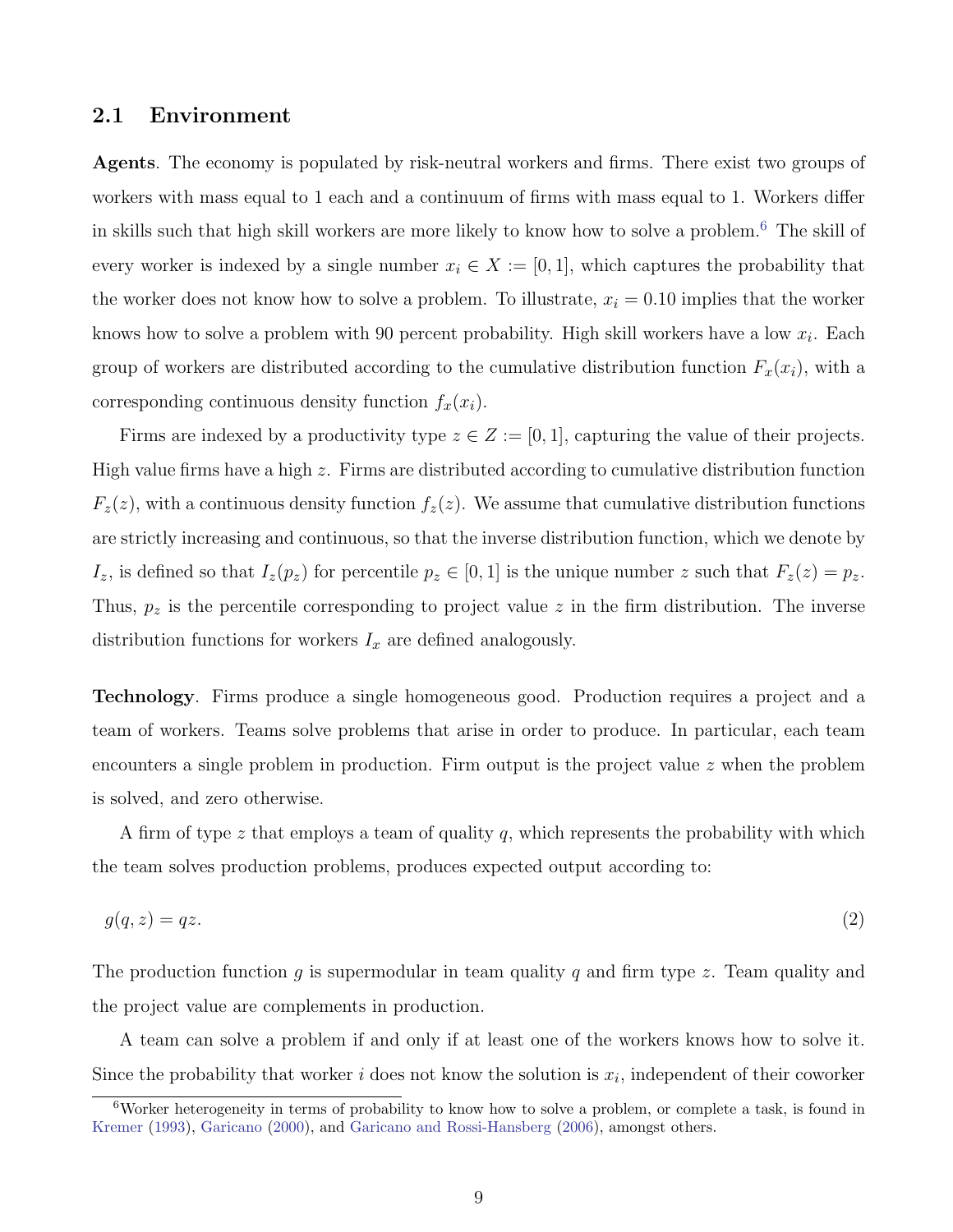knowing the solution, the probability of successful production with workers  $x_1$  and  $x_2$  is:

<span id="page-10-0"></span>
$$
q = h(x_1, x_2) = 1 - x_1 x_2. \tag{3}
$$

The team quality function  $h$  is a symmetric, submodular function in worker types, so workers are substitutes. Team production of this nature appears, amongst others, in [Sah and Stiglitz](#page-45-0) [\(1986\)](#page-45-0) and [Grossman and Maggi](#page-43-1) [\(2000\)](#page-43-1).

<span id="page-10-1"></span>Combining the production technology [\(2\)](#page-9-1) with the team quality function [\(3\)](#page-10-0), the firm output function  $y$  is:

$$
y(x_1, x_2, z) = (1 - x_1 x_2)z.
$$
\n<sup>(1)</sup>

The firm output function is a submodular function in worker and firm type. The marginal product of worker  $x_1$  is defined as:

$$
m(x_1) := y_1(x_1, x_2, z) = -x_2 z \le 0.
$$
\n<sup>(4)</sup>

When a worker is less skilled, so less likely to know how to solve a problem, expected output decreases. The marginal product of every worker exclusively depends on the skills of their coworker and the firm they work with. That is, the model is set up so that the marginal product only depends on peer effects.

Our specification of technology nests standard one-to-one assignment models with positive and negative sorting. If the distribution for team quality  $q$  is exogenous, sorting between teams and firms is positive. As in [Becker](#page-41-0) [\(1973\)](#page-41-0), high quality teams work on the most valuable projects. On the other hand, absent firm heterogeneity,  $z = \overline{z}$ , sorting is negative. Low and high skill workers form teams, as discussed in [Grossman and Maggi](#page-43-1) [\(2000\)](#page-43-1) and [Legros and Newman](#page-44-10) [\(2002\)](#page-44-10).

Assignment. An assignment function prescribes for every worker both a coworker to work with and a firm to work for. Formally, an assignment is a probability measure  $\pi$  over workers, coworkers and firms. Given a distribution of workers  $F_x$ , a distribution of coworkers  $F_x$ , and a distribution of firms  $F_z$ , the set of feasible assignment functions is  $\Pi := \Pi(F_x, F_x, F_z)$  which is the set of probability measures  $\pi$  on the product space  $X \times X \times Z$  such that the marginal distributions of  $\pi$  onto X and Z are equal to  $F_x$  and  $F_z$  respectively. Feasibility of an assignment function is thus equivalent to labor market clearing, or all workers and firms are sorted.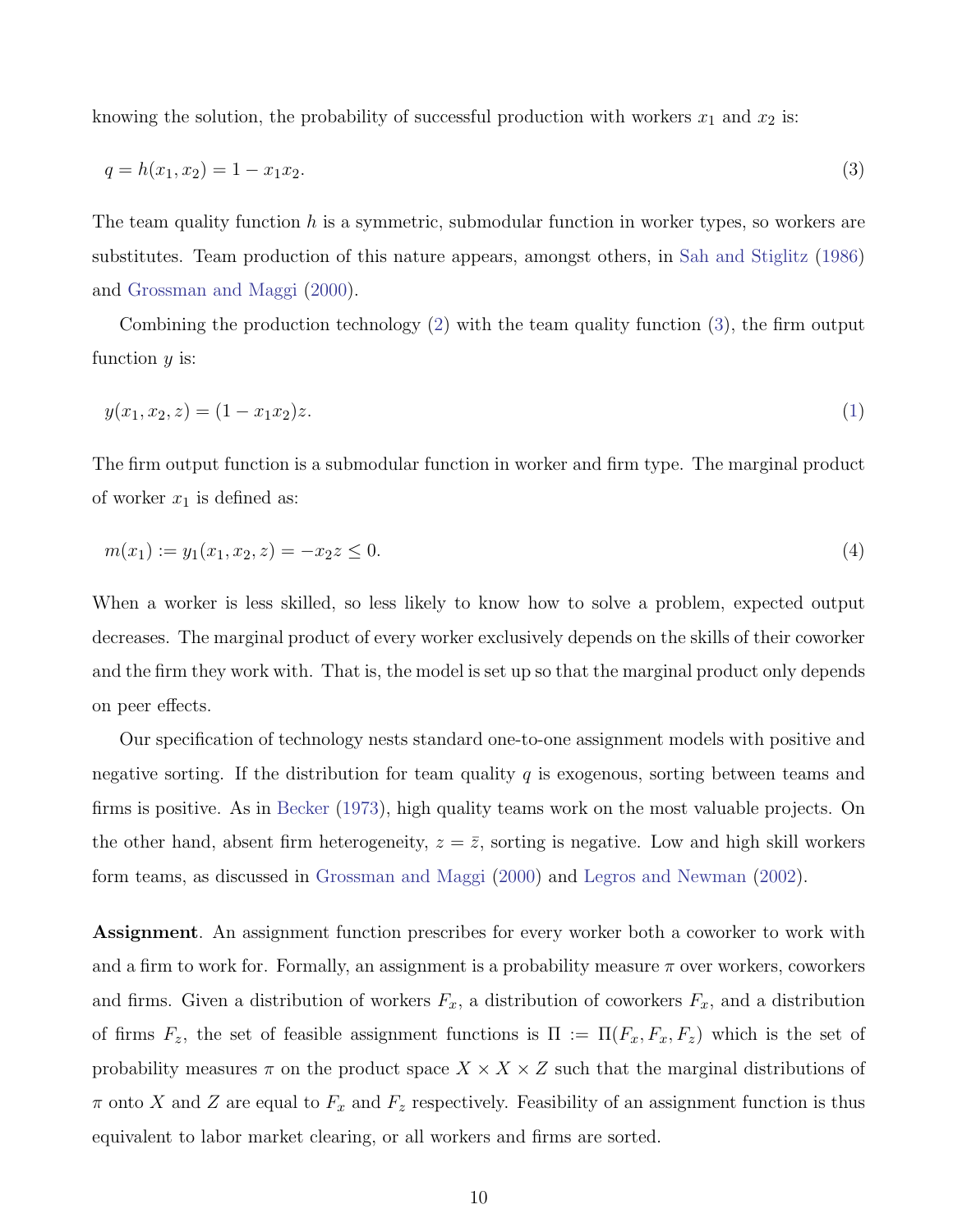### 2.2 Equilibrium

A firm with the project value z chooses worker  $x_1$  and coworker  $x_2$  to maximize profits taking the wage schedule for workers  $w$  as given. The firm problem is:

<span id="page-11-0"></span>
$$
v(z) = \max_{x_1, x_2} (y(x_1, x_2, z) - w(x_1) - w(x_2)).
$$
\n(5)

Workers choose to work for firm  $z$  with a coworker  $x_2$  to maximize their wage income. The worker takes the wage schedule for the coworker and the firm value  $v$  as given:

<span id="page-11-1"></span>
$$
w(x_1) = \max_{x_2, z} (y(x_1, x_2, z) - w(x_2) - v(z)).
$$
\n(6)

Similarly, coworkers choose to work with a firm  $z$  and a worker  $x_1$  to maximize their wage income, taking the wage schedule for the worker and the firm value  $v$  as given:

<span id="page-11-2"></span>
$$
w(x_2) = \max_{x_1, z} (y(x_1, x_2, z) - w(x_1) - v(z)).
$$
\n(7)

**Equilibrium.** An equilibrium is a wage schedule w, firm value function  $v$ , and feasible assignment function  $\pi$ , such that firms solve their profit maximization problem [\(5\)](#page-11-0), workers solve the worker problem [\(6\)](#page-11-1), coworkers solve the coworker problem [\(7\)](#page-11-2), and a feasibility constraint:

$$
\int y(x_1, x_2, z) d\pi = \int w(x_1) dF_x + \int w(x_2) dF_x + \int v(z) dF_z,
$$
\n(8)

which states that the total quantity of output produced,  $\int y(x_1, x_2, z)d\pi$ , equals the total quantity of output distributed to workers and firms.

### 2.3 Planning Problem

We solve a planning problem to characterize the equilibrium assignment. The planning problem is to choose an assignment to maximize production:

<span id="page-11-3"></span>
$$
\max_{\pi \in \Pi} \int y(x_1, x_2, z) d\pi(x_1, x_2, z) = \max_{\pi \in \Pi} \mu_z - \int x_1 x_2 z d\pi(x_1, x_2, z)
$$
\n(9)

where the equality follows by the production technology [\(1\)](#page-2-1) and  $\mu_z := \int z dF_z$  is the mean project value. The planning problem to maximize expected output is equivalent, in terms of choosing an optimal assignment, to a planning problem that minimizes expected output losses. Expected output losses are the product of the project value z and the probability of failure by a team of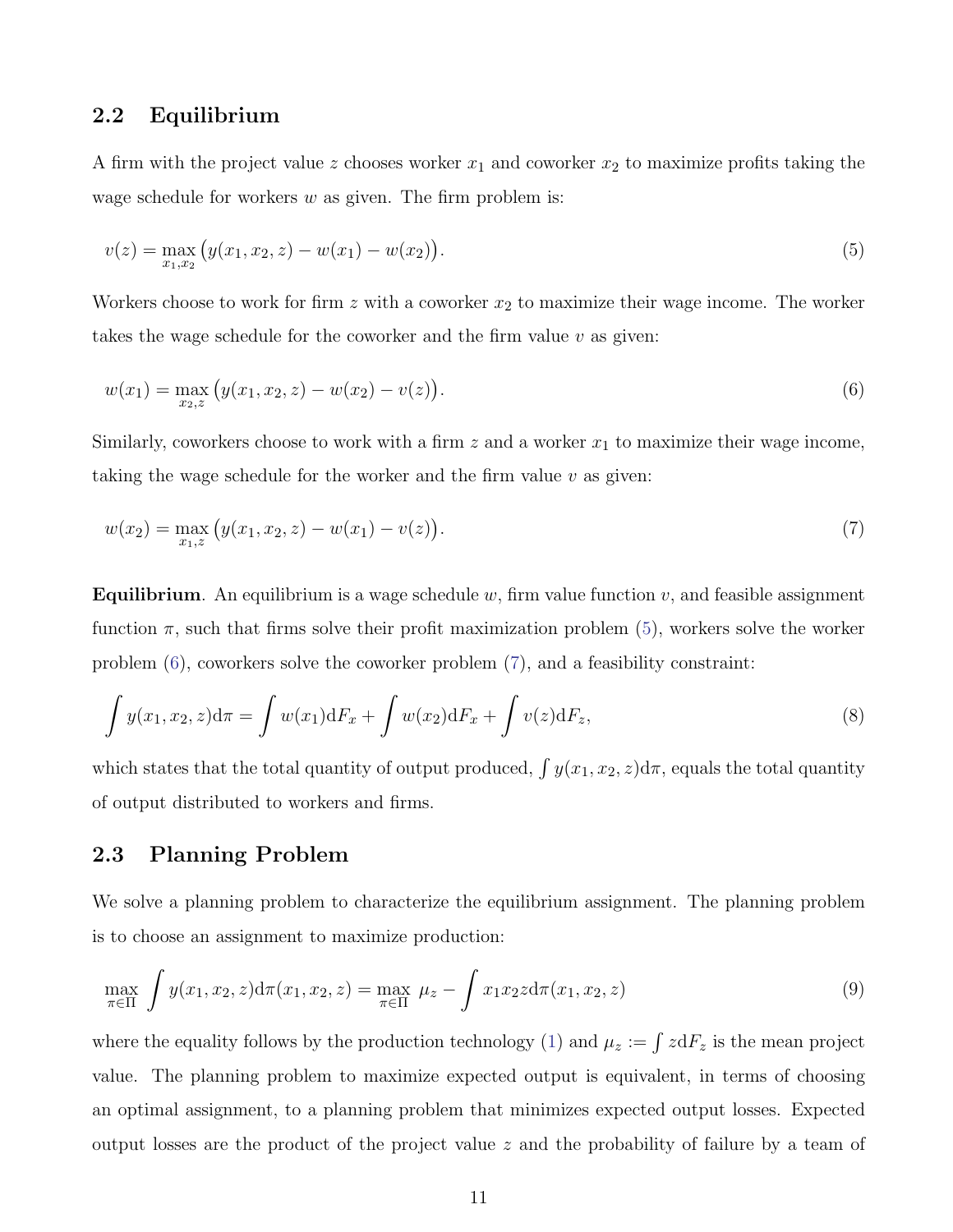workers which is given by  $x_1x_2$ , that is, a loss  $\ell(x_1, x_2, z) := x_1x_2z$ . When we characterize the optimal assignment, we can equivalently represent the planning problem as:

<span id="page-12-0"></span>
$$
\min_{\pi \in \Pi} \int \ell(x_1, x_2, z) d\pi(x_1, x_2, z), \tag{10}
$$

which is an optimal transport problem in the tradition of [Monge](#page-44-11)  $(1781)$  and [Kantorovich](#page-43-12)  $(1942)$ , with multiple marginal distributions as in [Pass](#page-44-8)  $(2011)$ .

The key issue to note is that our production technology [\(1\)](#page-2-1) is submodular in both worker and firm types. This specification differentiates our economy from [Kremer](#page-44-0) [\(1993\)](#page-44-0), which features a supermodular technology, the O-Ring technology, which corresponds to a firm technology under which both workers need to know the solution to the problem in order to produce. [Kremer](#page-44-0) [\(1993\)](#page-44-0) shows that positive sorting straightforwardly extends from a one-to-one sorting environment to a multimarginal environment when production is supermodular. In contrast, we show that negative sorting does not extend to a multimarginal environment when the production function is submodular, and that the optimal sorting is significantly more involved.

Discussion. Before proceeding to the dual formulation, we pause to make two points. First, we emphasize that the production technology [\(1\)](#page-2-1) can be generalized substantially. The production function can include any linearly additive function of coworker skills  $x_i$  and firm value z, leaving the equilibrium assignment unaffected. This addition does not affect expected output losses so the equilibrium assignment can still be obtained from the planning problem [\(10\)](#page-12-0).

The production technology can further be generalized to incorporate interaction terms between workers and coworkers  $x_1x_2$ , workers and firms  $x_1z$ , and coworkers and firms  $x_2z$ , as long as the technology is submodular. To see why, note that any production technology with some coefficients  $\varphi$  satisfying  $(\varphi_1,\varphi_2,\varphi_3)\geq 0$  which ensure submodularity:

$$
y(x_1, x_2, z) = z(1 - x_1 x_2) - \varphi_1 x_2 z - \varphi_2 x_1 z - \varphi_3 x_1 x_2 - \varphi_4 x_1 - \varphi_5 x_2 - \varphi_6 z - \varphi_7,\tag{11}
$$

can, using a change of variables, be written as:

$$
\tilde{y}(\tilde{x}_1, \tilde{x}_2, \tilde{z}) = \tilde{z}(1 - \tilde{x}_1 \tilde{x}_2) + \varphi_{x_1} \tilde{x}_1 + \varphi_{x_2} \tilde{x}_2 + \varphi_z \tilde{z} + \varphi_y,\tag{12}
$$

where  $\tilde{x}_1 = x_1 + \varphi_1$ ,  $\tilde{x}_2 = x_2 + \varphi_2$ ,  $\tilde{z} = z + \varphi_3 \geq 0$ .<sup>[7](#page-12-1)</sup> Because the optimal assignment is unaffected by linearly additive functions of coworker skills and firm values, the solution to this problem is

<span id="page-12-1"></span><sup>&</sup>lt;sup>7</sup>The coefficients are determined as  $\varphi_{x_1} = \varphi_2 \varphi_3 - \varphi_4$ ,  $\varphi_{x_2} = \varphi_1 \varphi_3 - \varphi_5$ ,  $\varphi_z = \varphi_1 \varphi_2 - \varphi_6$ , and  $\varphi_y = \varphi_1 \varphi_2 \varphi_3 - \varphi_6$  $\varphi_1\varphi_{x_1} - \varphi_2\varphi_{x_2} - \varphi_3\varphi_z - \varphi_3 - \varphi_7.$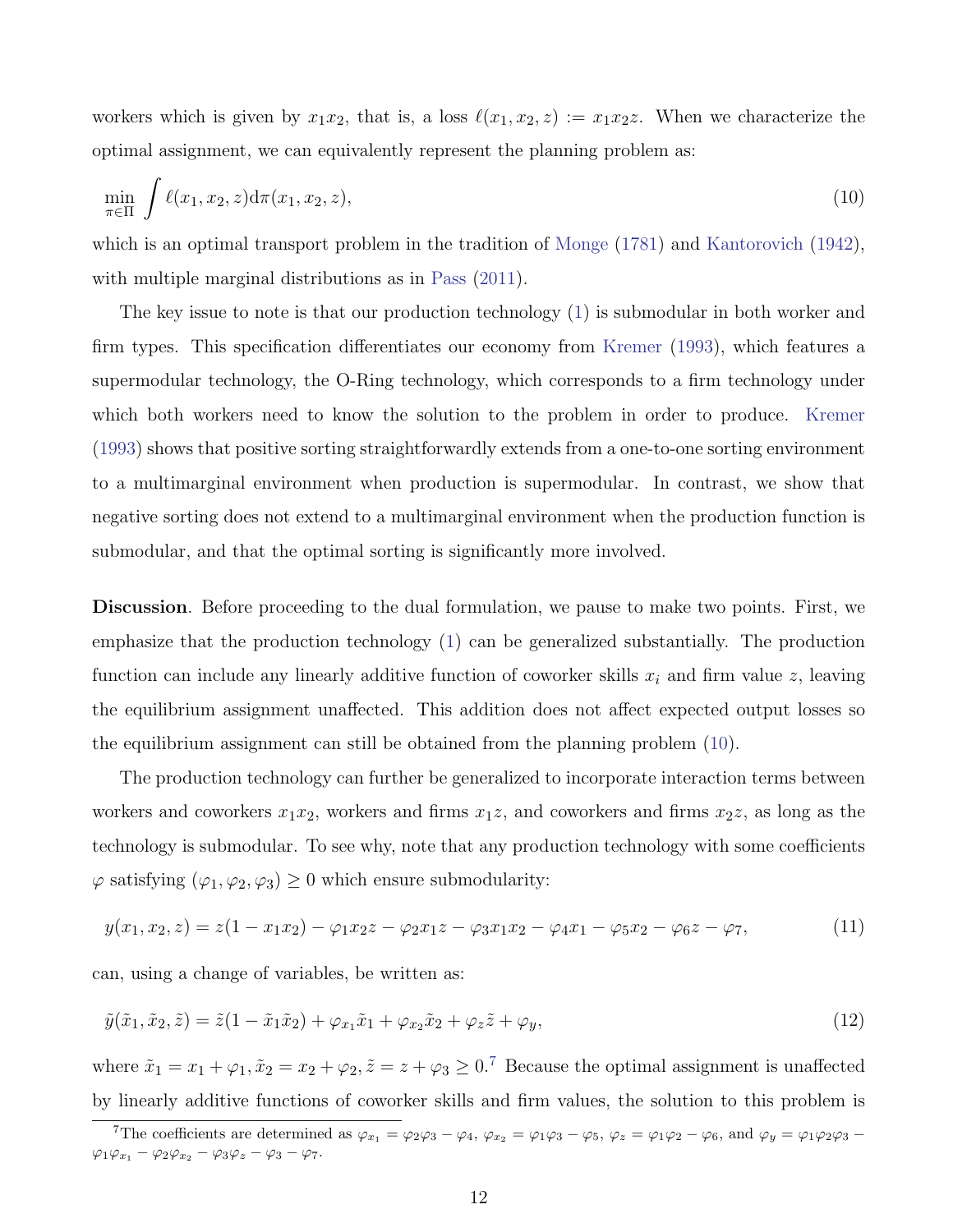identical to the minimizing argument for modified losses  $\tilde{x}_1\tilde{x}_2\tilde{z}$ . This problem, in turn, has the same qualitative features as our baseline problem. To a first order, the observations imply that our results extend to any technology with all potential interaction effects  $(x_1x_2, x_2z, x_1z, x_1x_2z)$ for which the first-order Taylor expansion around these interaction effects is submodular.

Finally, while we choose to work with teams of two workers for expositional purposes, none of our arguments are limited to this case. Our results extend to any number of workers greater than two as we show in Appendix [B.](#page-57-0)<sup>[8](#page-13-0)</sup>

Dual Problem. The solution to the planning problem is an assignment, which we argue below is an equilibrium assignment. To obtain the corresponding equilibrium wage schedule and firm value function, we solve a dual problem. The dual formulation for the assignment planning problem is to choose functions  $w$  and  $v$  that solve:

$$
\min \int w(x_1) \mathrm{d}F_x + \int w(x_2) \mathrm{d}F_x + \int v(z) \mathrm{d}F_z,\tag{13}
$$

<span id="page-13-2"></span>subject to the constraint that  $w(x_1) + w(x_2) + v(z) \ge y(x_1, x_2, z)$  for any  $(x_1, x_2, z) \in X \times X \times Z$ . To simplify notation, we define the surplus function S as output minus payments to workers and firms:

$$
S(x_1, x_2, z) := y(x_1, x_2, z) - w(x_1) - w(x_2) - v(z).
$$
\n(14)

The constraint to the dual formulation is that the surplus function  $S(x_1, x_2, z)$  is negative for any triplet  $(x_1, x_2, z) \in X \times X \times Z$ .

We use the following relation between the planning problem and the dual formulation.

<span id="page-13-1"></span>**Lemma 1.** Let  $\pi \in \Pi(F_x, F_x, F_z)$  be a joint probability measure, and w and v be functions such that  $S(x_1, x_2, z) \leq 0$  for all  $(x_1, x_2, z)$ . If there is a set  $M \subset X \times X \times Z$  such that  $S(x_1, x_2, z) = 0$ on M with the additional property that  $\pi(M) = 1$ , then assignment  $\pi$  is a planning solution and functions  $w$  and  $v$  are a dual solution.

<span id="page-13-0"></span><sup>&</sup>lt;sup>8</sup>We observe that an economy with two identical worker distributions  $F_x$  with mass equal to one for each role is equivalent to an economy with a single distribution of workers  $F_x$  with mass equal to two. Owing to the symmetry of worker skills in the team quality function [\(3\)](#page-10-0), these are equivalent. Intuitively, any equilibrium worker assignment for a planning problem with distinct worker distributions can be made symmetric. By assigning half of the mass of equilibrium worker pairings to one distribution and half to another, we obtain two identical worker distributions. The optimum value is unaffected as the same distribution of worker pairings can be made due to symmetry. When the distribution of worker skills and firms projects are identical, this argument also implies that our framework is a self-matching problem with fixed group size, which is the problem studied by [Ahlin](#page-41-1) [\(2017\)](#page-41-1).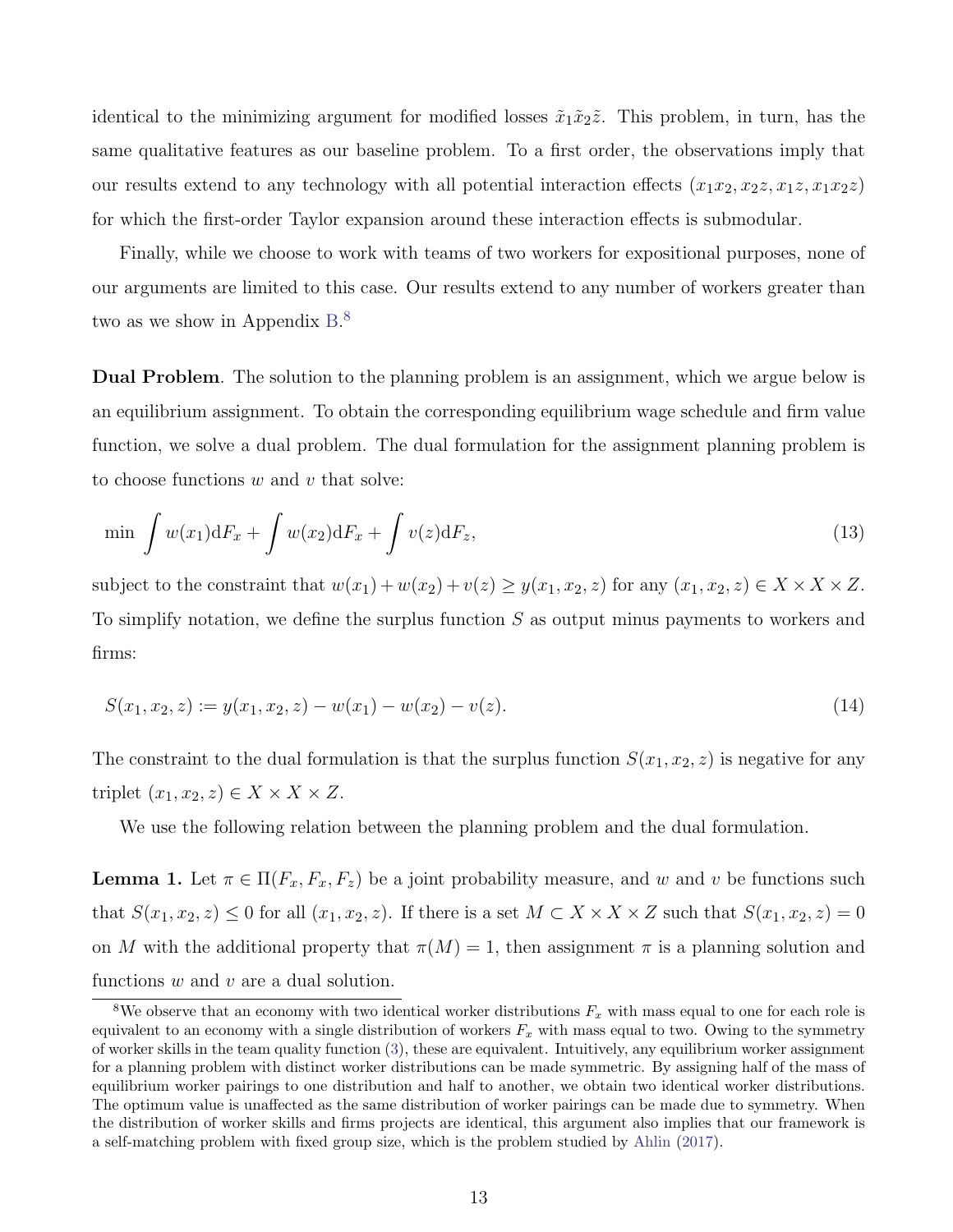The proof to Lemma [1](#page-13-1) only makes use of a notion of weak duality and is presented in Appendix [A.1.](#page-46-0) Any probability measure, together with wage and firm value functions satisfying the dual constraint for any triplet  $(x_1, x_2, z)$ , solve the planning and dual problem provided there is a set M on which the assignment is concentrated and on which the surplus, or excess resources, are zero. Since the assignment in Lemma [1](#page-13-1) is concentrated on set  $M$ , we refer to  $M$  as the set of potential matches.

While Lemma [1](#page-13-1) connects the planning problem and the dual formulation, it does not connect either to our definition of an equilibrium. The link is Proposition [1.](#page-14-0)

<span id="page-14-0"></span>**Proposition 1.** Planning and Equilibrium Allocation. Let  $\pi$  be a solution to the planning problem on set M of potential matches and let  $(w, v)$  solve the dual problem. Then, wage schedule w, firm value function v, and assignment function  $\pi$  are an equilibrium.

The proof is in Appendix [A.2.](#page-47-0) Proposition [1](#page-14-0) implies that assignment function  $\pi$ , wage schedule w, and firm value function  $v$  are an equilibrium. Having established this connection, we henceforth refer to w as the equilibrium wage schedule and to v as the equilibrium firm value. The proposition proposes a clear path for characterizing equilibrium. We separately solve the planning problem and the dual problem, which are linked through the primitive project value distribution, worker distribution, and production technology. Moreover, Proposition [1](#page-14-0) shows that the decentralized equilibrium coincides with the solution to the planning problem so the competitive equilibrium is efficient. We now proceed to characterize the equilibrium assignment  $\pi$ , wage schedule w, and firm value function  $v$ .

### <span id="page-14-1"></span>3 Discretized Analysis

We first study equilibrium using a discretized approach to formulate our conjecture for the set of potential matches, the set on which an equilibrium assignment is concentrated, and to understand equilibrium wages.

### 3.1 Planning Problem

Discrete Planning Problem. We formulate a discrete approximation to the planning problem given worker samples  ${x_{is}}_{s=1}^n \sim F_x$  for  $i \in \{1,2\}$  and a firm type sample  ${z_s}_{s=1}^n \sim F_z$ . Given these samples, there are  $n!^2$  different combinations to pair workers  $\{x_{is}\}\$ to firms, or n! different combinations for the worker and the coworker sample to sort with firms. The discrete planning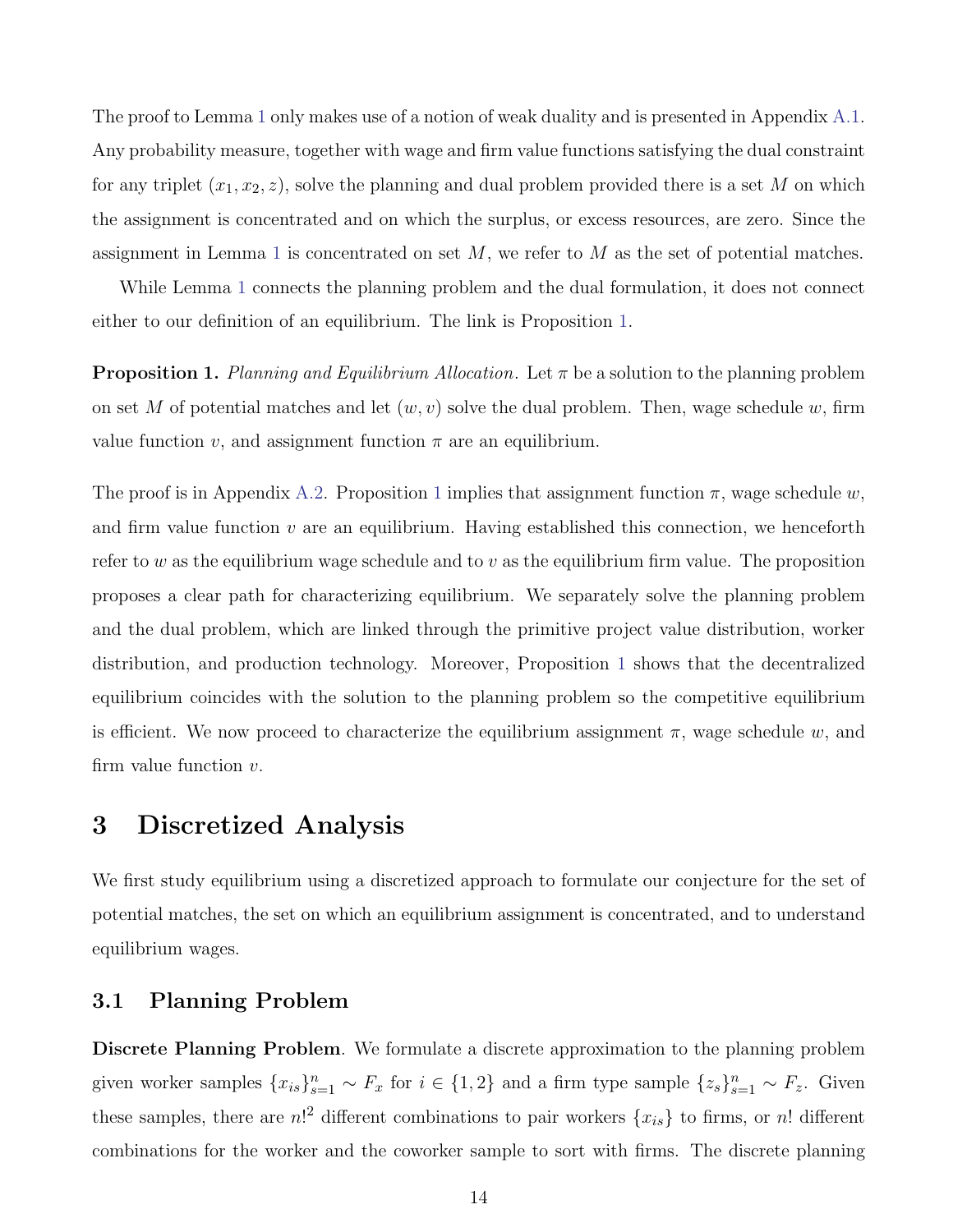problem is to choose an assignment, or equivalently choose permutations  $\sigma_i$ , to maximize aggregate output:

$$
\max_{\sigma_1, \sigma_2} \sum_s y\left(x_{1\sigma_1(s)}, x_{2\sigma_2(s)}, z_s\right). \tag{15}
$$

To explicitly relate our environment to one-to-one assignment problems, and introduce concepts, we first examine the nested frameworks.

One-to-One Assignment Model. Our specification of the technology nests the standard one-toone assignment models with positive and negative sorting. Suppose that the distribution for team quality is exogenously given. In this case, the discrete planning problem to maximize aggregate output simplifies to:

$$
\max_{\sigma_q} \sum_s g\left(q_{\sigma_q(s)}, z_s\right),\tag{16}
$$

where  $\sigma_q$  is a permutation for team quality.

An optimal assignment necessarily requires that the assignment is stable, by which we mean that aggregate output is not increased by changing the assignment of teams between firms. For any two optimal assignment pairs  $(q, z)$  and  $(\hat{q}, \hat{z})$ , it should hold that  $g(q, z) + g(\hat{q}, \hat{z}) \ge g(\hat{q}, z) + g(q, \hat{z})$ . Given the output function [\(2\)](#page-9-1), this implies:

$$
(q - \hat{q})(z - \hat{z}) \ge 0,\tag{17}
$$

that is if  $q \geq \hat{q}$  then  $z \geq \hat{z}$ . Since the production function g is supermodular, more productive teams work on more valuable projects. As discussed in [Becker](#page-41-0) [\(1973\)](#page-41-0), high quality teams optimally pair with high value projects. The optimal assignment is positive, or comonotonic.

Alternatively, suppose there is no firm heterogeneity,  $z = \overline{z}$ . In this case, the discrete planning problem to maximize aggregate output simplifies to choosing a permutation  $\sigma_1$  to solve:

$$
\max_{\sigma_1} \sum_s h\left(x_{1\sigma_1(s)}, x_{2s}\right). \tag{18}
$$

The necessary stability condition for an optimal assignment implies that for any two optimal pairings  $(x_1, x_2)$  and  $(\hat{x}_1, \hat{x}_2)$ , it has to be true that  $h(x_1, x_2) + h(\hat{x}_1, \hat{x}_2) \ge h(\hat{x}_1, x_2) + h(x_1, \hat{x}_2)$ . Given the team quality function [\(3\)](#page-10-0), this implies:

$$
(x_1 - \hat{x}_1)(x_2 - \hat{x}_2) \le 0. \tag{19}
$$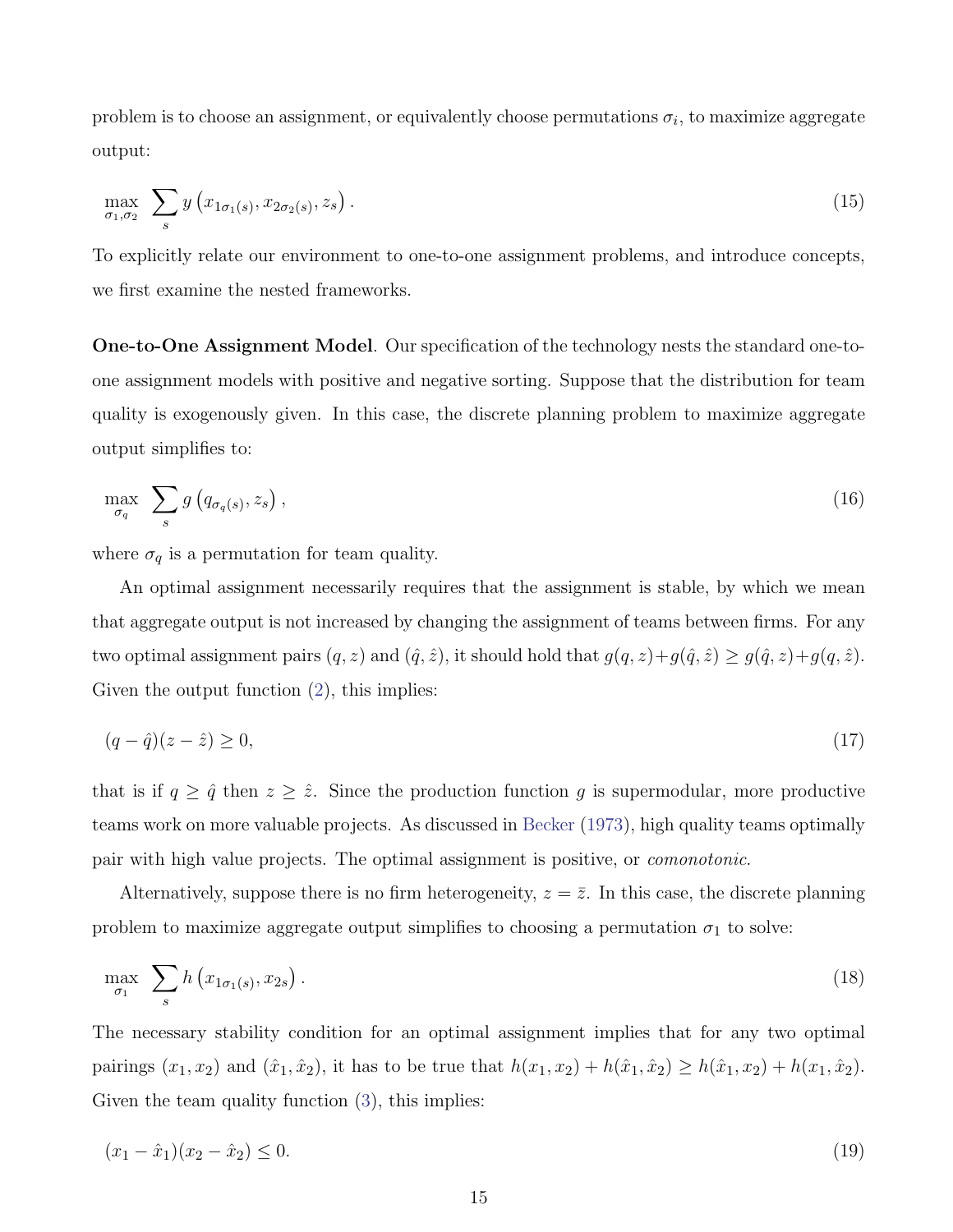The optimal sorting is negative, or *countermonotonic*, that is, if  $x_1 \geq \hat{x}_1$ , then  $x_2 \leq \hat{x}_2$ . Low and high skill workers form teams, as discussed in [Grossman and Maggi](#page-43-1) [\(2000\)](#page-43-1) and [Legros and](#page-44-10) [Newman](#page-44-10) [\(2002\)](#page-44-10).

For one-to-one assignment models with supermodular or submodular technology, we observe that stability is both necessary and sufficient to characterize optimal sorting. We next use a notion of stability for multimarginal assignment problems, and show that while stability is still necessary and sufficient to obtain optimal comonotonicity with supermodular production, stability is no longer sufficient to characterize optimal sorting with submodular technology.

Multimarginal Assignment Model. The team-to-firm and worker-to-coworker problems are two-dimensional assignment problems. With three dimensions or more, for an assignment to be optimal also necessarily requires that the assignment is stable. In this case, by stability we mean a minimal requirement that expected output is not increased by a bilateral exchange of either one or both workers between two firms. For any two optimal assignment triplets  $(x_1, x_2, z)$  and  $(\hat{x}_1, \hat{x}_2, \hat{z})$ , the following inequalities should thus be satisfied:

<span id="page-16-1"></span>
$$
y(x_1, x_2, z) + y(\hat{x}_1, \hat{x}_2, \hat{z}) \ge y(\hat{x}_1, x_2, z) + y(x_1, \hat{x}_2, \hat{z}),
$$
  
\n
$$
y(x_1, x_2, z) + y(\hat{x}_1, \hat{x}_2, \hat{z}) \ge y(x_1, \hat{x}_2, z) + y(\hat{x}_1, x_2, \hat{z}),
$$
  
\n
$$
y(x_1, x_2, z) + y(\hat{x}_1, \hat{x}_2, \hat{z}) \ge y(\hat{x}_1, \hat{x}_2, z) + y(x_1, x_2, \hat{z}).
$$
\n(20)

When the production technology  $y$  is supermodular, the optimal assignment features positive sorting as in [Kremer](#page-44-0) [\(1993\)](#page-44-0). In this case, optimal comonotonicity straightforwardly extends to multi-worker assignment problems.<sup>[9](#page-16-0)</sup> The most productive firms employ the highest skill workers. Under this specification, the optimal assignment thus features self-sorting meaning that workers are paired with identical coworkers. An equilibrium thus features heterogeneity of workers and earnings *across* firms since the higher quality firms match with the higher quality workers. However, there is no heterogeneity of workers and earnings *within* firms since the workers within each team are identical.

<span id="page-16-0"></span>Our production technology is instead submodular. In this case, the necessary set of inequalities

<sup>&</sup>lt;sup>9</sup>Formally, suppose  $(x_1, x_2, z)$  and  $(\hat{x}_1, \hat{x}_2, \hat{z})$  are pairings of an optimal assignment. Optimal sorting is positive, so if  $z > \hat{z}$ , then both  $x_1 \geq \hat{x}_1$  and  $x_2 \geq \hat{x}_2$ . By contradiction, suppose  $x_1 \geq \hat{x}_1$  and  $x_2 < \hat{x}_2$ . By supermodularity of the output function  $y(x_1, x_2, z) + y(\hat{x}_1, \hat{x}_2, \hat{z}) < y(x_1, \hat{x}_2, z) + y(\hat{x}_1, x_2, \hat{z})$ , contradicting that the initial assignment is optimal by violating necessary conditions [\(20\)](#page-16-1). Similar contradictions are obtained when  $x_1 < \hat{x}_1$  and  $x_2 \ge \hat{x}_2$ as well as when  $x_1 < \hat{x}_1$  and  $x_2 < \hat{x}_2$ .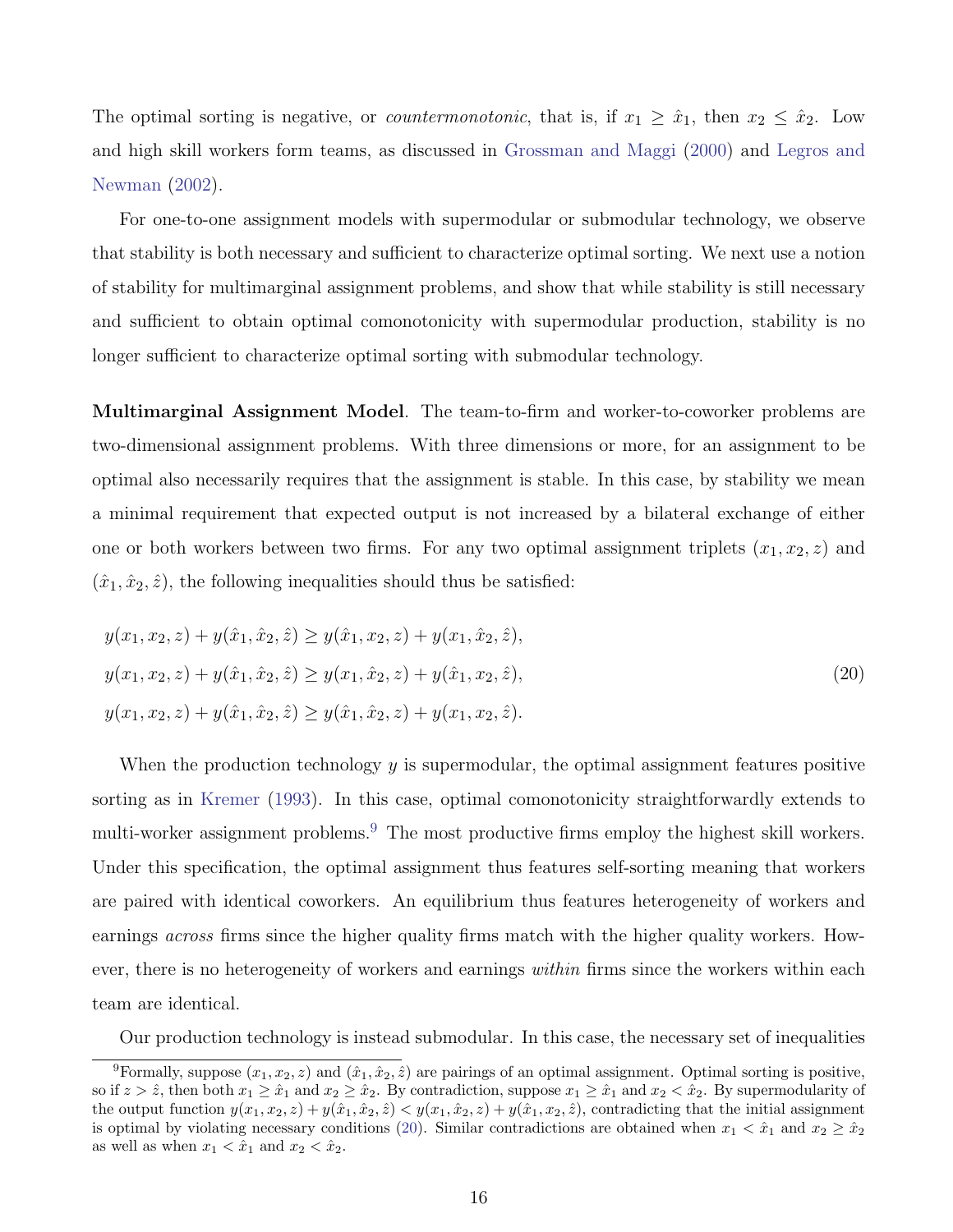[\(20\)](#page-16-1) is not sufficient to characterize the equilibrium assignment.<sup>[10](#page-17-0)</sup> We can, however, use the set of inequalities [\(20\)](#page-16-1) to make two observations. Given the functional form of the output function [\(1\)](#page-2-1), these equations read:

<span id="page-17-1"></span>
$$
(\hat{x}_2 \hat{z} - x_2 z)(\hat{x}_1 - x_1) \le 0,
$$
  
\n
$$
(\hat{x}_1 \hat{z} - x_1 z)(\hat{x}_2 - x_2) \le 0,
$$
  
\n
$$
(\hat{x}_1 \hat{x}_2 - x_1 x_2)(\hat{z} - z) \le 0.
$$
\n(21)

The first observation is that better teams work on more valuable projects. When firm  $\hat{z}$  holds a more valuable project than firm z, so  $\hat{z} > z$ , the final inequality in [\(21\)](#page-17-1) implies that  $\hat{x}_1 \hat{x}_2 < x_1 x_2$ . Optimal sorting is negative between the firm z and the product of the workers' skills  $x_1x_2$ . Since there is complementarity between project values and team quality in the production function [\(2\)](#page-9-1), sorting between firms and team quality is comonotonic. Similarly, if a worker is more skilled,  $\hat{x}_1 \leq x_1$ , the first inequality in [\(21\)](#page-17-1) implies that they work with a coworker and firm that ceteris paribus has a greater expected output loss,  $\hat{x}_2 \hat{z} \geq x_2 z$ . Equivalently, when a worker is more skilled, their marginal product m defined in [\(4\)](#page-10-1) is more negative.<sup>[11](#page-17-2)</sup> The marginal product increases with x, the probability that the worker does not know how to solve a problem.<sup>[12](#page-17-3)</sup> We refer to condition [\(21\)](#page-17-1) that the optimal sorting is product countermonotonic following [Puccetti and Wang](#page-45-6) [\(2015\)](#page-45-6).

**Definition 1.** Set  $\{(x_{1s}, x_{2s}, z_s)\}_{s=1}^n$  is <u>product countermonotonic</u> if for any subset  $\mathcal{D} \subset \{x_1, x_2, z\}$ the product of its components are countermonotonic with respect to the product of the remaining components.

While product countermonotonicity is a necessary condition for an optimal assignment, it is

<span id="page-17-2"></span><span id="page-17-0"></span><sup>10</sup>See, for example, footnote [13.](#page-18-0)

 $11$ A related observation is that the inequalities [\(21\)](#page-17-1) present a rearrangement algorithm to numerically identify a stable assignment. Suppose we are given some set of triplets  $\{(x_{1s}, x_{2s}, z_s)\}_{s=1}^n$ , then the rearrangement algorithm works as follows. We update the set of triplets to  $\{(x_{1s}, x_{2\sigma(s)}, z_{\sigma(s)})\}$ , where  $\sigma$  is the perturbation that negatively assorts  ${x_{1s}}$  with  ${x_{2s}z_s}$  as suggested by inequalities [\(21\)](#page-17-1). We next order the second element,  ${x_{2s}}$ , and similarly negatively sort these with the updated set of points  $\{x_1, x_2\}$ . We keep cycling through elements until the assignment converges.

<span id="page-17-3"></span><sup>&</sup>lt;sup>12</sup>We observe that pairwise countermonotonicity [\(Dall'Aglio,](#page-42-11) [1972\)](#page-42-11), an alternative potential generalization of countermonotonicity to dimensions greater than two, is not feasible. An assignment is defined as pairwise countermonotonic if  $x_1 < \hat{x}_1$  implies both  $x_2 \geq \hat{x}_2$  and  $z \geq \hat{z}$ , and symmetrically that  $x_2 < \hat{x}_2$  implies  $x_1 \geq \hat{x}_1$  as well as  $z \geq \hat{z}$ , and that  $z < \hat{z}$  implies  $x_1 \geq \hat{x}_1$  as well as  $x_2 \geq \hat{x}_2$ . To see that this configuration is not feasible, suppose that  $z < \hat{z}$  without loss of generality. By countermonotonicity, and because all elements sampled from continuous distributions are distinct,  $x_1 > \hat{x}_1$ , which implies that  $x_2 < \hat{x}_2$ . We arrive at a contradiction, as this would imply  $z > \hat{z}$ .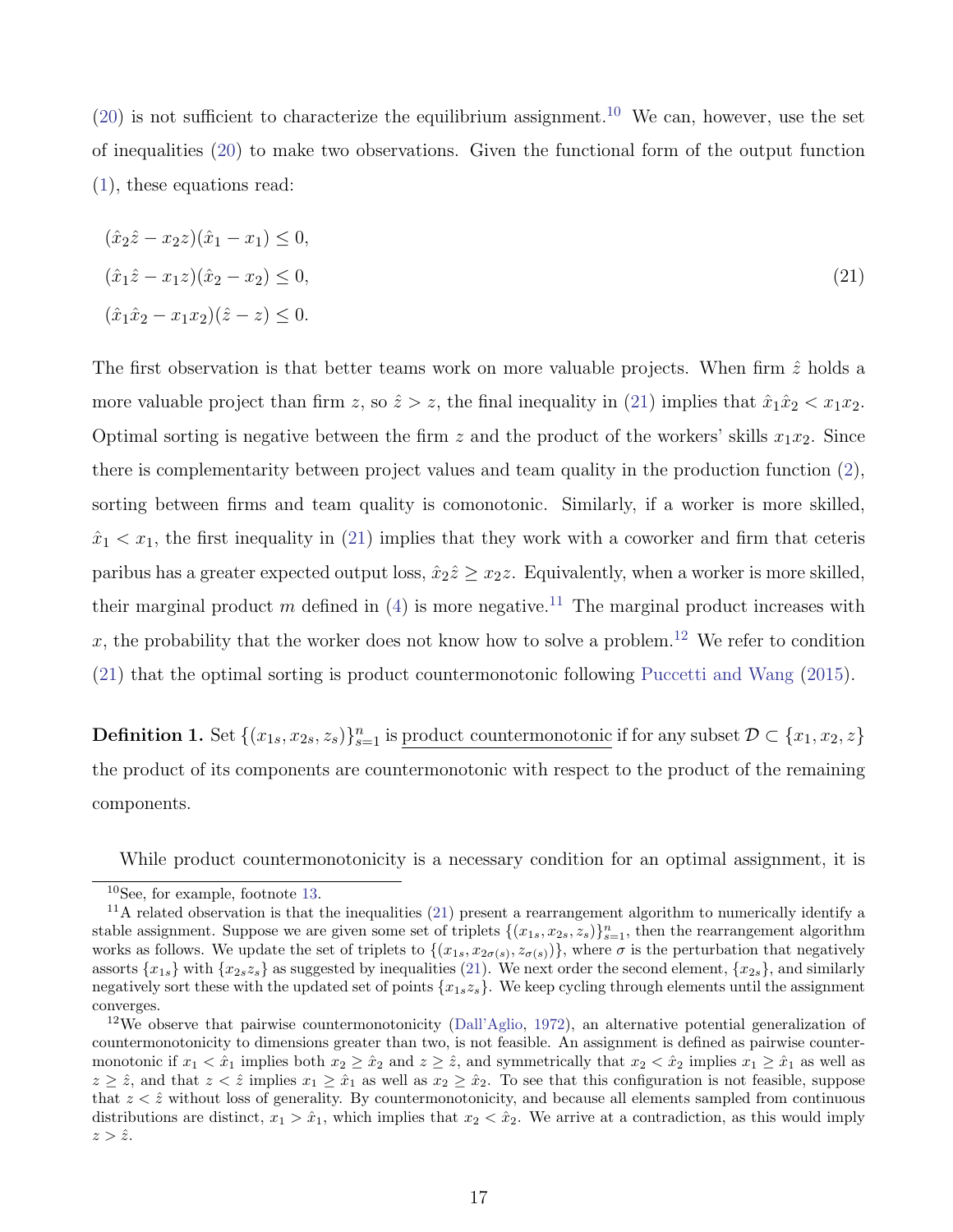generally not sufficient.[13](#page-18-0) To identify sufficient conditions, we introduce a notion of complete mixing, as defined in [Wang and Wang](#page-45-7) [\(2011\)](#page-45-7).

### **Definition 2.** Set  $\{(x_{1s}, x_{2s}, z_s)\}_{s=1}^n$  is <u>completely mixed</u> if  $x_{1s}x_{2s}z_s = C$  for all s for constant C.

An assignment is completely mixed when expected losses are constant across all triplets,  $x_{1s}x_{2s}z_s =$ C for all s for some constant C. It follows immediately that an assignment that is completely mixed is product countermonotonic because  $z_s = \frac{c}{x_{1s}}$  $\frac{C}{x_{1s}x_{2s}}$  shows higher project values  $z_s$  sort with more productive teams, that is, lower  $x_{1s}x_{2s}$ . The same is true for the two other combinations of teams and workers.

Importantly, a completely mixed assignment is optimal by the inequality of arithmetic and geometric means. The inequality states that the arithmetic mean for the output losses, which is proportional to the objective of the assignment problem in  $(10)$ , is bounded below by the *n*-th root of the product of all elements. Formally, with a set of elements  $\{(x_{1s}, x_{2s}, z_s)\}_{s=1}^n$ , the inequality reads:

<span id="page-18-2"></span>
$$
\frac{1}{n}\sum x_{1s}x_{2\sigma_2(s)}z_{\sigma_z(s)} \ge \sqrt[n]{\prod x_{1s}x_{2s}z_s} =: \mathcal{C}_n,\tag{22}
$$

where the geometric mean, the constant on the right-hand side, depends on sampled distributions, but is invariant to any permutation.<sup>[14](#page-18-1)</sup> Given a sample of size n, the arithmetic mean attains lower bound  $\mathcal{C}_n$  if and only if the expected output loss,  $x_1x_2z$ , is equal across all triplets and equal to  $\mathcal{C}_n$ . When an assignment is completely mixed, the assignment is optimal as it minimizes aggregate output losses [\(10\)](#page-12-0).

While complete mixing of triplets is optimal when it is feasible, it is not feasible everywhere. In fact, there is no optimal completely mixed assignment. For example, consider a triplet  $(x_{1s}, x_{2s}, z_s)$ part of some optimal assignment with  $z_s = 0$ . In this case, the constant  $\mathcal{C}_n$  is zero. Under complete mixing it would therefore have to be that  $x_{1s}x_{2s}z_s = 0$  for all s. More generally, one can show that there exists no optimal completely mixed assignment for atomless distributions with full support on the unit interval.

<span id="page-18-0"></span><sup>&</sup>lt;sup>13</sup>For example, suppose the sampled distributions for worker skills  $x_1$  and  $x_2$  and for firm type z are identical and are equal to  $\{0.1, 0.2, 0.4\}$ . The assignment  $\{(0.1, 0.4, 0.4), (0.2, 0.2, 0.2), (0.4, 0.1, 0.1)\}$  is product countermonotonic, but it is not optimal since the feasible assignment  $\{(0.1, 0.4, 0.2), (0.2, 0.1, 0.4), (0.4, 0.2, 0.1)\}\$  delivers strictly greater aggregate output (0.676 versus 0.672).

<span id="page-18-1"></span> $14$ Equivalently, the statement follows directly from Jensen's inequality. Taking logarithms on both sides of  $(22)$ we obtain  $\log\left(\frac{1}{n}\sum x_{1s}x_{2\sigma_2(s)}z_{\sigma_z(s)}\right) \geq \frac{1}{n}\sum \log x_{1s}x_{2s}z_s.$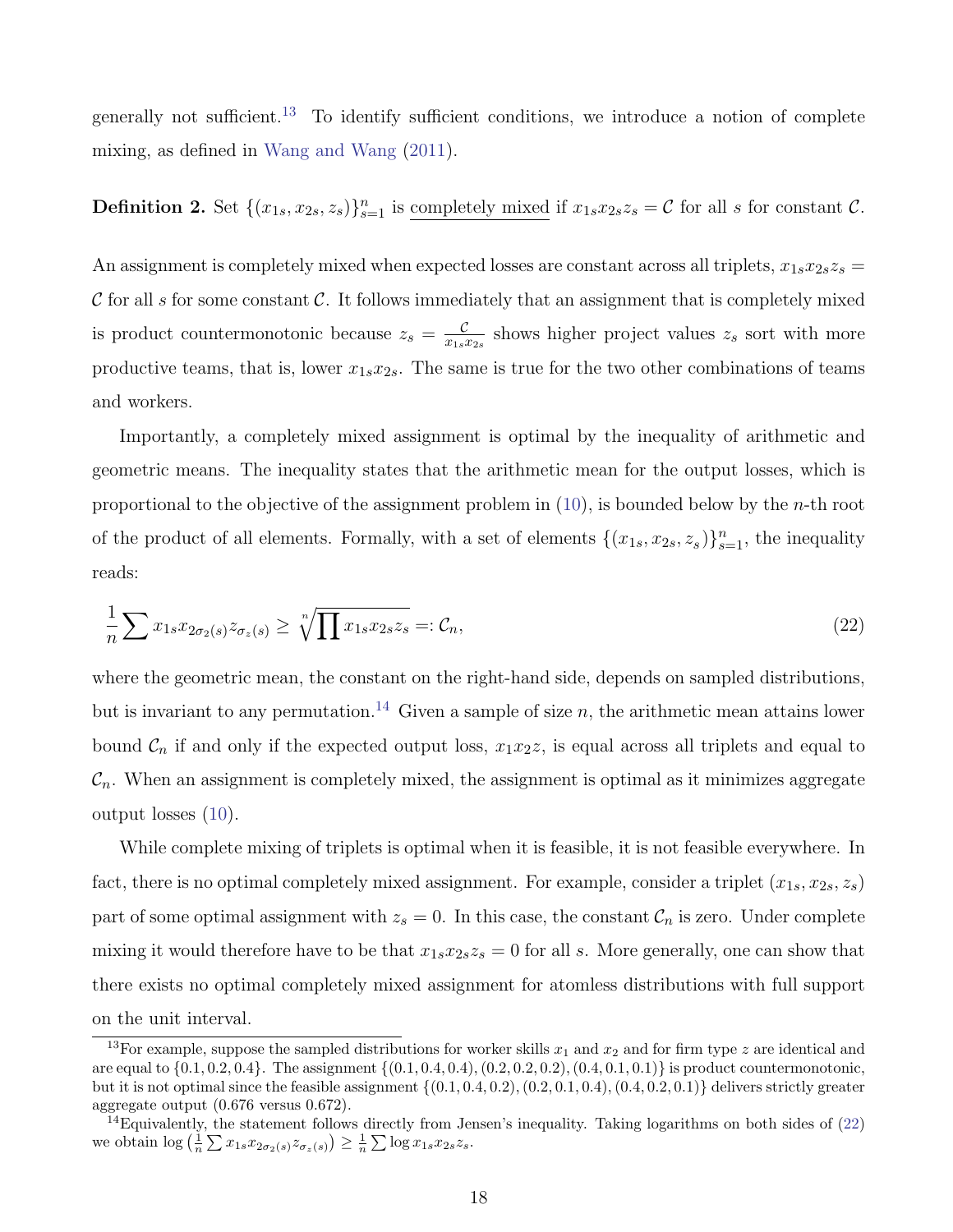We now argue that the optimal assignment for our problem is instead the largest possible set of completely mixed triplets combined with pairwise countermonotonic sets. To see this, we first consider the largest possible percentile interval  $[p, \bar{p}]$ , all the percentiles such that  $I(p) \leq$  $I(p) \leq I(\bar{p})$ , for which the distribution F is completely mixable. The percentile interval implies corresponding level intervals for mediocre workers, defined as workers in the skill interval  $[\underline{x}_1, \bar{x}_1]$ , for mediocre coworkers  $[\underline{x}_2, \bar{x}_2]$  as well as for mediocre firms  $[\underline{z}, \bar{z}]$ . For example, the lowest project value is given by the inverse distribution function at the lower percentile cutoff,  $z = I(p)$ . Let  $\hat{\pi}$ denote an optimal assignment concentrated on the completely mixed set where output losses are constant with  $x_1x_2z = C$ , that is, an assignment that pairs mediocre workers and coworkers with mediocre firms giving identical losses for all triplets. Since  $\log x_1 + \log x_2 + \log z = \log \mathcal{C}$  almost everywhere with respect to assignment  $\hat{\pi}$ , integration yields the constant:<sup>[15](#page-19-0)</sup>

<span id="page-19-1"></span>
$$
\log \mathcal{C} = \int_{\underline{x}_1}^{\bar{x}_1} \log x_1 \mathrm{d}\hat{\pi} + \int_{\underline{x}_2}^{\bar{x}_2} \log x_2 \mathrm{d}\hat{\pi} + \int_{\underline{z}}^{\bar{z}} \log z \mathrm{d}\hat{\pi}.
$$
 (23)

The expression for the constant output loss on the completely mixed set simplifies by observing that the marginal distributions of feasible assignment  $\hat{\pi}$  on X and Z are given by distribution F on the percentile interval  $[p, \bar{p}]$ , scaled by  $\bar{p} - p$  to normalize to a unit mass. To illustrate, for the firm distribution this implies  $\int_{\tilde{z}}^{\tilde{z}} \log z \mathrm{d}\hat{\pi} = \frac{1}{\tilde{p}-1}$  $\frac{1}{\bar{p}-p} \int_{\underline{z}}^{\overline{z}} \log z \mathrm{d}F(z)$ . Since the minimum and maximum project values within the completely mixed set are  $\underline{z} = I(\underline{p})$  and  $\overline{z} = I(\overline{p}), \frac{1}{\overline{p}-p} \int_{\underline{z}}^{\overline{z}} \log z \mathrm{d}F(z) =$ 1  $\frac{1}{\bar{p}-p} \int_{p}^{\bar{p}} \log I(p) \, \mathrm{d}p$ . To simplify exposition, we assume the distributions for worker and firm types are identical, so the constant is given by:

<span id="page-19-2"></span>
$$
\log \mathcal{C} = \frac{3}{\bar{p} - \underline{p}} \int_{\underline{p}}^{\bar{p}} \log I(p) \mathrm{d}p. \tag{24}
$$

To describe triplets on the maximal completely mixed set, we consider a firm  $z \in [I(p), I(\bar{p})]$ and describe the workers that can work with this firm. Since the triplet is completely mixed, their losses are constant,  $x_1x_2z = C$ , and the paired coworker is  $x_2 = \frac{C}{x_1}$  $\frac{c}{x_1z}$ . By [Wang and Wang](#page-45-1) [\(2016\)](#page-45-1), which we discuss more below and use in conjunction with part (a) of Assumption [1,](#page-25-0) the maximal

<span id="page-19-0"></span><sup>&</sup>lt;sup>15</sup>Another intuitive way to obtain  $(23)$  is by considering the limit of the geometric mean in equation  $(22)$  as the sample size *n* tends to infinity. We observe that constant  $C_n = \exp\left(\frac{1}{n} \sum \log x_{1s}\right) \exp\left(\frac{1}{n} \sum \log x_{2s}\right) \exp\left(\frac{1}{n} \sum \log z_s\right)$ . When the number of sample observations increases,  $n \to \infty$ ,  $\frac{1}{n} \sum \log z_s \to \int_{\tilde{z}}^{\tilde{z}} \log(z) dF_z$ , and similarly for the worker distribution. As the sample size tends to infinity, the constant for completely mixed workers and firms thus tends to  $\mathcal{C} = \exp(\int_{\underline{x}}^{\overline{x}} \log(x) dF_x + \int_{\underline{x}}^{\overline{x}} \log(x) dF_x + \int_{\underline{z}}^{\overline{z}} \log(z) dF_z$ . Since assignment  $\hat{\pi}$  is feasible, so that its projections onto X and Z are respectively given by  $F_x$  and  $\overline{F_z}$  on the interval  $[p, \bar{p}], \mathcal{C} = \exp(\int_x^{\bar{x}} \log(x) d\hat{\pi} + \int_x^{\bar{x}} \log(x) d\hat{\pi} + \int_z^{\bar{z}} \log(z) d\hat{\pi}$ ). This is equivalent to [\(23\)](#page-19-1).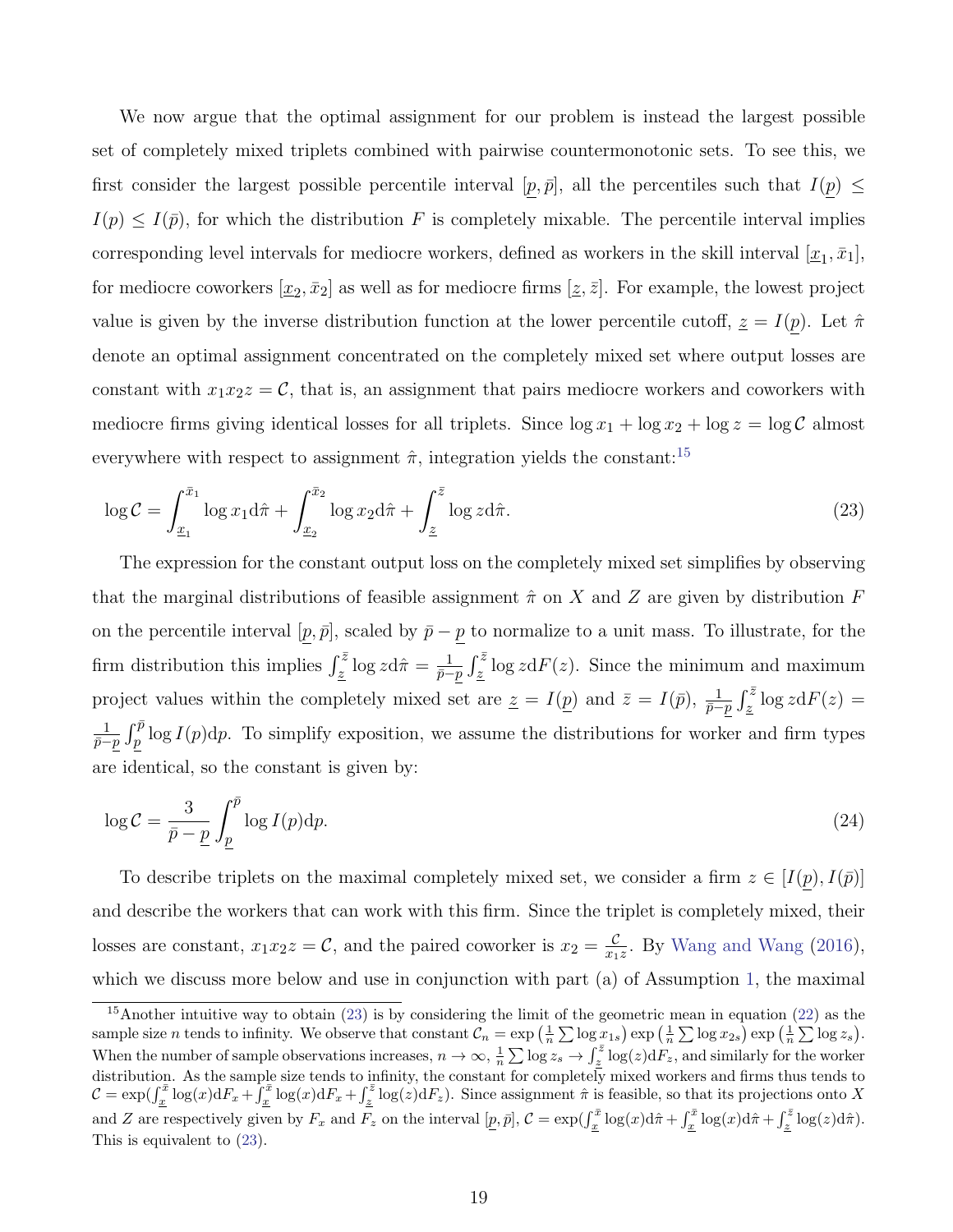<span id="page-20-0"></span>

<span id="page-20-1"></span>Figure 1: Set of Potential Matches

Figure [1](#page-20-0) shows the range of worker types employable by firm  $z \in [0, I(\bar{p})]$ . The x-axis shows the percentile of the firm in the project value distribution while the y-axis shows the percentile range for the workers in the worker skill distribution it can employ. The description of employable workers is given by [\(25\)](#page-20-1). For our illustration, the lower bound is  $I(p) = 0.10$  and the upper bound is  $I(\bar{p}) = 0.80$ .

completely mixed set satisfies  $\mathcal{C} = I^2(\bar{p})I(p)$ . Since both the worker and coworker lie between the lower and the upper skill boundary,  $I(p) \leq x_1, x_2 \leq I(p)$ , it follows that a firm with project z can employ worker  $x_1$  with skills that are bounded by:<sup>[16](#page-20-2)</sup>

$$
\frac{I(p)I(\bar{p})}{z} \le x_1 \le I(\bar{p}).\tag{25}
$$

Any firm  $z \in [I(p), I(\bar{p})]$  can employ a low skill worker  $I(\bar{p})$  and attain loss C. When the project is valuable,  $z = I(\bar{p})$ , this requires pairing with a most skilled completely mixed coworker  $I(p)$ . If the project is not valuable,  $z = I(p)$ , this requires pairing with a least skilled completely mixed coworker  $I(\bar{p})$ . On the other hand, firm z cannot employ a high skill worker  $x_1 < I(p)I(\bar{p})/z$  as it takes a coworker outside the completely mixed set,  $x_2 > I(\bar{p})$ , to attain loss  $I^2(\bar{p})I(p) = x_1x_2z$ , if it is feasible at all.

Figure [1](#page-20-0) provides an example to illustrate the range of worker types employable by firm z. A high type firm  $z = I(\bar{p})$  can employ workers in the skill interval  $x_1 \in [I(p), I(\bar{p})]$ . If the project

<span id="page-20-2"></span><sup>&</sup>lt;sup>16</sup>Since  $I(p) \le x_2 \le I(\bar{p})$  and  $x_2 = I^2(\bar{p})I(p)/(x_1z)$ , necessarily  $I(p)I(\bar{p})/z \le x_1 \le I^2(\bar{p})/z$ . The upper bound, however, exceeds  $I(\bar{p})$  because  $I(p) \leq z \leq I(\bar{p})$ , and hence the upper bound is  $I(\bar{p})$ .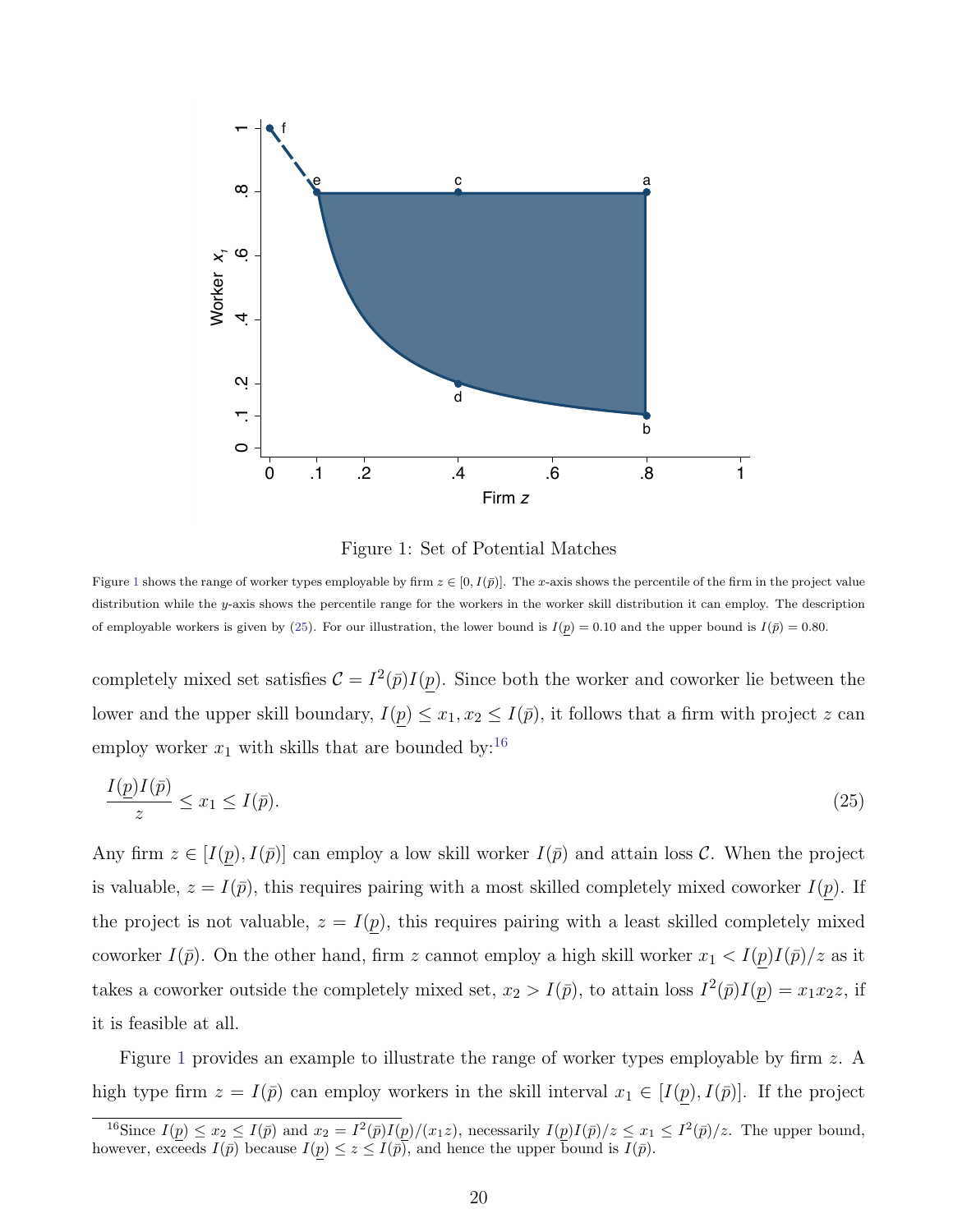is valuable, the firm that hires low skill worker  $I(\bar{p})$  also hires coworker  $I(p)$  to incur loss  $\mathcal{C}$ . In Figure [1,](#page-20-0) where  $I(p) = 0.1$  and  $I(\bar{p}) = 0.8$  imply a constant loss  $C = 0.064$ , when the project value is  $z = 0.8$ , the firm that hires low skill worker  $x_1 = 0.8$  also hires coworker  $x_2 = 0.1$ . Similarly, the firm can hire an alternative worker and coworker pair such as (0.2,0.4), illustrated by the range between a and b. Firms with identical project values can thus employ different teams of workers. As the project value decreases, the range of potential workers shrinks from below as in [\(25\)](#page-20-1). For example, when the project value is  $z = 0.4$ , the firm that hires low skill worker  $x_1 = 0.8$  also hires coworker  $x_2 = 0.2$ , illustrated by the range from c to d. Firms with lower project values tend to employ workers with lower skills. In the limit where  $z = I(p) = 0.1$ , the lowest value projects in the completely mixed set employ only a single type of worker, which have the lowest skills in the middle quality interval  $x_1 = x_2 = 0.8$ , which is illustrated by point e in Figure [1.](#page-20-0)

How does the optimal assignment extend beyond the maximum interval which permits complete mixing? In the limit of completely mixed sets, firms with the lowest project values employ only the lowest skill worker, as in point  $e$  of Figure [1.](#page-20-0) Extrapolating this logic, we pair firms with project values below  $I(p)$  pairwise countermonotonically to pairs of identical low skill workers (workers with identical probabilities of not knowing how to solve a problem exceeding  $I(\bar{p})$ ). This generates a pairwise countermonotic set for low value firms  $z \in [0, I(p))$  with self-sorted low skill workers  $x_1 = x_2 \in (I(\bar{p}), 1]$ , which we display by the dashed line from point e to point f in Figure [1.](#page-20-0) For example, a firm with project value  $z = 0.05$  works with self-sorted low skill workers  $x_1 = x_2 = 0.90$ . By symmetry, high skill workers are paired with low skill coworkers and a high value project, that is,  $x_1 \in [0, I(p))$  pairs with  $x_2 = z \in (I(p), 1]$  and similarly coworker  $x_2 \in [0, I(p))$  pairs with  $x_1 = z \in (I(\bar{p}), 1]$ . We pair very high skill workers with low skill coworkers on valuable firm projects. Since both low value firms and high skill workers work with low skill coworkers, percentiles  $[0, p)$  of firms z and high-skill workers  $x_1$  absorb measure  $2p$  of low-skill coworkers. Percentile  $p \in [0, p)$  of the firm distribution is thus sorted with percentile  $1 - 2p$  of the coworker distribution. A firm at percentile rank  $p$  is thus sorted with identical worker and coworker ranked  $1 - 2p = \bar{p}$ , where the equality follows since all workers and coworkers outside the completely mixed set are to be assigned. This triplet incurs loss  $I^2(\bar{p})I(p) = C$ , identical to the loss for all triplets on the completely mixed set.

We finally verify that our construction is indeed product countermonotonic. To see this, recall that product countermonotonicity is equivalent to increasing marginal products following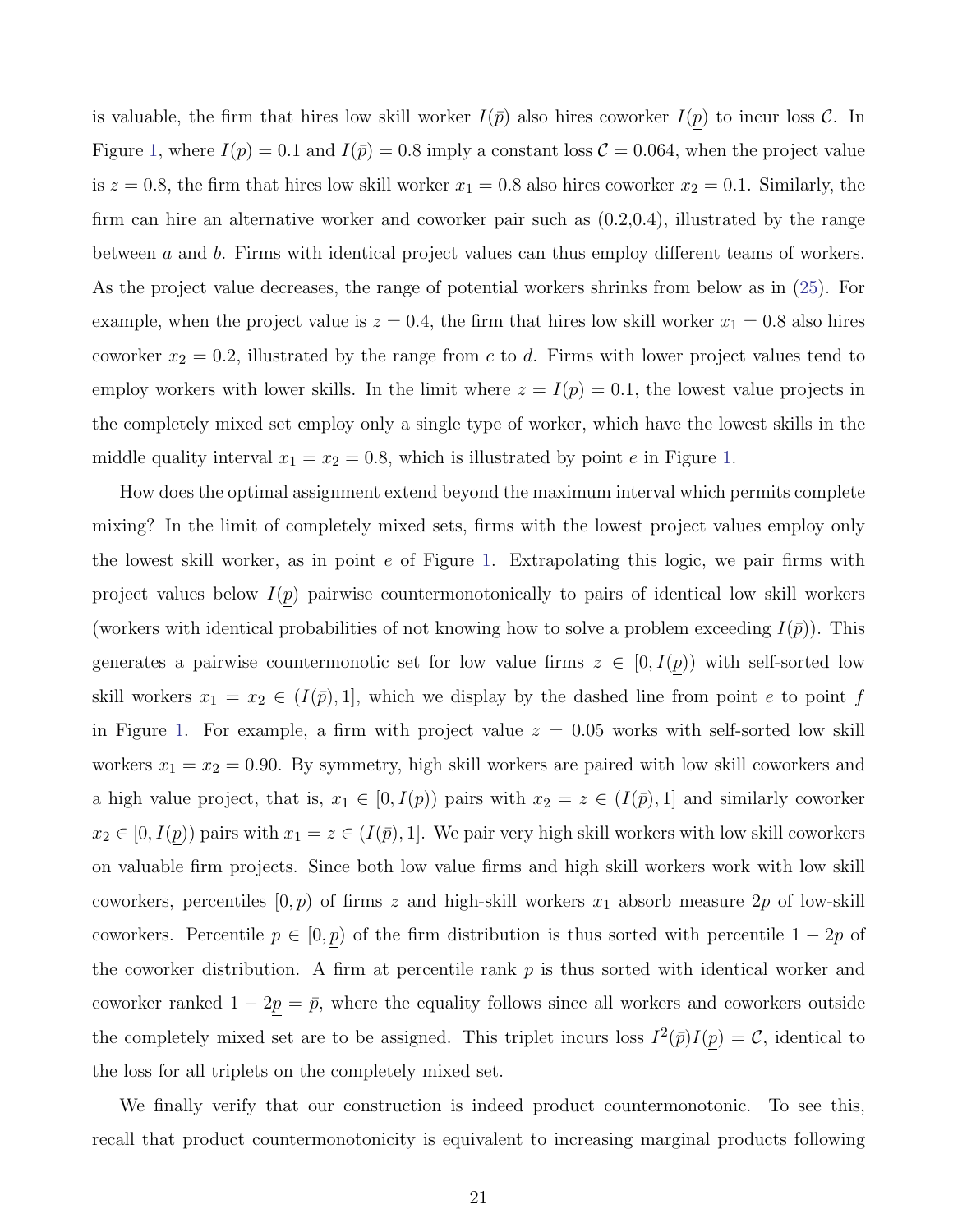<span id="page-22-0"></span>

Figure 2: Support of the Assignment Function

Figure [2](#page-22-0) plots the support for an optimal assignment, or set of potential matches  $M$ , in terms of percentile coordinates. The  $x$ -axis and y-axis show the percentile of the worker  $p_{x_1}$  and the percentile of their coworker  $p_{x_2}$  in the worker skill distribution, while the z-axis plots the percentile of the firm in the firm distribution  $p_z$ . The formal description of the set of potential matches is given by [\(26\)](#page-23-0).

[\(4\)](#page-10-1) and [\(21\)](#page-17-1). Since top percentile  $p \in [0, p)$  from the worker distribution is countermonotonically paired with identically ranked low-skill coworkers and high-value projects, the marginal worker product indeed increases for high-skill workers. For medium-skill workers,  $p \in [p, \bar{p}]$ , this follows as  $x_1x_2z = C$  implies that  $x_2z$  decreases with  $x_1$ . To prove that the marginal worker product also increases for low-skill workers under our construction, we use part (b) of Assumption [1](#page-25-0) to prove Proposition [5](#page-30-0) in Section [4.](#page-25-1)

In sum, the analysis of the discretized planning problem provides a candidate solution which follows a simple description. Pair very high skill workers with low skill workers on valuable firm projects, until, at some point, mediocre workers can be paired together with firms such that expected output losses are identical for all these triplets. This intuition informs the conjecture for the solution to planning problem [\(9\)](#page-11-3) that we show is optimal.

Conjecture. The analysis of the discretized planning problem informs a conjecture for the support of an optimal assignment. Figure [2](#page-22-0) summarizes the candidate optimal assignment. The candidate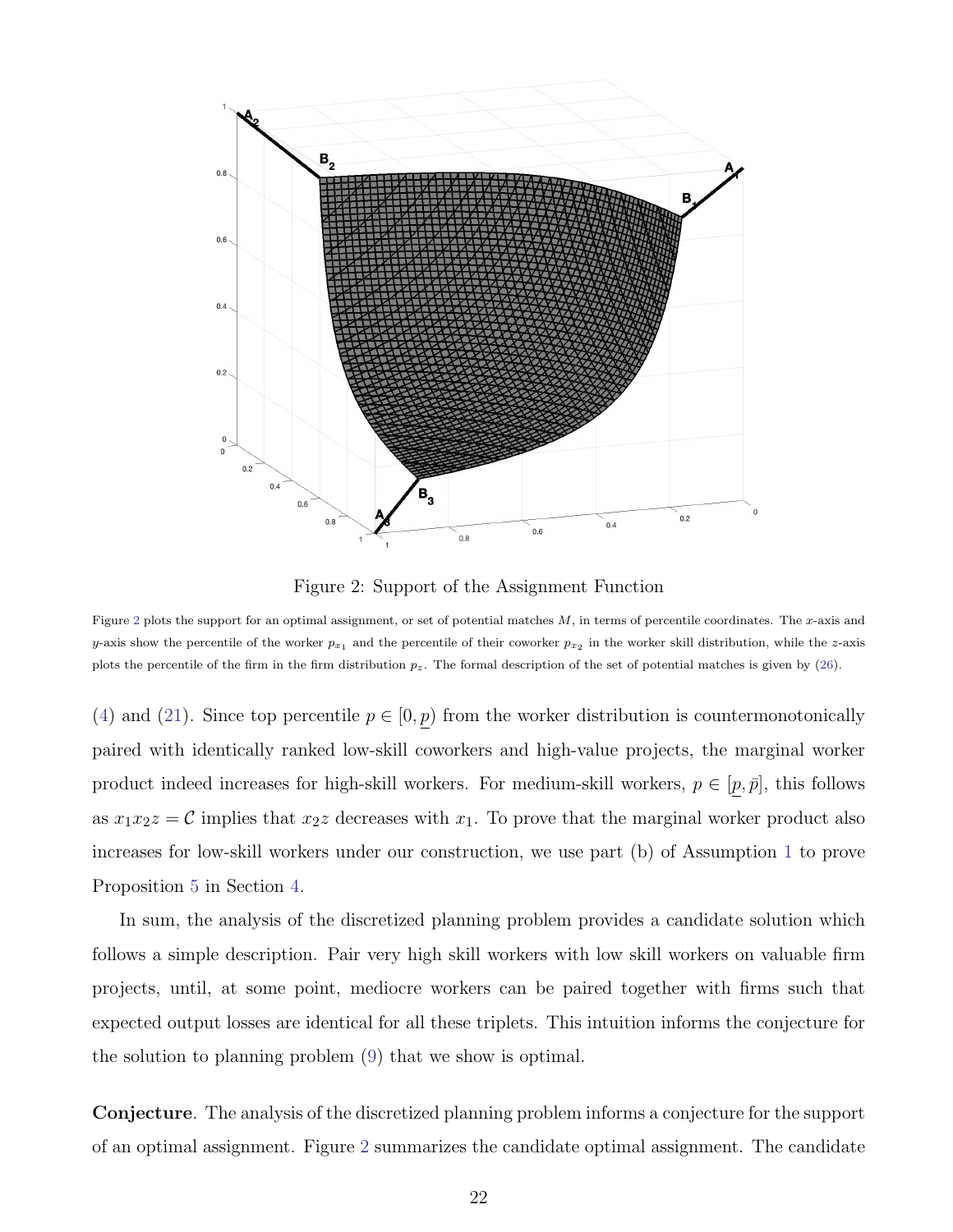support consists of three symmetric pairwise countermonotonic sets  $(A_1B_1, A_2B_2, A_3B_3)$ , and a completely mixed set  $(B_1B_2B_3)$ . Workers who always know how to solve a problem,  $x_1 = 0$ , have coworkers that never know how to solve a problem,  $x_2 = 1$ , and tackle the most valuable projects. The team always knows how to solve a problem, so that production succeeds. Similarly, the second most skilled workers have coworkers that rarely know how to address a problem. The team still almost always knows how to solve a problem and are hence allocated to only slightly less valuable projects. This logic leads to pairwise countermonotonic sets, such as the dashed line in Figure [1.](#page-20-0) Low values for  $x_1$ , or skilled workers, are paired with high values for  $x_2$  and  $z$ , low skill coworkers and valuable projects. By symmetry, we have three pairwise countermonotonic sets, or segments in Figure [2.](#page-22-0) Since both low value firms and high skill workers work with low skill coworkers, percentiles  $[0, p)$  for firms and high-skill workers jointly absorb measure  $2p$  of low-skill coworkers, implying  $\bar{p} = 1 - 2\underline{p}$ . For a worker ranked  $\underline{p}$ , the coworker and the project value are ranked  $\bar{p}$ , and the output loss is equal to  $I^2(\bar{p})I(p)$ .

Firms and workers outside the pairwise countermonotonic sets are mediocre workers, coworkers and firms ranked between percentiles  $p$  and  $\bar{p}$  in their respective distributions. Mediocre workers and firms are sorted into completely mixed triplets on the set  $B_1B_2B_3$ . Triplets on this set have identical output losses equal to  $\mathcal{C} = I^2(\bar{p})I(p)$ , which thus connect with the output loss on the pairwise countermonotonic sets at  $(p, \bar{p}, \bar{p}).$ 

We can now specify the support of an optimal assignment, the set of possible matches  $M$ . As discussed, the set of possible matches combines three symmetric pairwise countermonotonic sets and a mixed middle:

<span id="page-23-0"></span>
$$
M := M_{x_1} \cup M_{x_2} \cup M_{\mathcal{L}},\tag{26}
$$

where:

$$
M_{x_1} := \left\{ (p_{x_1}, 1 - 2p_{x_1}, 1 - 2p_{x_1}) \mid p_{x_1} \in [0, \underline{p}) \right\}
$$
  
\n
$$
M_{x_2} := \left\{ (1 - 2p_{x_2}, p_{x_2}, 1 - 2p_{x_2}) \mid p_{x_2} \in [0, \underline{p}) \right\}
$$
  
\n
$$
M_z := \left\{ (1 - 2p_z, 1 - 2p_z, p_z) \mid p_z \in [0, \underline{p}) \right\}
$$
  
\n
$$
M_{\mathcal{C}} := \left\{ (p_{x_1}, p_{x_2}, p_z) \mid \underline{p} \le p_{x_1}, p_{x_2}, p_z \le \overline{p} \text{ and } I(p_{x_1}) I(p_{x_2}) I(p_z) = \mathcal{C} \right\}
$$

The pairwise countermonotonic set which corresponds to pairings for high skill workers  $x_1$  is  $M_{x_1}$  $(A_1B_1)$ , the pairwise countermonotonic set which corresponds to pairings for high skill coworkers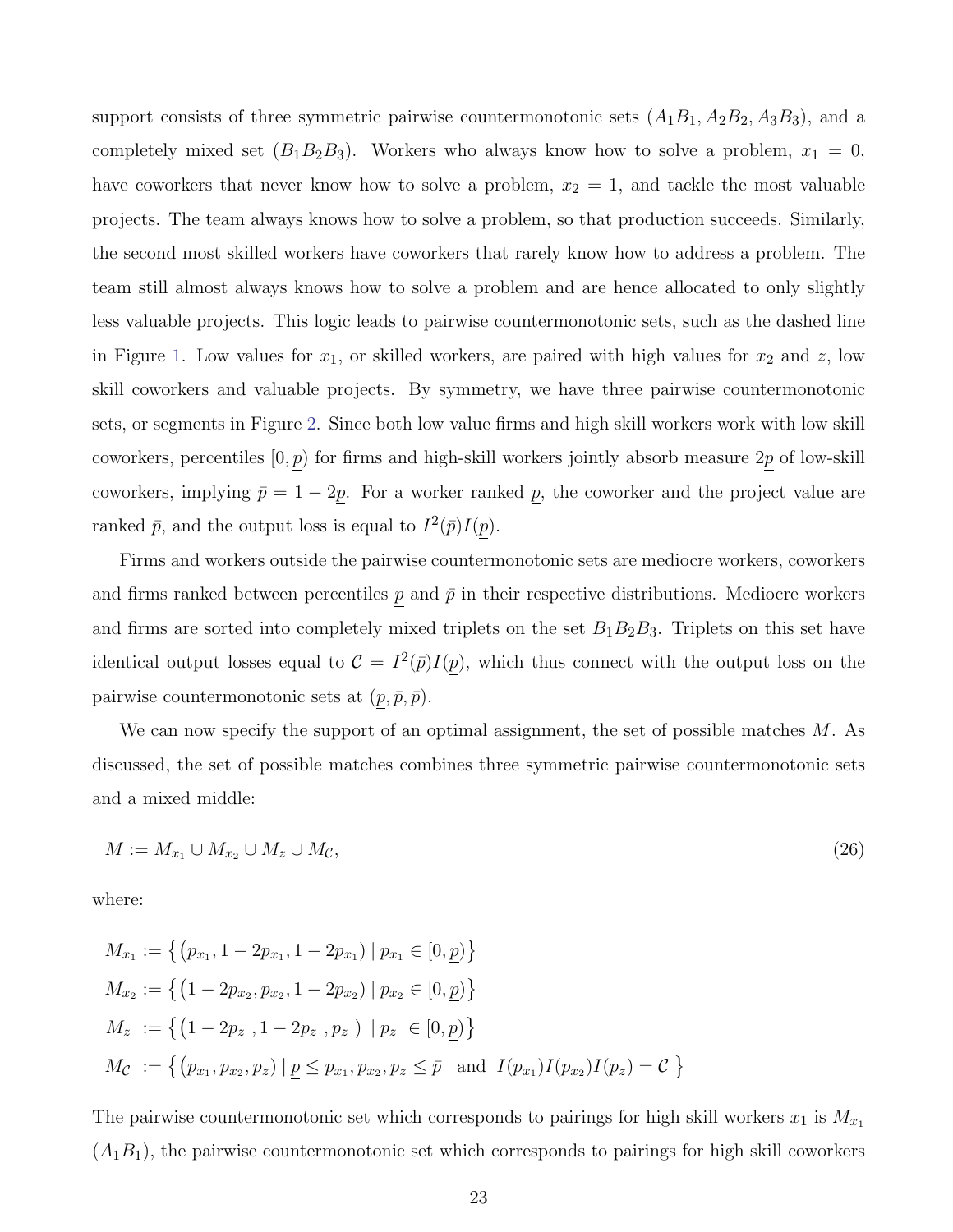$x_2$  is  $M_{x_2}$  ( $A_2B_2$ ), while the pairwise countermonotonic set which corresponds to pairings for low value firms z is  $M_z$  (A<sub>3</sub>B<sub>3</sub>). Finally,  $M_c$  is the completely mixed set (B<sub>1</sub>B<sub>2</sub>B<sub>3</sub>), the set of matches with constant expected output losses.

One of the main results of this paper, Theorem [3](#page-28-0) in Section [4,](#page-25-1) shows that any feasible assignment with its support being a subset of the set of potential matches  $M$  is optimal.

### 3.2 Dual

To develop intuition for the equilibrium wages and firm values, we study the discrete approximation to the dual problem. Given worker samples  ${x_{is}}_{s=1}^n$  for  $i \in \{1,2\}$ , and a firm type sample  $\{z_s\}_{s=1}^n$ , the discrete dual problem is to choose  $w_1, w_2$  and v to solve:

$$
\min \sum w_1(x_1) + \sum w_2(x_2) + \sum v(z), \tag{27}
$$

subject to the constraint that the surplus  $S(x_1, x_2, z)$  is negative for any triplet  $(x_1, x_2, z)$ .

We establish two equilibrium properties. First, we show that the multipliers on the constraints for the planning problem are equilibrium wages and firm values. Second, we show that the derivative of the wage schedule is the marginal worker product [\(4\)](#page-10-1). The output increase obtained by replacing a worker with a slightly more skilled worker, keeping the coworker and project value unchanged, has to equal the increase in wages necessary to hire the high-skill worker.

To establish that the multipliers on the constraints for the planning problem are equilibrium wages and values, we first note that the dual value is bounded below. By the constraint to the dual problem, the surplus is negative for any triplet  $(x_1, x_2, z)$ ,  $S(x_1, x_2, z) \leq 0$ . The negative surplus is equivalent to  $w(x_1) + w(x_2) + v(z) \geq y(x_1, x_2, z)$  and therefore the total surplus is bounded below  $\sum w_1(x_1) + \sum w_2(x_2) + \sum v(z) \ge \sum \pi_{ijk}y(x_1, x_2, z)$ , for some  $\pi$  that satisfies constraints [\(29\)](#page-24-0). In particular, this inequality holds for any assignment  $\pi^*$  that solves the planning problem. To establish that the multipliers are a solution to the dual problem, we show that the multipliers attain this lower bound.

<span id="page-24-0"></span>The discrete analog to the planning problem is to choose an assignment  $\pi$  that solves:

$$
\max_{\pi \ge 0} \sum \pi_{ijk} y_{ijk},\tag{28}
$$

subject to constraints:

$$
\sum_{jk} \pi_{ijk} = 1, \qquad \sum_{ik} \pi_{ijk} = 1, \qquad \sum_{ij} \pi_{ijk} = 1,
$$
\n(29)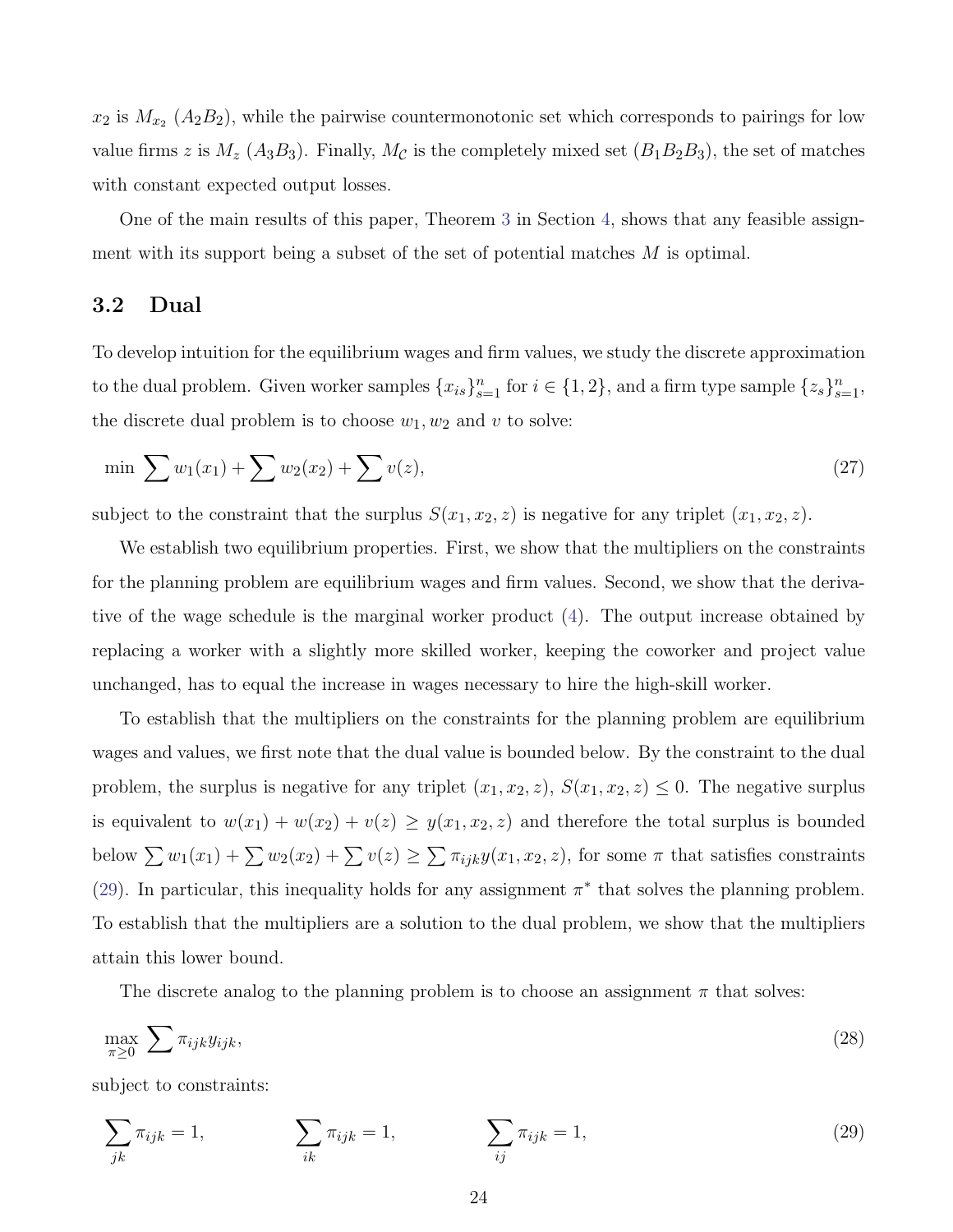where i indexes sampled workers, j indexes sampled coworkers, and  $k$  indexes sampled projects. The constraints require that every worker and coworker are employed and that every firm employs two workers. The constraint does allow workers to work at multiple firms with different coworkers, that is,  $\pi_{ijk} > 0$  and  $\pi_{i\hat{j}\hat{k}} > 0$  for  $(j, k) \neq (\hat{j}, \hat{k})$ . The multipliers on the non-negativity constraints are  $u_{ijk}$ , while  $w_{1i}$ ,  $w_{2j}$  and  $v_k$  are multipliers for the constraints [\(29\)](#page-24-0). By the Karush-Kuhn-Tucker conditions,  $y_{ijk} - w_{1i} - w_{2j} - v_k + u_{ijk} = 0$  and either  $\pi^*_{ijk} = 0$  or  $u_{ijk} = 0$ . When  $\pi_{ijk} > 0$  the surplus is equal to zero,  $S_{ijk} = 0$ . When  $\pi^*_{ijk} = 0$  the surplus is negative  $S_{ijk} \leq 0$ , showing that the planning multipliers are a feasible dual solution. Summing over triplets  $\sum \pi^*_{ijk} y(x_1, x_2, z) =$  $\sum w_1(x_1) + \sum w_2(x_2) + \sum v(z)$ . This implies that the multipliers on constraints to the planning problem [\(29\)](#page-24-0) indeed solve the dual problem.

Finally, the derivative of the wage schedule is the marginal worker product. Since the surplus is negative  $S(x_1, x_2, z) \leq 0$  and equal to zero when  $\pi^*_{ijk} > 0$ , any equilibrium triplet attains the maximum with respect to the surplus function. When the surplus function is differentiable this gives marginal earnings as  $w'_1(x_1) = y_1(x_1, x_2, z) = -x_2z = m(x_1) \leq 0$ , where the final equality follows from the definition of the marginal worker product [\(4\)](#page-10-1). For the continuous distribution, we prove this property in Proposition [6.](#page-31-0)

### <span id="page-25-1"></span>4 Main Results

We characterize equilibrium with continuous marginal distributions in closed form building on the discretized analysis of the previous section. To simplify exposition, we assume the distributions for worker and firm types are identical, and make the following assumption for this distribution.

<span id="page-25-0"></span>**Assumption 1.** The distribution of worker and firm types  $F$  satisfies:

- (a)  $xf(x)$  is nondecreasing on the middle interval  $[p, \bar{p}]$ .
- (b) Logarithmic loss  $L(p) := 2 \log I(1-2p) + \log I(p)$  is concave on the interval  $p \in [0, \frac{1}{3}]$  $\frac{1}{3}$ .

We use part (a) when we show that there exists an assignment  $\pi$  concentrated on a subset of the set of potential matches M, and part (b) when we show optimality of any assignment function  $\pi$ that is concentrated on a subset of M.

A more restrictive but simpler condition is Assumption [2.](#page-25-2)

<span id="page-25-2"></span>**Assumption 2.** For all  $x$ ,  $xf(x)$  is nondecreasing.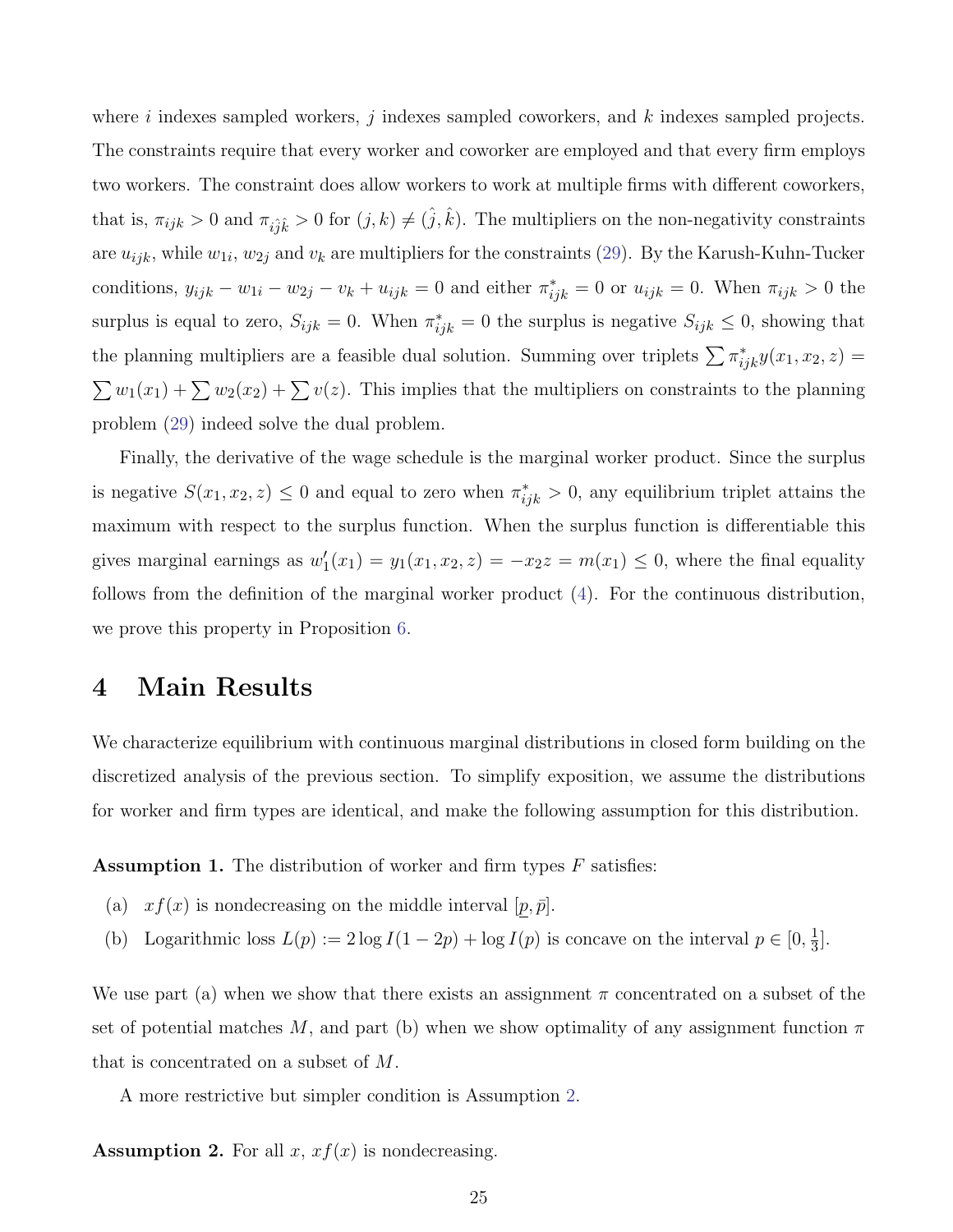When the probability density function is differentiable, Assumption [2](#page-25-2) is equivalent to bounding the elasticity of the density function from below by  $-1$ . Distributions with nondecreasing density functions trivially satisfy this restriction. Assumption [2](#page-25-2) is satisfied by Beta distributions as well as truncated exponential, log-normal, and Pareto distributions for a subset of parameters, amongst others. Naturally, Assumption [2](#page-25-2) also holds for linear combinations of density functions that satisfy it. The assumption implies that the logarithm of the inverse distribution function is concave.<sup>[17](#page-26-0)</sup> Assumption [2](#page-25-2) is indeed more restrictive as it implies that logarithmic loss  $L(p)$  is concave on the interval  $p \in [0, \frac{1}{3}]$  $\frac{1}{3}$ ].<sup>[18](#page-26-1)</sup>

#### 4.1 Planning Problem

In the discretized analysis, we asserted existence of an assignment concentrated on a subset of the set of potential matches  $M$ . We start our analysis of the continuous planning problem showing there indeed exists such an assignment.

<span id="page-26-3"></span>**Proposition 2.** Existence. There exists an assignment  $\pi$  concentrated on a subset of the potential matches M.

The proof is in Appendix [A.3.](#page-47-1) The existence of a feasible assignment concentrated on the pairwise countermonotonic sets  $M_{x_1}, M_{x_2}, M_z$  follows immediately. To prove the existence of an assignment concentrated on the completely mixed set  $M_{\mathcal{C}}$  we connect our assignment framework to [Wang and](#page-45-1) [Wang](#page-45-1) [\(2016\)](#page-45-1). [Wang and Wang](#page-45-1) [\(2016\)](#page-45-1) study aggregate risk, the sum of idiosyncratic risks with known marginal distributions, but with an unknown dependence structure between idiosyncratic risks. For idiosyncratic risks with continuous and decreasing density function  $\hat{q}$ , [Wang and Wang](#page-45-1) [\(2016\)](#page-45-1) describe when there exists a dependence structure, a measure, such that the aggregate risk is constant,  $x_1 + x_2 + z = C_e$ .<sup>[19](#page-26-2)</sup>

To prove existence of an assignment, we let  $\hat{x}_1 = \exp(-x_1)$ ,  $\hat{x}_2 = \exp(-x_2)$  and  $\hat{z} = \exp(-z)$ , and use that our distribution for workers and firms is identical. Under these conditions, constant

<span id="page-26-0"></span><sup>&</sup>lt;sup>17</sup>This observation follows by the inverse function theorem because  $\frac{d}{dp} \log I(p) = \frac{d}{dp} I(p)/I(p) = 1/(I(p)f(I(p))).$ Therefore,  $xf(x)$  is increasing if and only if  $log I(p)$  is concave.

<span id="page-26-1"></span><sup>&</sup>lt;sup>18</sup>The logarithmic loss  $L(p)$  is concave as it sums two concave functions. By Assumption [2,](#page-25-2) see also footnote [17,](#page-26-0) the second term, the logarithm of the inverse distribution function  $I(p)$  is concave. The first term is also concave, as its derivative,  $\frac{d}{dp} \log I^2(1-2p) = -\frac{4}{I(1-2p)f(I(1-2p))} < 0$ , increases with  $I(1-2p)$  and hence decreases with p.

<span id="page-26-2"></span><sup>&</sup>lt;sup>19</sup>An early treatment on this problem, whether risks can attain a constant sum, is found in Gaffke and Rüschendorf [\(1981\)](#page-42-12).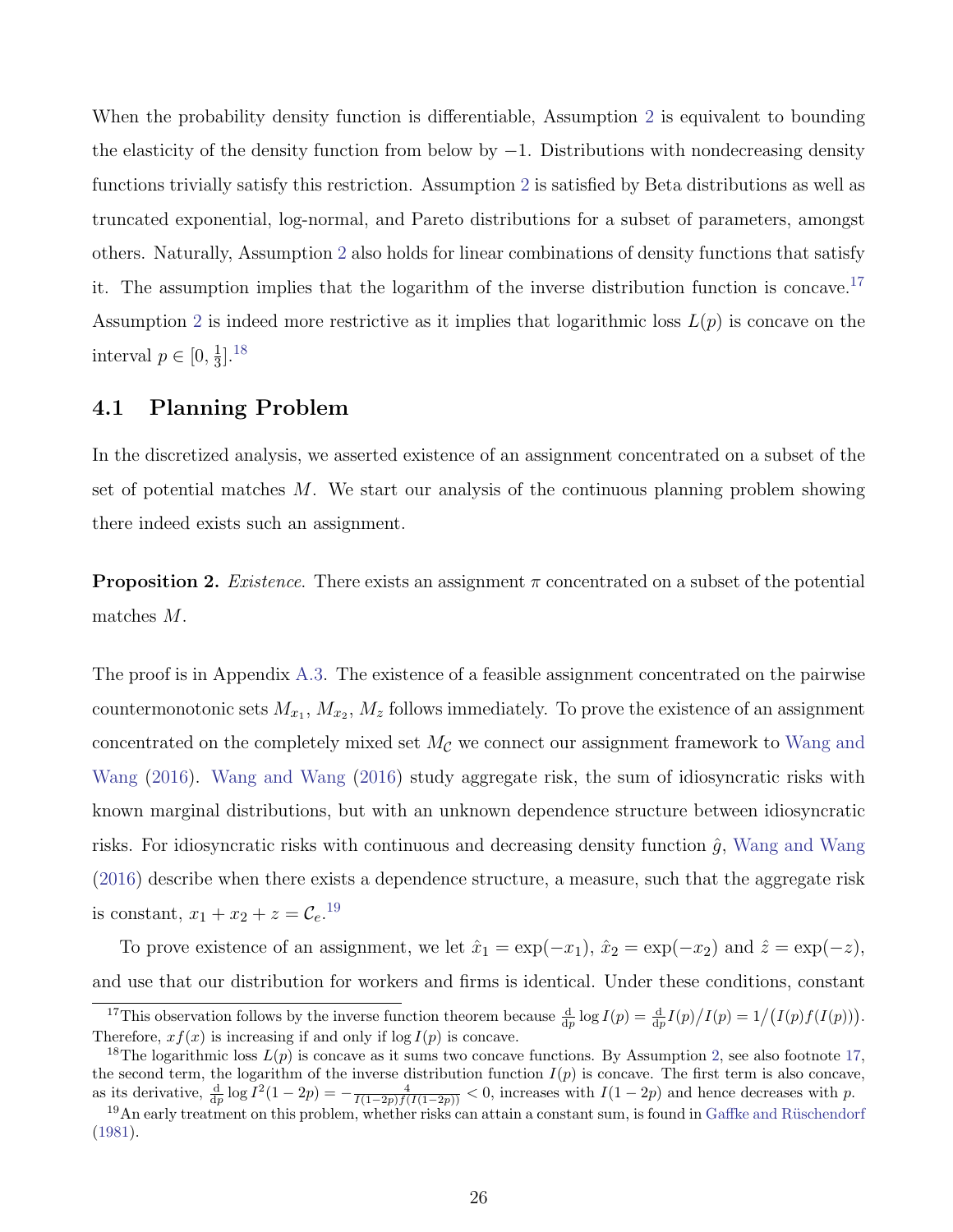losses,  $\hat{x}_1\hat{x}_2\hat{z}=\mathcal{C}$ , is equivalent to  $x_1+x_2+z=-\log\mathcal{C}$ . Since the distribution functions for x and  $\hat{x}$  are linked by  $\hat{G}(x) = 1 - \hat{F}(\exp(-x))$ , where  $\hat{F}$  is the type distribution restricted to mediocre workers and firms  $[I(p), I(\bar{p})]$ , the density functions are linked through  $\hat{g}(x) = \exp(-x)\hat{f}(\exp(-x))$ . Assumption [1](#page-25-0) implies  $x \hat{f}(x)$  is increasing, showing the density function  $\hat{g}$  is indeed decreasing. In the remainder of the proof we show the existence condition in [Wang and Wang](#page-45-1) [\(2016\)](#page-45-1) holds when  $I^2(\bar{p})I(p) \geq \exp\left(\frac{3}{\bar{p}-1}\right)$  $\frac{3}{\bar{p}-p} \int_{p}^{\bar{p}} \log I(p) \mathrm{d}p$ , implying that there indeed exists an assignment concentrated on our set of potential matches M.

**Optimality**. To prove the optimality of a candidate assignment, let  $\gamma$  be the distribution of losses implied by a feasible assignment. To illustrate, the assignment  $\{(0.4, 0.1, 0.1), (0.1, 0.4, 0.4)\}\)$  has an implied loss distribution  $\{0.004, 0.016\}$  each with mass equal to  $\frac{1}{2}$ . The implied loss distribution has an associated inverse cumulative distribution function  $I_{\gamma}$ , with losses by a triplet at percentile p in the loss ranking given by  $I_{\gamma}(p)$  when the triplets are sorted in ascending loss order. In the illustration, the implied loss at percentile  $p = \frac{1}{4}$  $\frac{1}{4}$  in the loss ranking is 0.004. Since it is equivalent to integrate output losses with respect to the assignment function and with respect to ranks of the loss distribution,  $\int \ell(x_1, x_2, z) d\pi = \int_0^1 I_\gamma(p) dp = \int_0^1 \exp(\log I_\gamma(p)) dp$ . To show that an assignment  $\pi^*$  is optimal, we show aggregate losses are greater under any other feasible assignment  $\pi$ :

$$
\int \ell(x_1, x_2, z) d\pi^* \le \int \ell(x_1, x_2, z) d\pi \iff \int_0^1 \exp(\log I_{\gamma^*}(p)) dp \le \int_0^1 \exp(\log I_{\gamma}(p)) dp. \tag{30}
$$

The proof of optimality is constructed around the integral version of Karamata's inequality (see [Karamata](#page-43-13)  $(1932)$  and Pečarić  $(1984)$ ). To establish optimality, we note that the exponential function is convex and that logarithmic losses,  $\log I_{\gamma}$ , are increasing as the logarithm of a positive increasing function is itself increasing. As a result, we can use the integral version of Karamata's inequality with  $h = \exp$ ,  $s_1(p) = \log I_{\gamma^*}(p)$  and  $s_2(p) = \log I_{\gamma}(p)$ .

**Karamata's Inequality**. Let h be a continuous convex function, and  $s_1$  and  $s_2$  be non-decreasing functions on the unit interval. Assume that

$$
1. \int_0^1 s_1(p) \mathrm{d}p = \int_0^1 s_2(p) \mathrm{d}p \tag{31}
$$

$$
2. \int_0^t s_1(p) \mathrm{d}p \ge \int_0^t s_2(p) \mathrm{d}p,\tag{32}
$$

for all  $t \in [0, 1]$ . Then  $\int_0^1 h(s_1(p)) dp \le \int_0^1 h(s_2(p)) dp$ .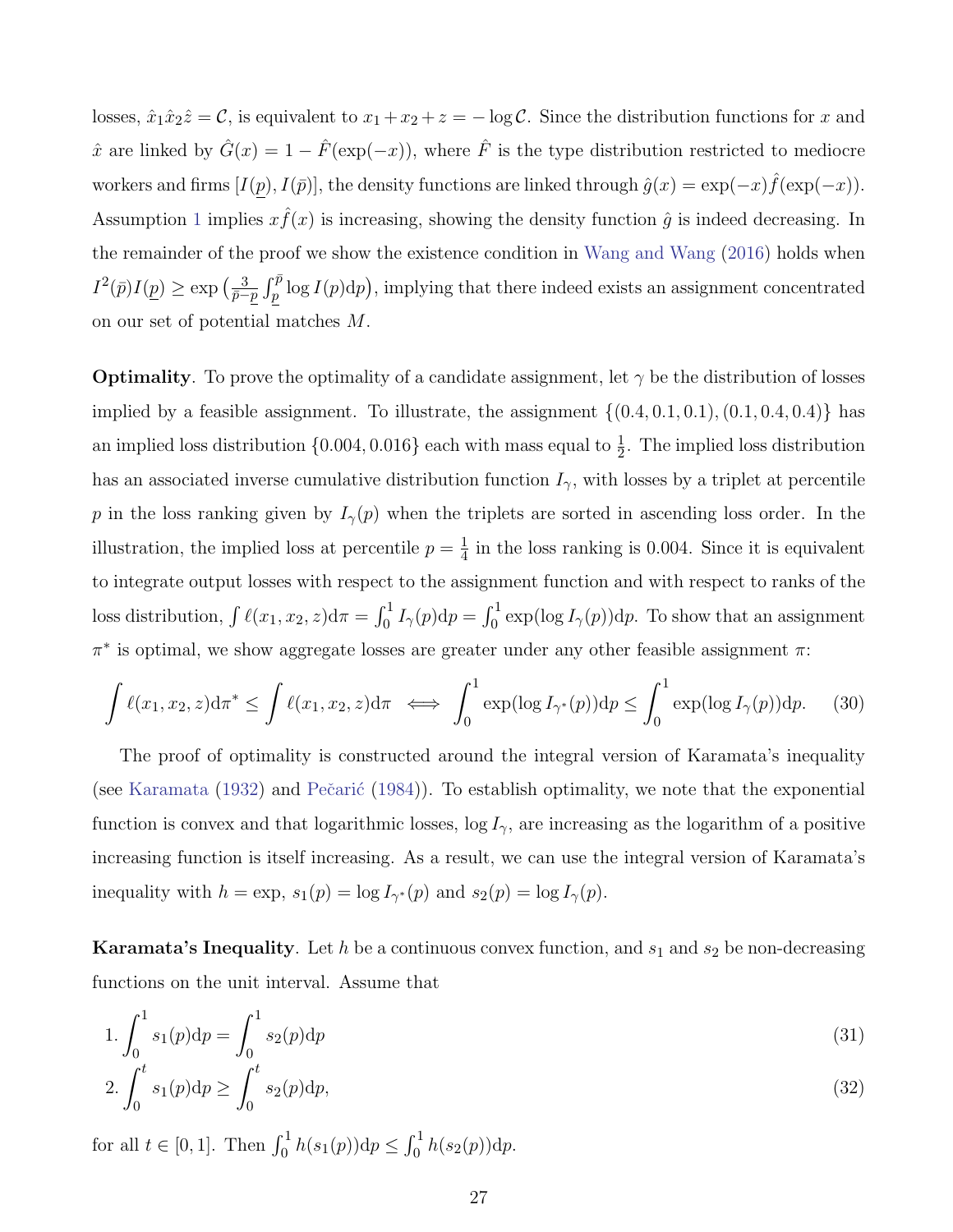Invoking Karamata's inequality, it suffices to verify that the two assumptions are satisfied. The first condition requires that aggregate logarithmic losses under the contrasted assignments align. As aggregate logarithmic losses are invariant across feasible assignments this condition is verified. That is, for any feasible assignment  $\pi$ :

<span id="page-28-1"></span>
$$
\int_0^1 \log I_\gamma(p) dp = \int \log \ell(x_1, x_2, z) d\pi = \int \log x_1 dF + \int \log x_2 dF + \int \log z dF. \tag{33}
$$

The second condition is that cumulative logarithmic losses at any percentile in the triplet rank  $t$ are larger under optimal assignment  $\pi^*$ . We observe that cumulative logarithmic losses are convex in triplet rank t as they integrate the (negative) increasing function  $\log I_{\gamma}$ . For the completely mixed set, or triplets ranked  $t \in [3p, 1]$ , cumulative logarithmic losses decrease linearly as losses are constant. By the fact that cumulative logarithmic output losses for the  $t \in [0, 3p)$  lowest ranked triplets are maximized by three pairwise countermonotonic sets (by Lemma [2](#page-49-0) and Lemma [3](#page-50-0) in Appendix [A.4\)](#page-48-0), and since aggregate logarithmic losses are equal, logarithmic cumulative output losses are larger at any triplet rank  $t \in [0, 1]$ . We formalize the verification of the second condition, the final step of the proof to Theorem [3.](#page-28-0)

<span id="page-28-0"></span>**Theorem 3.** Support of the Assignment. Any assignment function  $\pi \in \Pi$  which is concentrated on a subset of the potential matches  $M$  solves the planning problem  $(9)$ .

Theorem [3](#page-28-0) does not imply uniqueness of an optimal assignment, only that any assignment function on a subset of the set of potential matches solves the planning problem. We next analyze the dual problem to characterize equilibrium wages and firm values, that are both uniquely determined.

#### 4.2 Dual Problem

To characterize the solution to the dual problem, we first evaluate the worker's marginal product, or peer effects, under an optimal assignment.

Marginal Worker Product. The marginal worker product [\(4\)](#page-10-1) equals the marginal loss induced by a worker, which is the negative of the value of the firm project and the coworker skills. Given that an optimal assignment is concentrated on a subset of potential matches  $M$ , which describes for every worker pairings with firm types and coworker's skills, the equilibrium marginal worker product can now be fully described.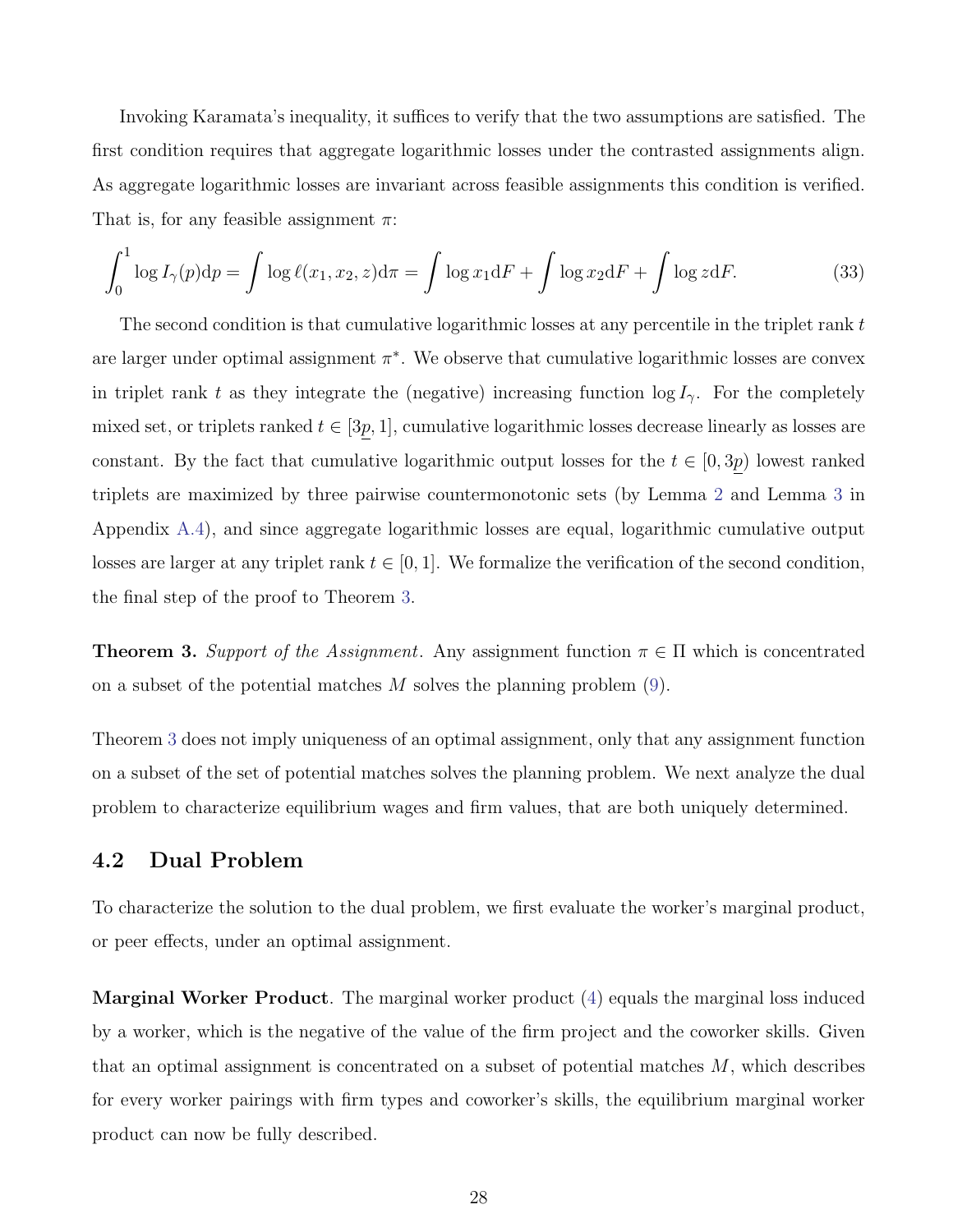High-skill workers are pairwise countermonotonically sorted. High-skill workers (low  $x_1$ ) work with low-skill coworkers on valuable projects (high  $x_2, z$ ). For a high-skill worker at a top percentile  $p \in [0, p]$ , the pairwise countermonotonic triplet is  $(p, n(p), n(p))$ , where  $n(p)$  denotes the negatively sorted percentile corresponding to worker  $p$ 's coworker and firm in their respective distributions. By symmetry, high-skill coworkers negatively sort with low-skill workers on high value projects  $(n(p), p, n(p))$ , while low-value projects sort with low-skill workers and coworkers  $(n(p), n(p), p)$ . Since both high-skill coworkers and low-value firms employ low-skill workers, at top percentile  $p$ measure 2p of low-skill workers are employed. Since the mass of workers with skills below  $n(p)$  is  $1 - n(p)$ , we obtain  $n(p) = 1 - 2p$ . The pairwise countermonotonic triplet for a high-skill worker at top percentile p is thus  $(p, 1 - 2p, 1 - 2p)$ . The product of the project value and the coworker skills is thus  $I^2(1-2p)$ .

Workers and project values in the middle of their distribution, at percentiles  $p \in (p, \bar{p})$ , work in completely mixed triplets with identical expected output losses across all such mediocre triplets  $\ell(x_1, x_2, z) = x_1 x_2 z = C$ . The marginal worker product is thus equal to  $-\frac{C}{x_1}$  $\frac{C}{x_1}$ . Low-skill workers are, as discussed, paired with an equally low-skilled coworker to work a low value project. Given some low-skill worker percentile  $p \in [\bar{p}, 1]$ , their triplet is  $(p, p, \frac{1-p}{2})$  $\frac{-p}{2}$ , which is another representation of the low value project  $p_z = \frac{1-p}{2}$  $\frac{-p}{2} \in [0, p)$  employing two low skill workers  $p = 1 - 2p_z$ , or  $(1-2p_z, 1-2p_z, p_z)$  as for  $M_z$  in the matching set [\(26\)](#page-23-0). The marginal product at low-skill worker percentile p is thus equal to  $-I(p)I(\frac{1-p}{2})$  $\frac{-p}{2}$ ). This description of the marginal product is summarized by Proposition [4.](#page-29-0)

<span id="page-29-0"></span>**Proposition 4.** Marginal Product. The marginal product of worker  $x$  is:

<span id="page-29-2"></span>
$$
m(x) = \begin{cases}\n- I^2 (1 - 2p) & \text{if } p \in [0, \underline{p}] \\
- C/I(p) & \text{if } p \in (\underline{p}, \overline{p}) \\
-I(p)I(\frac{1 - p}{2}) & \text{if } p \in [\overline{p}, 1]\n\end{cases}
$$
\n(34)

<span id="page-29-1"></span>where constant  $C = \exp\left(\frac{1}{\frac{1}{3}-p} \int_{\underline{p}}^{\overline{p}} \log I(p) \, dp\right)$ , with lower percentile bound  $\underline{p} \in (0, \frac{1}{3})$  $\frac{1}{3}$  satisfying:  $\mathcal{C} = I^2(\bar{p}) I(p)$ ,  $(35)$ 

and where the upper percentile bound is given by  $\bar{p} = 1 - 2\underline{p}$ .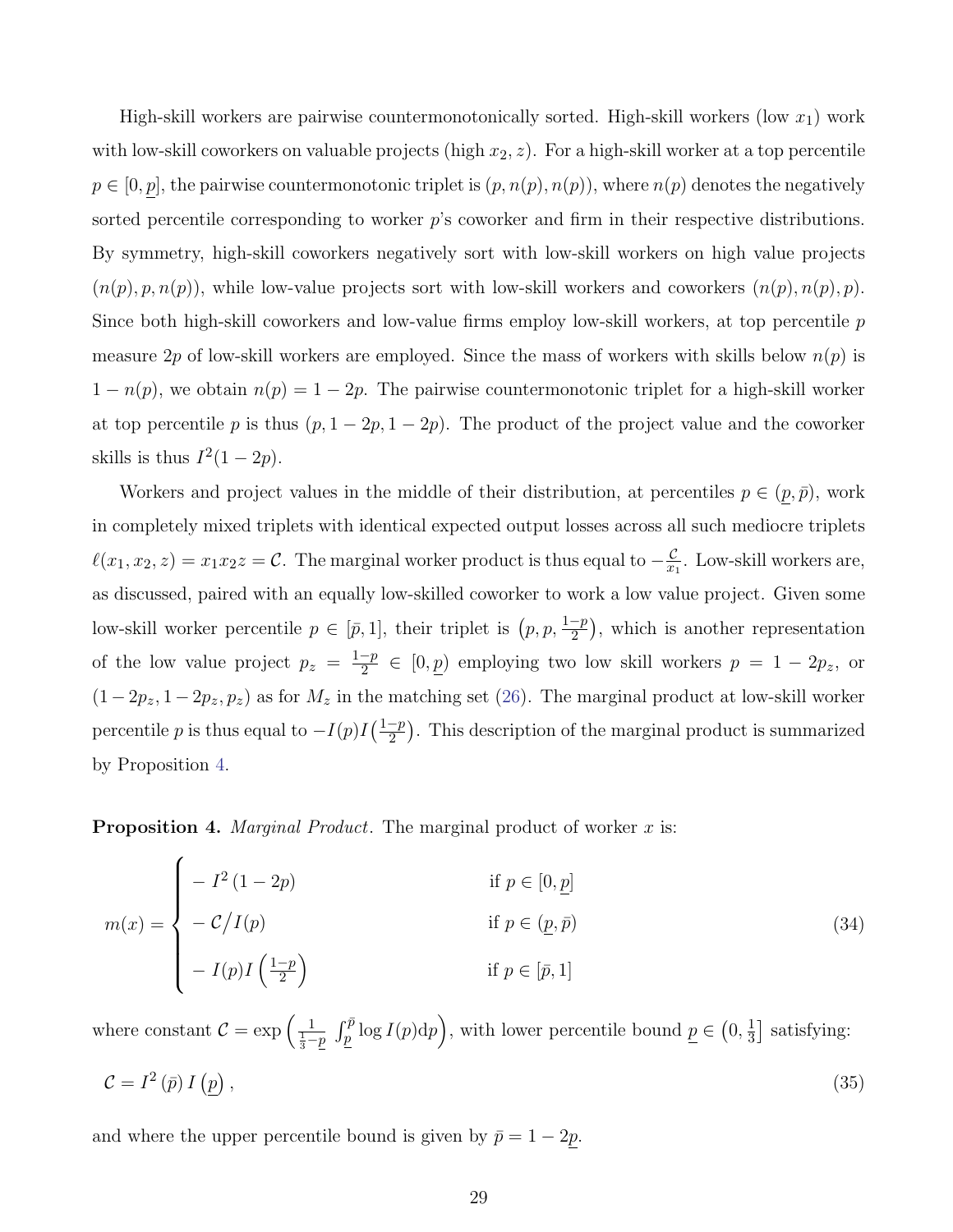The proof is in Appendix [A.5.](#page-51-0) To understand [\(35\)](#page-29-1), we use our observation from Section [3,](#page-14-1) which we deduced from stability condition [\(21\)](#page-17-1), that the marginal worker product increases with worker skill x. By evaluating the marginal product  $(34)$  at the lower percentile cutoff p, and multiplying with worker skill  $I(p)$ , we obtain that the output losses at the lower percentile cutoff exceed the output losses on the completely mixed set, that is,  $I^2(\bar{p})I(p) \geq C$ . Similarly, we assess the marginal worker product [\(34\)](#page-29-2) at the upper percentile cutoff  $\bar{p}$ , and multiply by worker skill  $I(\bar{p})$ to derive that the output losses on the completely mixed set exceed the output losses at the upper percentile cutoff  $I^2(\bar{p})I(p) \leq C$ , which implies  $I^2(\bar{p})I(p) = C$ . As we construct the marginal worker product using the support of an equilibrium assignment [\(26\)](#page-23-0), the constant is equal to [\(24\)](#page-19-2) which we conjectured for the discretized analysis. We formalize the observation that the marginal worker product m is increasing, and establish continuity, in Proposition [5.](#page-30-0)

<span id="page-30-0"></span>**Proposition 5.** Properties Marginal Product. The marginal product m is continuous and strictly increasing.

The proof is in Appendix [A.6.](#page-52-0) High-skill workers are paired with a better combination of coworker and firm. There is countermonotonic sorting between worker errors and expected losses incurred by the firm and coworker absent the worker's input. The logic follows from the stability condition. Using the first condition in [\(21\)](#page-17-1), together with the definition of the marginal worker product, we have  $(m(x_1)-m(\hat{x}_1))(x_1-\hat{x}_1) \geq 0$ . When a worker is more skilled, say  $\hat{x}_1 < x_1$ , they work with a coworker and firm that has a greater expected output loss all else equal, and equivalently a more negative marginal product,  $m(\hat{x}_1) \leq m(x_1)$ .

Wages. Given the marginal product we formulate equilibrium wages. We first use a generalization of Kantorovich duality for multiple marginal distributions, due to [Kellerer](#page-44-1) [\(1984\)](#page-44-1). The duality result states that the dual solution exists in the class of integrable functions. We establish that a solution exists in the class of continuous functions in Appendix [A.7.](#page-53-0) This implies that the surplus function [\(14\)](#page-13-2) is continuous also.

The duality result further states that the optimal value to the planning problem is equal to the optimal value for the dual problem,  $\int y(x_1, x_2, z) d\pi = \int w(x_1) dF_x + \int w(x_2) dF_x + \int v(z) dF_z$ , where  $\pi$  solves the planning problem and w and v solve the dual. This implies the surplus is zero for every triplet  $(x_1, x_2, z)$  in the support of an optimal assignment. The surplus is non-positive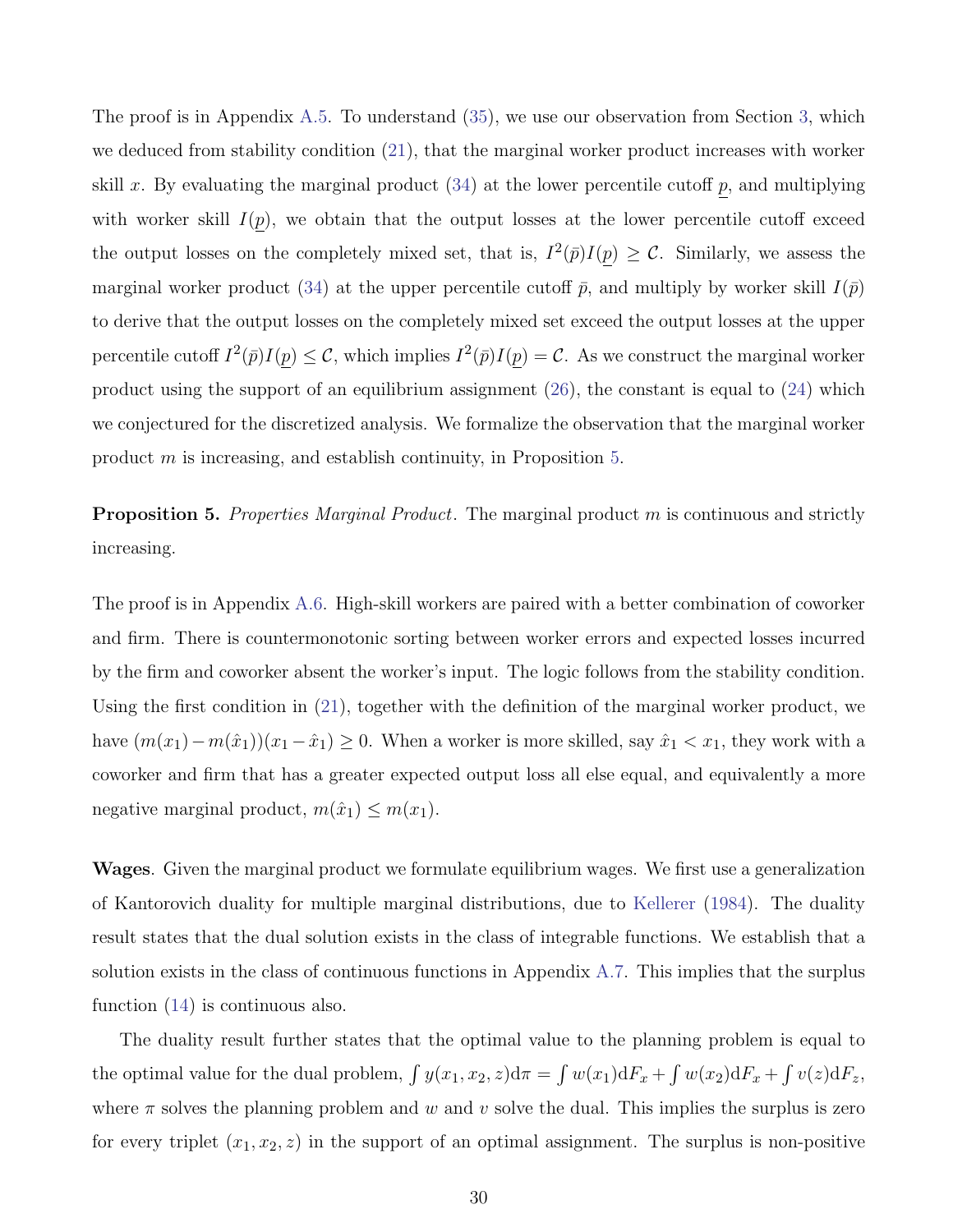for every triplet by the dual constraint, hence given continuity  $\int S(x_1, x_2, z)d\pi = 0$  if and only if the surplus is zero for all triplets in the support of the assignment, or  $S(x_1, x_2, z) = 0$  for all triplets  $(x_1, x_2, z) \in \text{supp}(\pi)$ .

We use that there are no excess resources in equilibrium to characterize the derivative for the wage schedule and the firm value function.

<span id="page-31-0"></span>**Proposition 6.** Marginal Wages and Firm Values. Wages and firm values are both continuously differentiable, with derivatives  $w'(x) = m(x)$  and  $v'(z) = m(z) + 1$ .

The proof is in Appendix [A.8.](#page-54-0) As discussed for the discretized dual problem, workers' marginal earnings are equal to their marginal product. The increase in expected output which is obtained by replacing a worker with a marginally higher skill worker leaving the coworker and firm value unchanged must equal the increase in the cost necessary to recruit the higher skill worker. While the technological marginal product,  $-x_2z$ , depends only on peer effects, the equilibrium level of these peer effects can be directly related to the worker's own skills through Proposition [4.](#page-29-0)

While a worker's marginal earnings reflect their marginal product, earnings levels reflect the marginal product of all other workers in the economy that are more skilled. Equivalently, worker earnings depend on marginal losses incurred by the product of coworker skills and project values for workers that are more skilled. Specifically, workers incur an earnings penalty relative to the most skilled worker. Equilibrium wages are characterized in Proposition [7.](#page-31-1) [20](#page-31-2)

<span id="page-31-1"></span>**Proposition 7.** Wages. The wage schedule is, up to additive worker constant  $\mathcal{C}_w$ , given by:

<span id="page-31-3"></span>
$$
w(x) = \mathcal{C}_w + \int_0^x m(s) \, \mathrm{d}s. \tag{36}
$$

To obtain intuition, observe the surplus is zero almost everywhere with respect to  $\pi$ ,  $S(x_1, x_2, z)$  $z(1-x_1x_2)-w(x_1)-w(x_2)-v(z) = 0$ . Further, since w is a differentiable function, fix a coworker  $x_2$  and firm z. Since the surplus function is negative  $S(x_1, x_2, z) \leq 0$ , equilibrium triplet  $(x_1, x_2, z)$ is a local maximum with respect to the surplus function, and hence:

$$
S_1(x_1, x_2, z) = 0 = -x_2 z - w'(x_1) \qquad \Longrightarrow \qquad w'(x_1) = -x_2 z = m(x_1), \tag{37}
$$

<span id="page-31-2"></span><sup>&</sup>lt;sup>20</sup>Alternatively, we could project our primal solution onto the space of worker pairings  $X \times X$  to write a two worker-to-one firm assignment problem. In case the implied distribution of worker pairings has a density function, [Chiappori, McCann, and Pass](#page-42-5) [\(2017\)](#page-42-5) provides an alternative approach to establish properties of the dual solution. However, under our optimal assignment the distribution of worker pairings does not have a density function because of the pairwise countermonotonic sets.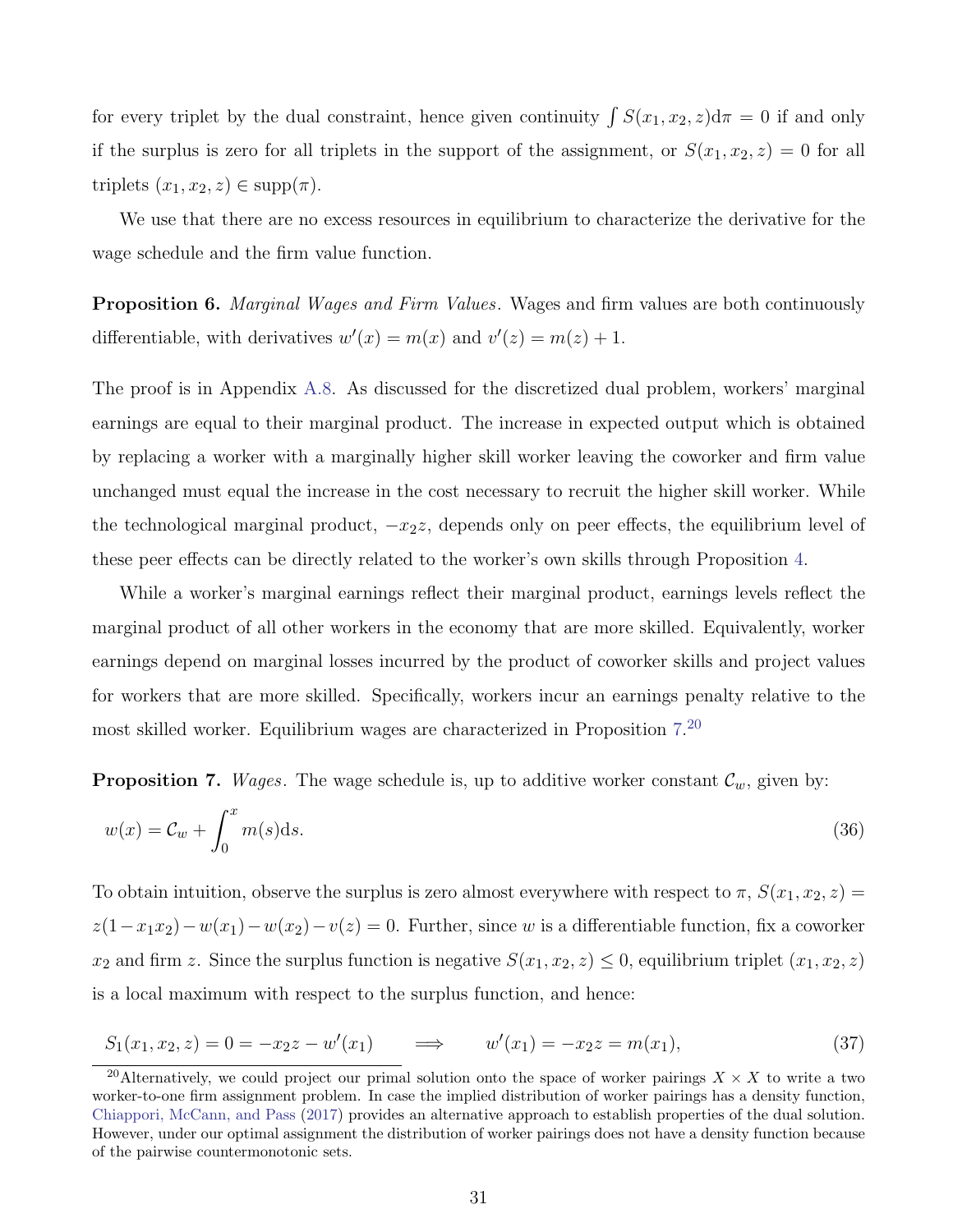where the final equality follows from the specification of the marginal worker product [\(4\)](#page-10-1). Since there are no excess resources and the surplus is differentiable, every worker's marginal earnings is their marginal product. By integrating, equilibrium wages follow [\(36\)](#page-31-3).

Equilibrium wages are decreasing and convex in the skill ranking. The marginal cost of workers is equal to their marginal product  $w'(x) = m(x)$  for all  $x \in (0,1)$ . By Proposition [5,](#page-30-0) this marginal worker product is negative, continuous, and strictly increasing, thereby establishing our claim.

**Corollary.** Wages are decreasing and convex in skills  $x$ .

Firm. Similar to wages on the worker side of the labor market, we characterize firm values closedform. We obtain formal intuition for the equilibrium firm value similar to our intuition for wages. If there are no excess resources almost everywhere for assignment  $\pi$ , then, by fixing some pair of workers  $x_1$  and  $x_2$  as well as by differentiability of the dual function v:

$$
S_3(x_1, x_2, z) = 0 = (1 - x_1 x_2) - v'(z) \qquad \Longrightarrow \qquad v'(z) = 1 - x_1 x_2 = m(z) + 1,\tag{38}
$$

where the final equality again follows from the definition of the marginal product [\(4\)](#page-10-1). A firm its marginal reward is its marginal product. When a firm tackles a marginally more valuable project, its output is its expected probability of success, or team quality,  $1 - x_1x_2$ . In equilibrium, the firm's marginal product is similar to the worker product, up to the unit constant, due to the symmetry of expected loss function  $\ell$  and the identical worker and project value distributions. By integrating, firm values follow Proposition [8.](#page-32-0)

<span id="page-32-0"></span>**Proposition 8.** Firm Value. The firm value v is, up to additive firm constant  $\mathcal{C}_v$ , given by:

<span id="page-32-1"></span>
$$
v(z) = \mathcal{C}_v + \int_0^z k(s) \mathrm{d}s,\tag{39}
$$

where  $k(s) := m(s) + 1$  is the marginal firm product.

By Proposition [8,](#page-32-0) the firm value shares properties with the wage function. By Proposition [5,](#page-30-0) the marginal firm product k is continuous and strictly increasing. The marginal worker product m is continuous and strictly increasing, and  $m(z) \geq -1$  implying  $v'(z) \geq 0$ . The firm value function is thus increasing and convex.

Corollary. Firm values are increasing and convex in project value z.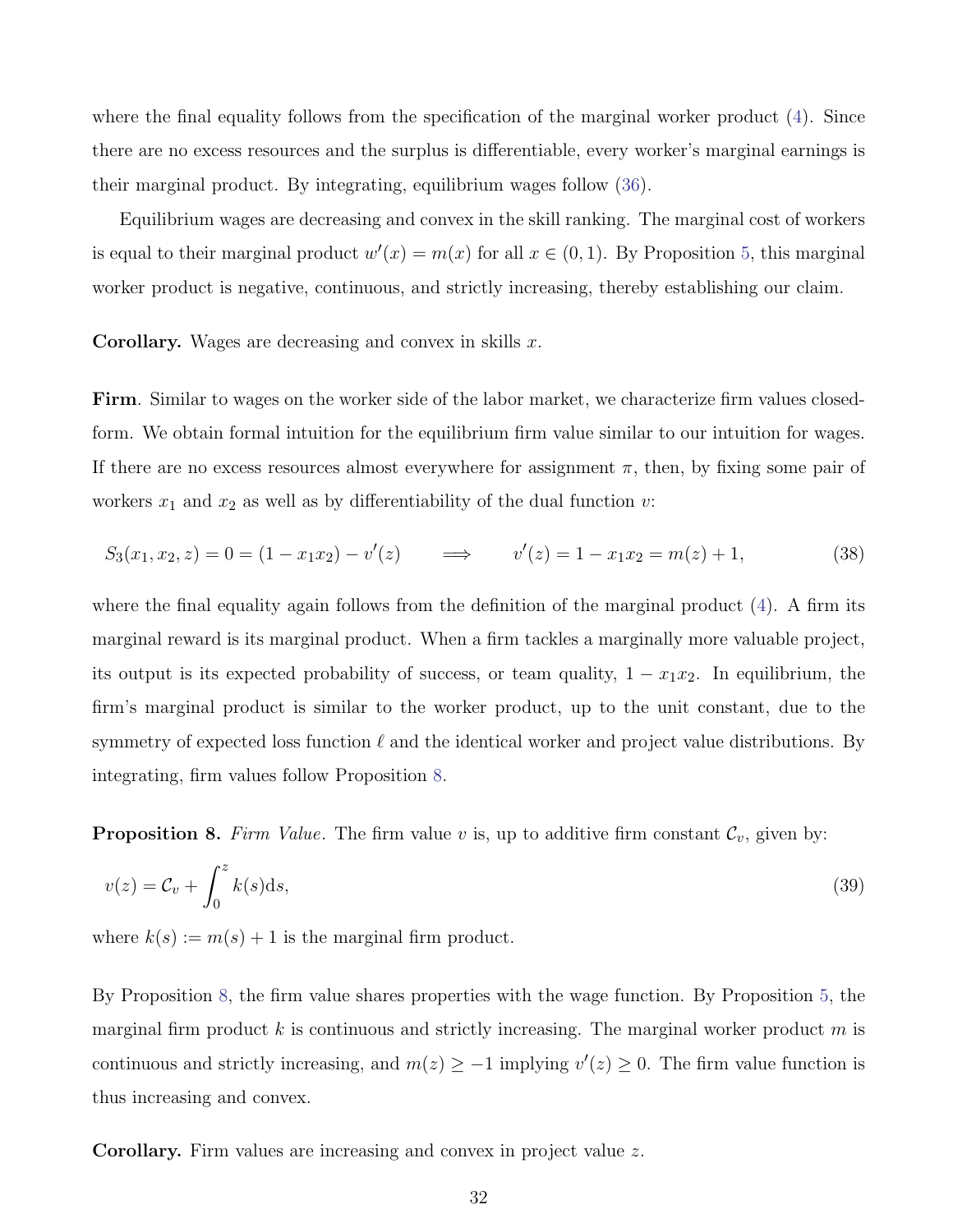Given the description of wages in Proposition [7](#page-31-1) and the firm value function in Proposition [8,](#page-32-0) we observe that for any constants  $\mathcal{C}_w$  and  $\mathcal{C}_v$  that satisfy:

<span id="page-33-0"></span>
$$
0 = \mathcal{C}_w + \mathcal{C}_v/2 + \int_0^1 m(s)ds
$$
\n(40)

the functions  $(w, v)$  are a dual solution. Equation [\(40\)](#page-33-0) ensures the surplus is zero for the triplet  $(p_{x_1}, p_{x_2}, p_z) = (1, 1, 0)$ . Since the surplus is equal to zero everywhere in the support of an optimal assignment, this condition ensures that the value for the planning problem and the dual problem coincide. By Proposition [1,](#page-14-0) any assignment  $\pi$  with the support contained in the set of potential matches M, together with dual functions  $(w, v)$  satisfying [\(40\)](#page-33-0) is thus an equilibrium.<sup>[21](#page-33-1)</sup>

### 5 Quantitative Analysis

We now turn to the quantitative analysis of the model calibrated to administrative records for the US. We evaluate the ability of the model to generate the observed wage dispersion in the United States, as well as its decomposition into within and between-firm components. We compare the predictions of our model against data moments by [Song, Price, Guvenen, Bloom, and Von Wachter](#page-45-2) [\(2019\)](#page-45-2).

### 5.1 Data

Our main data source are administrative earnings records for every individual from the US Social Security Administration (SSA). We use data moments for 1981 and 2013 provided by [Song, Price,](#page-45-2) [Guvenen, Bloom, and Von Wachter](#page-45-2) [\(2019\)](#page-45-2). Individual earnings are derived from W-2 forms, which capture wages and salaries, bonuses, tips and other forms of income defined as compensation for labor services by the Internal Revenue Service. The data sample considers all employed individuals between 20 and 60 years of age. $22$  All amounts are in 2013 dollars.

Our main reason for using the SSA records is that the data matches the universe of individuals

<span id="page-33-1"></span> $21$ Equation [\(40\)](#page-33-0) determines the equilibrium in terms of wages and firm values up to a constant. When functions w and v solve the dual problem, so do functions  $\hat{w}$  and  $\hat{v}$  which differ from w and v only in terms of the constants as long as they satisfy [\(40\)](#page-33-0). In our quantitative analysis, we set the worker constant to the maximum earnings observed in the U.S. earnings distribution in order for the model to match the top of the earnings distribution [\(36\)](#page-31-3).

<span id="page-33-2"></span> $22$ An individual is considered employed when their earnings exceed the minimum wage earned full-time for one quarter of the year, that is, for 520 hours (40 hours per week times 13 weeks). The data exclude firms and workers in the government and education sector. While the baseline sample of [Song, Price, Guvenen, Bloom, and Von Wachter](#page-45-2) [\(2019\)](#page-45-2) considers firms with over 20 employees, we confirm our results extend to firms of all sizes.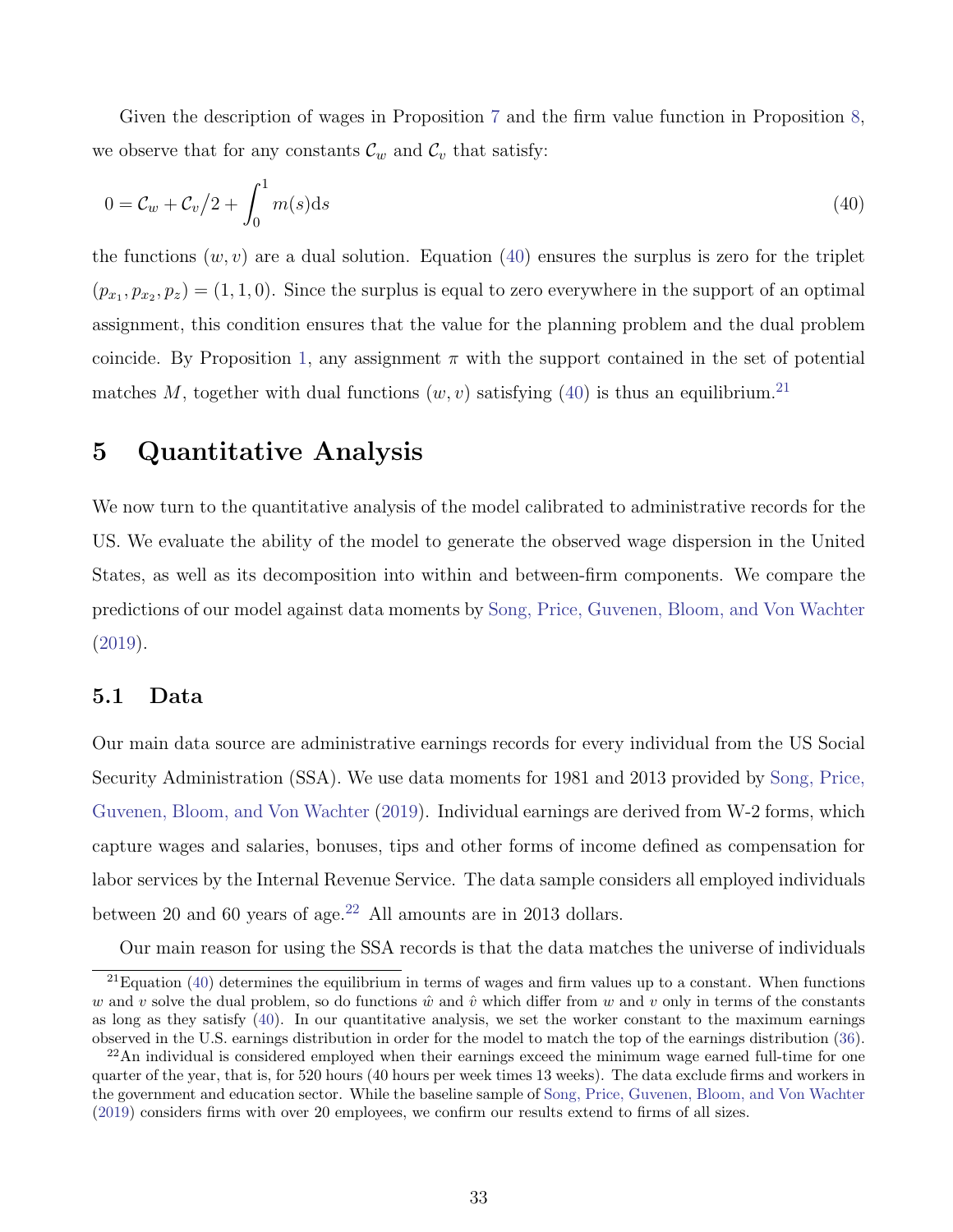<span id="page-34-0"></span>

Figure 3: Distribution of Individual Earnings

Figure [3](#page-34-0) displays the distribution of annual earnings in the SSA, replicating Figure I in [Song, Price, Guvenen, Bloom, and Von Wachter](#page-45-2) [\(2019\)](#page-45-2). The figure shows individual earnings levels, on the y-axis in thousands of dollars, for each percentile of the income distribution, on the x-axis. Between 1981 and 2013, earnings in the bottom third have seen little change, while earnings at the top of the distribution increased.

to their employer and thus speaks directly to the sorting of workers with coworkers and firms.<sup>[23](#page-34-1)</sup> Workers with multiple jobs in a year are linked to the firm that provides their largest share of labor earnings. Most important for our purposes, the matched employer-employee dataset contains information on the earnings distribution within every firm.

Figure [3](#page-34-0) shows individual earnings by percentile of the earnings distribution for 1981 and 2013. In 1981, earnings vary between 18 thousand dollars at the 25th percentile, to 31 thousand at the median, to 89 thousand at the 95th percentile. By 2013, earnings are 19 thousand dollars at the 25th percentile, 35 thousand at the median, and 132 thousand at the 95th percentile. Figure [3](#page-34-0) shows that the earnings distribution features considerable dispersion in levels, which has increased over time. Between 1981 and 2013, earnings in the bottom third of the earnings distribution have seen little change, while earnings at the top strongly increased.

We assess the ability of our model to generate the observed dispersion in labor income, the decomposition of the variance between and within firms, as well as changes in the distribution of earnings over time. We then use the calibrated model to structurally decompose increased income

<span id="page-34-1"></span><sup>&</sup>lt;sup>23</sup>A firm in the data corresponds to a corporate unit for tax purposes. A corporate tax unit is a more aggregated notion compared to an establishment. Using US Census data, [Barth, Bryson, Davis, and Freeman](#page-41-4) [\(2016\)](#page-41-4) split the variance of income between and across establishments. They similarly document an increase in the variance of income between 1992 and 2007, of which two-thirds is accounted for by the variation between establishments.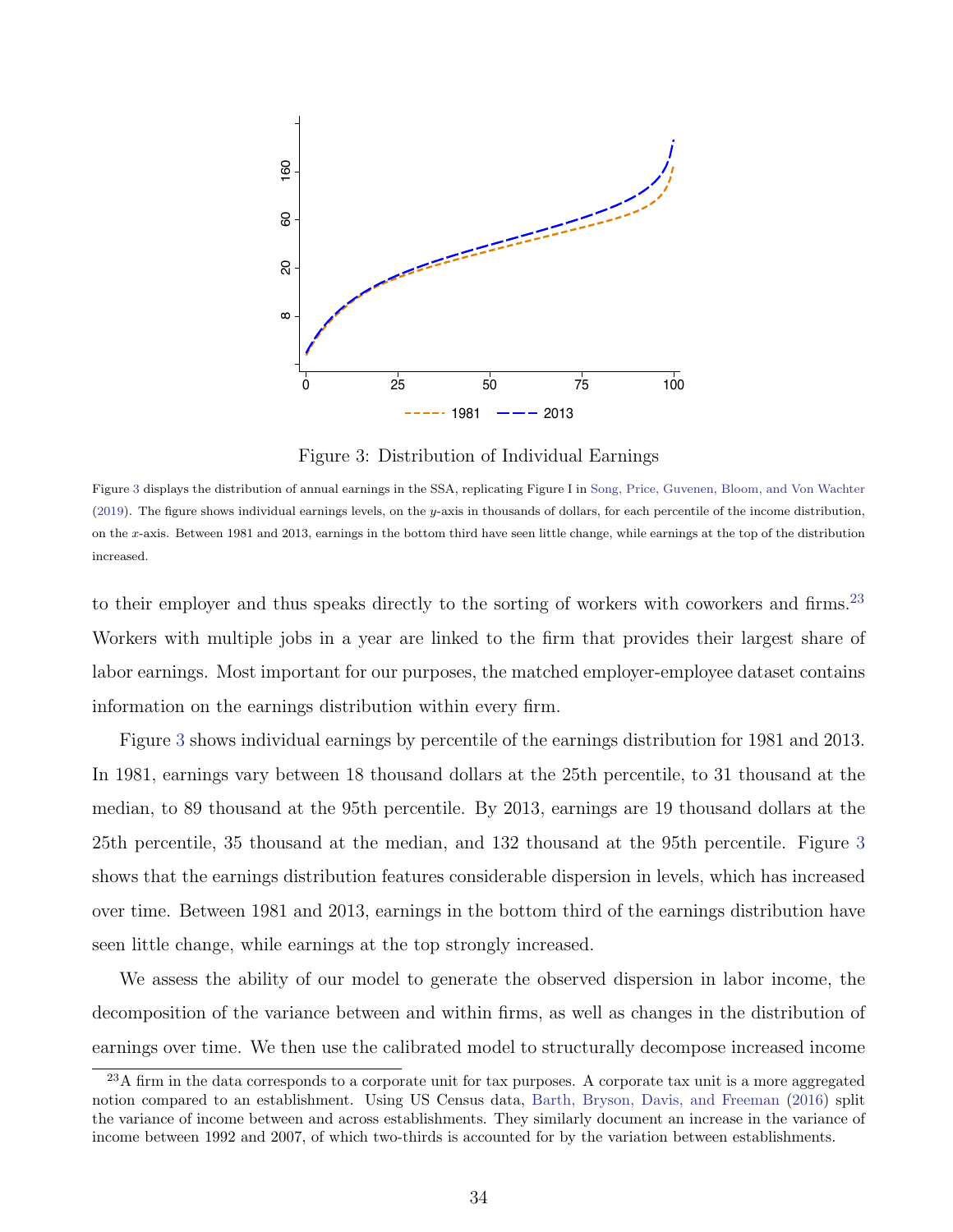dispersion between changes on the worker side and the firm side of the labor market.

#### 5.2 Inference

The model economy is parsimonious. Only the worker skill distribution  $F_x$ , the project value distribution  $F_z$ , and the constant  $\mathcal{C}_w$  in the worker earnings equation [\(36\)](#page-31-3) are exogenous.<sup>[24](#page-35-0)</sup> Consistent with our presentation of the theory, we assume that the worker and firm type distributions are identical. With this assumption, we only require the cross-sectional distribution of worker earnings to inform the skill distribution  $F$ . Since backing out the type distribution does not require any information about coworkers, we can then use the information about coworkers to evaluate non-targeted moments.

We back out the underlying type distribution using the level of earnings in the cross-section by percentile. We denote the empirical earnings distribution by percentile p as  $e(p)$ , where empirical earnings are arranged in descending order. We directly inform the empirical earnings distribution using the data underlying Figure [3.](#page-34-0) For example,  $e(0.05)$  in 1981 is 89 thousand dollars and  $e(0.5)$ in 2013 is 35 thousand dollars.

The closed-form equilibrium characterization is leveraged to back out the type distribution as well as the constant in the earnings equation using the empirical earnings distribution by percentile. Specifically, we back out the type distribution point-by-point and obtain the constant in the earnings equation by exactly matching the empirical earnings distribution. Intuitively, the constant  $\mathcal{C}_w$  in the earnings equation [\(36\)](#page-31-3) is pinned down by earnings at the top of the distribution. The difficulty in backing out the skill distribution lies in exactly matching observed earnings at all lower percentiles because earnings by workers at lower percentiles depend on the marginal worker product of all individuals more skilled than themselves. In turn, the marginal worker product of every individual depends on their coworkers and their firm. Our solution to this inference problem is given by Proposition [9.](#page-35-1)

<span id="page-35-1"></span>**Proposition 9.** Inferring the Skill Distribution. If there exists an inverse distribution function I that satisfies:

<span id="page-35-0"></span><sup>&</sup>lt;sup>24</sup>Given a constant  $\mathcal{C}_w$  in the earnings schedule [\(36\)](#page-31-3), the characterization of the marginal product in Proposition [4,](#page-29-0) and the worker and firm value distributions, the equilibrium cross-equation restriction [\(40\)](#page-33-0) determines the constant on the firm side  $\mathcal{C}_v$  in the firm value equation [\(39\)](#page-32-1).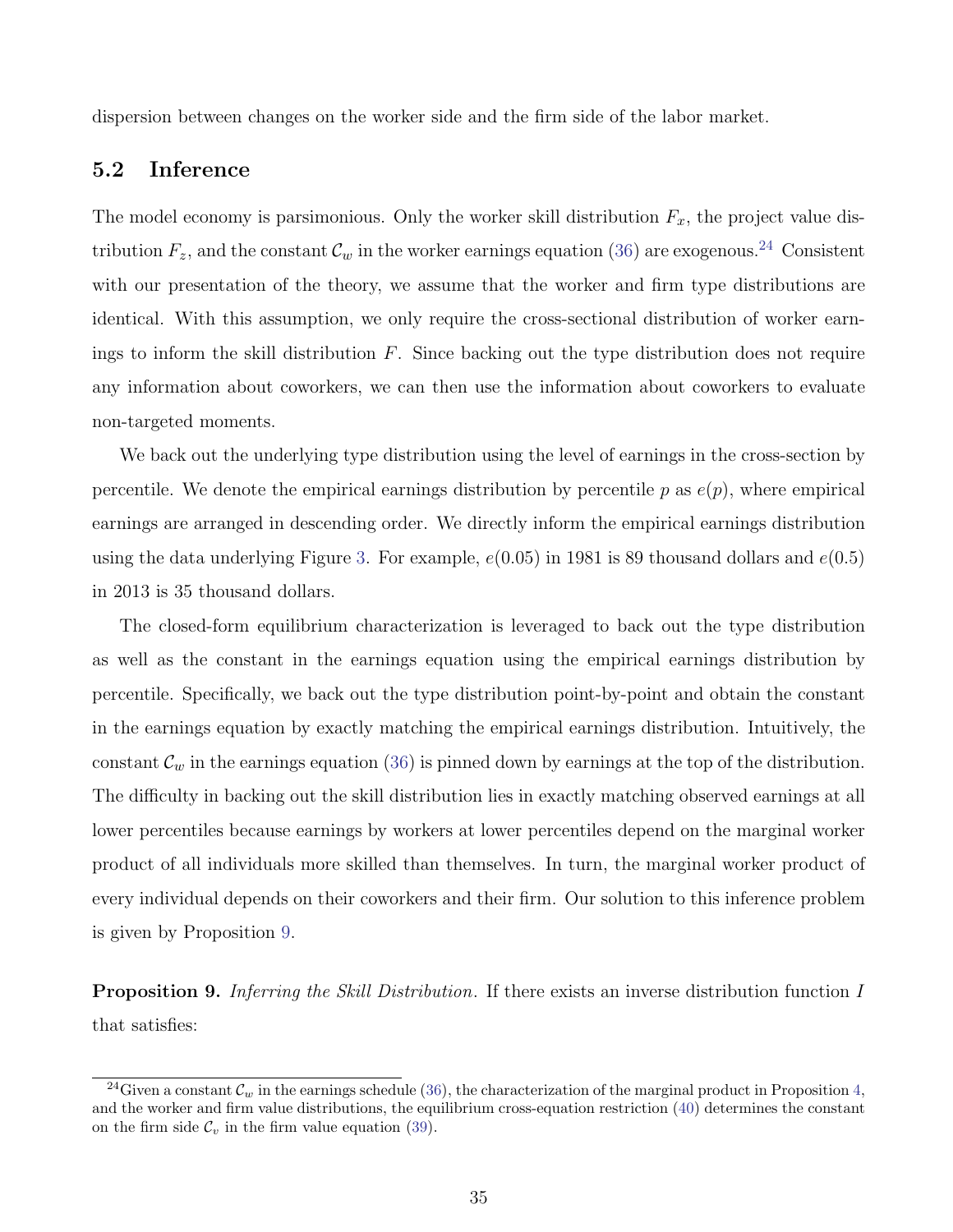<span id="page-36-0"></span>
$$
\log I(p) = \begin{cases}\n- \int_0^p \frac{e'(t)}{\omega(t)} dt & \text{if } p \in [0, \underline{p}] \\
- \int_0^p \frac{e'(t)}{\omega(t)} dt - \frac{e(p) - e(p)}{I(p)I(\overline{p})^2} & \text{if } p \in (\underline{p}, \overline{p}) \\
-2 \int_0^p \frac{e'(1-2t)}{\omega(t)} dt & \text{if } p \in [\overline{p}, 1]\n\end{cases}
$$
\n(41)

where  $\omega(p) = e(t)$ p  $\binom{p}{0} - 2e(1 - 2t)$ p  $\frac{p}{0}$  and  $\underline{p} = \frac{1-\bar{p}}{2}$  $\frac{-p}{2}$  solves:

$$
\log I(\underline{p})I(\bar{p})^2 = \frac{1}{\frac{1}{3} - \underline{p}} \int_{\underline{p}}^{\bar{p}} \log I(p) \mathrm{d}p
$$

Then the observed earnings distribution is the equilibrium outcome for an economy with constant  $\mathcal{C}_w = e(0)$  and type distribution  $F = I^{-1}$ .

The proof to Proposition [9](#page-35-1) consists of two parts, and is presented in Appendix [A.9.](#page-55-0) We first show that if the empirical earnings function is a decreasing and convex function in percentile rank  $p$ , then Assumption [1](#page-25-0) is satisfied. This implies that a decreasing and convex earnings schedule can be rationalized by our model, and provides an empirical criterion to determine if Assumption [1](#page-25-0) is restrictive.

Second, Proposition [9](#page-35-1) pins down the inverse cumulative distribution function. The distribution function is directly identified from the cross-sectional earnings distribution, as shown by equation [\(41\)](#page-36-0). We take the empirical distribution function e, and feed this in for both the bottom and the top percentiles of the distribution,  $[0, p]$  and  $[\bar{p}, 1]$ , to obtain  $I(p)$  and  $I(\bar{p})$ . We use these values to back out the skill distribution for the medium percentiles. We back out the distribution function for 1981 to exactly match the earnings distribution in 1981 and back out another distribution function to exactly match the observed earnings distribution for 2013. The resulting model fit for cross-sectional earnings is summarized by Figure [4](#page-37-0) for the distribution excluding the top 1 percent and in Figure [5](#page-38-0) for the top 1 percent. Taken together, Figure [4](#page-37-0) and Figure [5](#page-38-0) show that our framework generates the observed dispersion in earnings, as well as changes in the distribution of earnings over time.

#### 5.3 Earnings Dispersion Within and Between Firms

We next decompose the overall cross-sectional variance of log earnings into within- and betweenfirm components. Let  $w_{ij}$  be log earnings of worker i employed by firm j. Earnings in any year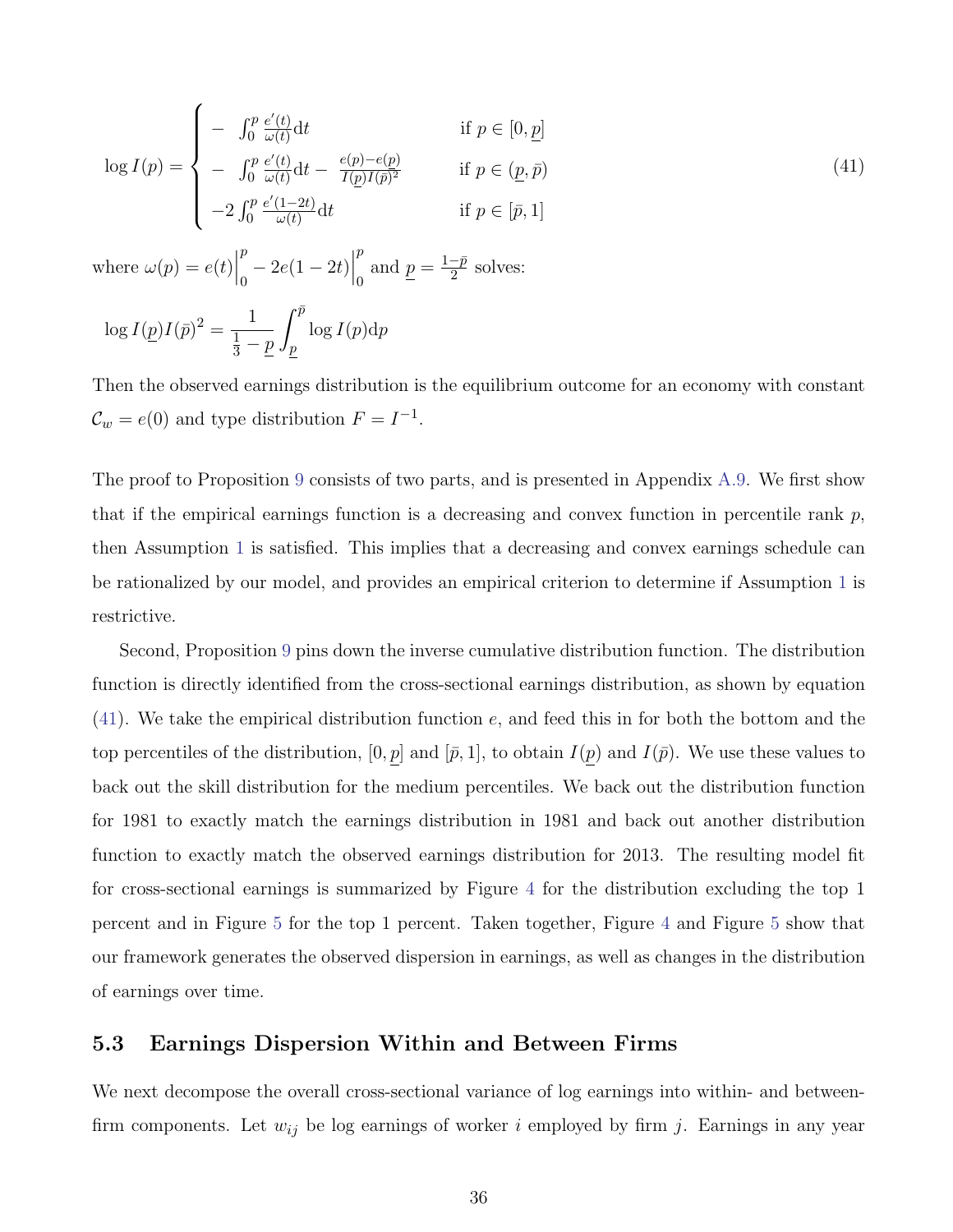<span id="page-37-0"></span>

<span id="page-37-2"></span>Figure 4: Data and Model Distribution of Individual Earnings

Figure [4](#page-37-0) compares the empirical earnings distribution to the model earnings distribution. The empirical distributions, which we display by solid black lines, follow Figure [3,](#page-34-0) while the model distributions are presented by dashed lines. The left panel shows the empirical and model distribution for 1981, the right panel for 2013.

can be decomposed as:

$$
w_{ij} := \overline{w}_j + \left(w_{ij} - \overline{w}_j\right),\tag{42}
$$

where  $\bar{w}_j$  is average log earnings within firm j. The total cross-sectional variance is decomposed into within- and between firm components:

$$
Var(w_{ij}) = Var(\overline{w}_j) + \sum_{j} \theta_j Var(w_{ij} | i \in j), \qquad (43)
$$

where  $\theta_j$  is the cross-sectional employment share of firm j.<sup>[25](#page-37-1)</sup> The first term is the variance of mean earnings across firms, or the between-firm variance. The second term is the employment weighted average of within-firm dispersion of employee earnings.

Table [1](#page-38-1) displays the decomposition of the variance of log earnings for 1981 and 2013. The left panel shows that the total empirical variance of log earnings in 1981, 0.65 log points, is for onethird attributed to differences in mean earnings between firms and for two-thirds to within-firm

<span id="page-37-1"></span> $25$ For a derivation of the variance decomposition formula [\(43\)](#page-37-2) see, for example, [Davis and Haltiwanger](#page-42-13) [\(1991\)](#page-42-13) and [Alvarez, Benguria, Engbom, and Moser](#page-41-6) [\(2018\)](#page-41-6). The decomposition is employment-weighted and thus invariant to splitting a single firm into two replicas with half the firm's original size.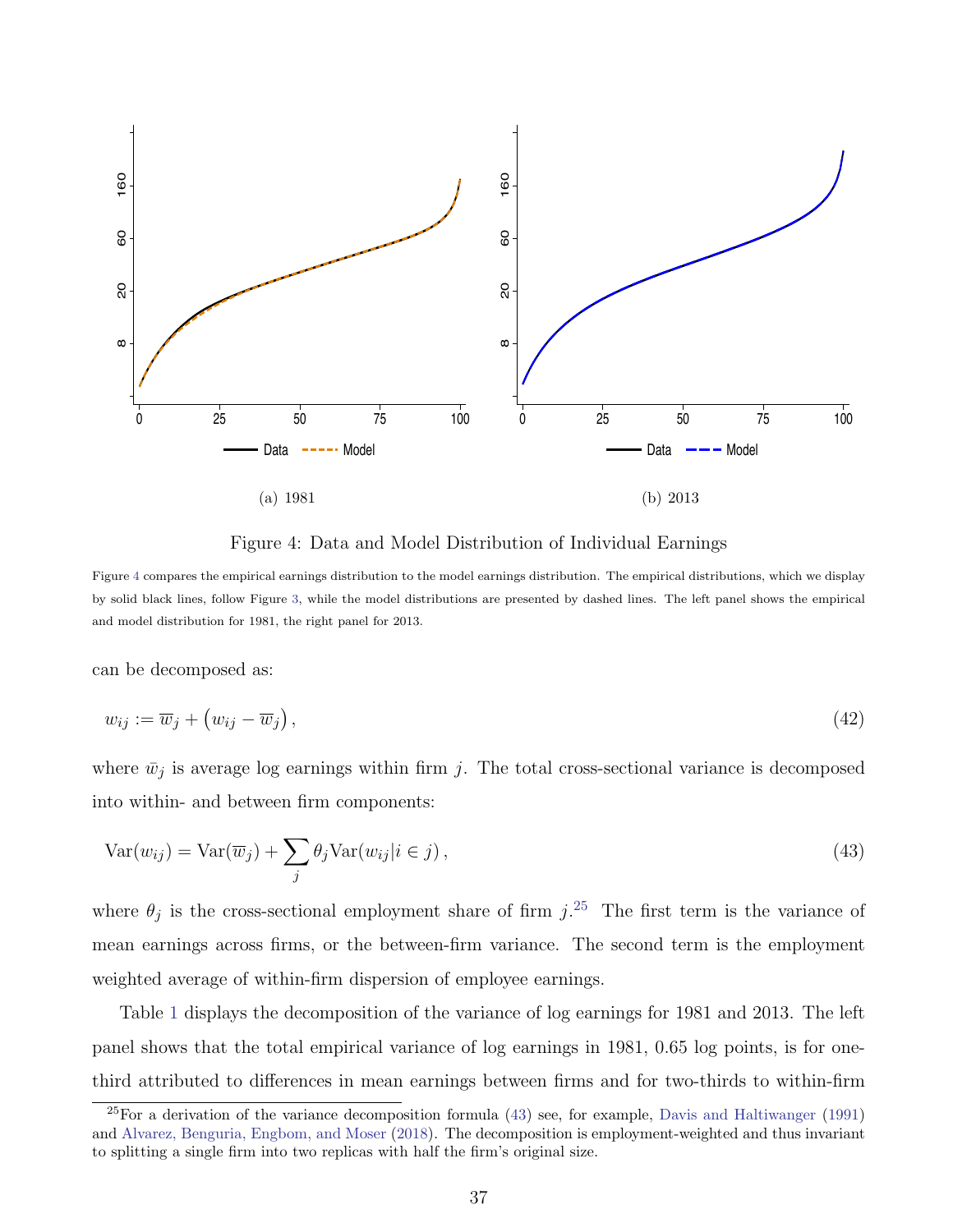<span id="page-38-0"></span>

Figure 5: Data and Model Distribution of Individual Earnings

<span id="page-38-1"></span>Figure [5](#page-38-0) compares the top of the empirical earnings distribution to the top of the model earnings distribution. The empirical distributions are presented by solid black lines, while the model distributions are presented by dashed lines. The left panel shows the empirical and model distribution for 1981, the right panel for 2013.

|                | Data |      |        | Model |      |        |
|----------------|------|------|--------|-------|------|--------|
| Moment         | 1981 | 2013 | change | 1981  | 2013 | change |
| Total          | 0.65 | 0.85 | 0.20   | 0.66  | 0.84 | 0.18   |
| <b>Between</b> | 0.22 | 0.36 | 0.14   | 0.21  | 0.26 | 0.05   |
| Within         | 0.43 | 0.49 | 0.07   | 0.45  | 0.58 | 0.13   |

Table 1: Model and Data Earnings Decomposition

Table [1](#page-38-1) compares the empirical and model decomposition of earnings dispersion. The left panel shows the empirical decomposition of earnings variation in dispersion between firms and dispersion within firms following [\(43\)](#page-37-2), while the right panel shows the model analog. All numbers are log points.

earnings dispersion. From 1981 to 2013 the variance of log earnings increased by 0.20 log points to 0.85. Two-thirds of this increase is accounted for by increased differences in mean earnings across firms, while only a third is attributed to an increase in within-firm earnings dispersion.

The right panel of Table [1](#page-38-1) displays the nontargeted model decomposition for the variance of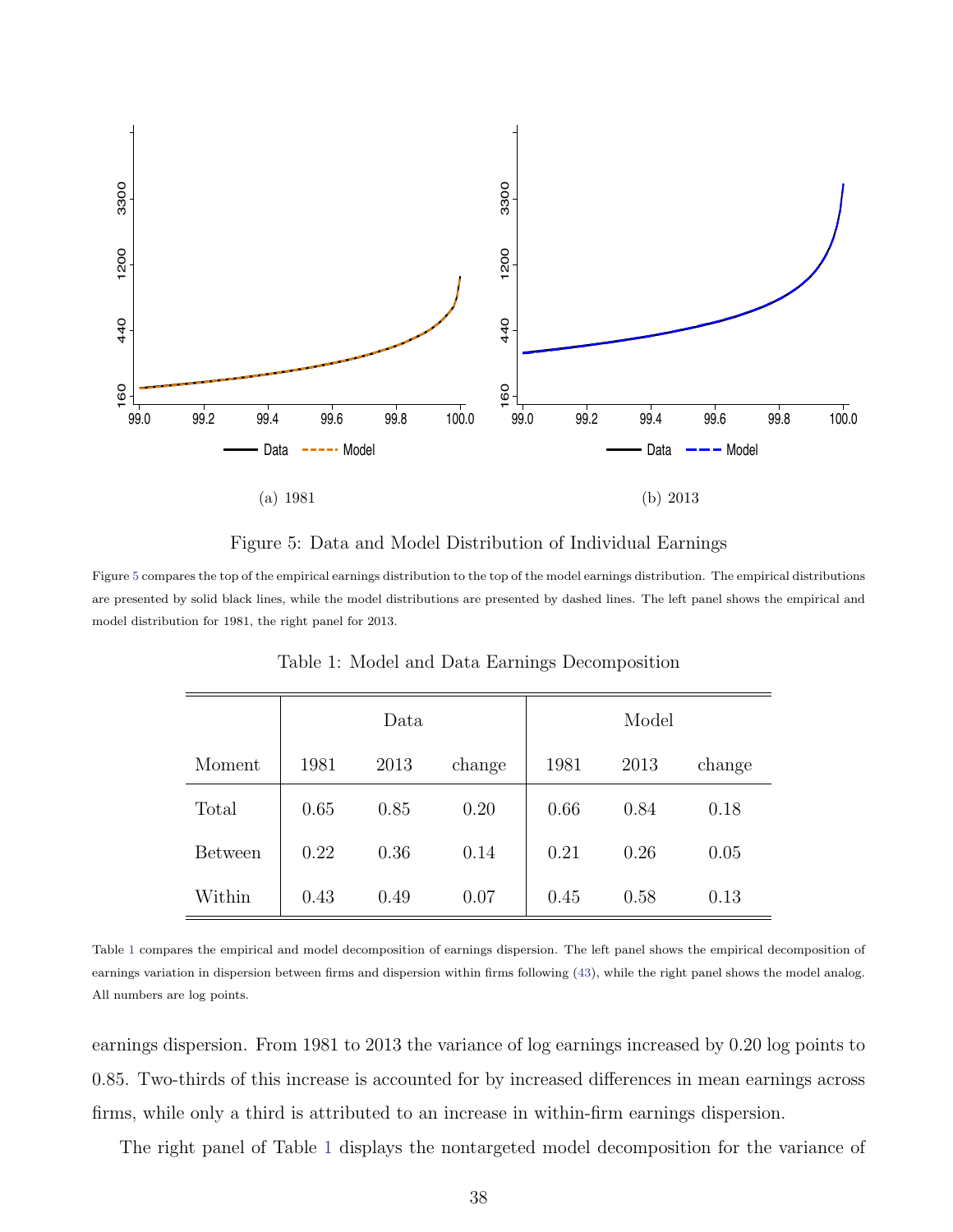<span id="page-39-0"></span>

|            | Data  |       |        | Model |       |        |
|------------|-------|-------|--------|-------|-------|--------|
| Percentile | 1981  | 2013  | change | 1981  | 2013  | change |
| 25         | 10.01 | 10.07 | 0.06   | 10.18 | 10.31 | 0.14   |
| 50         | 10.30 | 10.45 | 0.15   | 10.44 | 10.62 | 0.18   |
| 75         | 10.56 | 10.75 | 0.19   | 10.57 | 10.77 | 0.20   |
| 90         | 10.67 | 10.98 | 0.31   | 10.47 | 10.62 | 0.15   |

Table 2: Model and Data Coworker Earnings

Table [2](#page-39-0) compares the model and data in terms of mean coworker earnings. The left panel shows mean coworker earnings at selected percentiles of the individual earnings distribution. The right panel shows their model analog. All numbers are log points.

log earnings between 1981 and 2013. Our stylized model endogenously accounts for most of the earnings decomposition in 1981. The fifth column shows that the model correctly attributes a third of the earnings variation to dispersion between firms, and two-thirds to dispersion within firms. By construction, the model generates an increase in the variance of log earnings of 0.18 log points between 1981 and 2013, and endogenously attributes about two-thirds of earnings dispersion in 1981 and 2013 to within-firm variation.<sup>[26](#page-39-1)</sup>

In addition to studying the variance decomposition, we examine average earnings of coworkers at different percentiles of the earnings distribution. We evaluate mean log earnings of coworkers, and changes herein, at different percentiles of the earnings distribution. The results are in Table [2.](#page-39-0) Model and data align qualitatively up to the 75th percentile with quantitative deviations of roughly 0.15 log points. At the top of the skill distribution, the data display a stronger correlation between worker earnings compared to our more negatively sorted model economy.

The rise in earnings dispersion between 1981 and 2013 could be driven by changes in the worker or the firm side of the labor market, or a combination thereof. We use our framework to evaluate the drivers of the increase in earnings dispersion. To do this, we analyze counterfactual changes in earnings dispersion by only changing the worker distribution and by only changing the project value distribution.

Table [3](#page-40-0) shows a structural decomposition of changes in earnings dispersion from 1981 to 2013.

<span id="page-39-1"></span><sup>&</sup>lt;sup>26</sup>The difference between model and data in terms of total variation is due to rounding.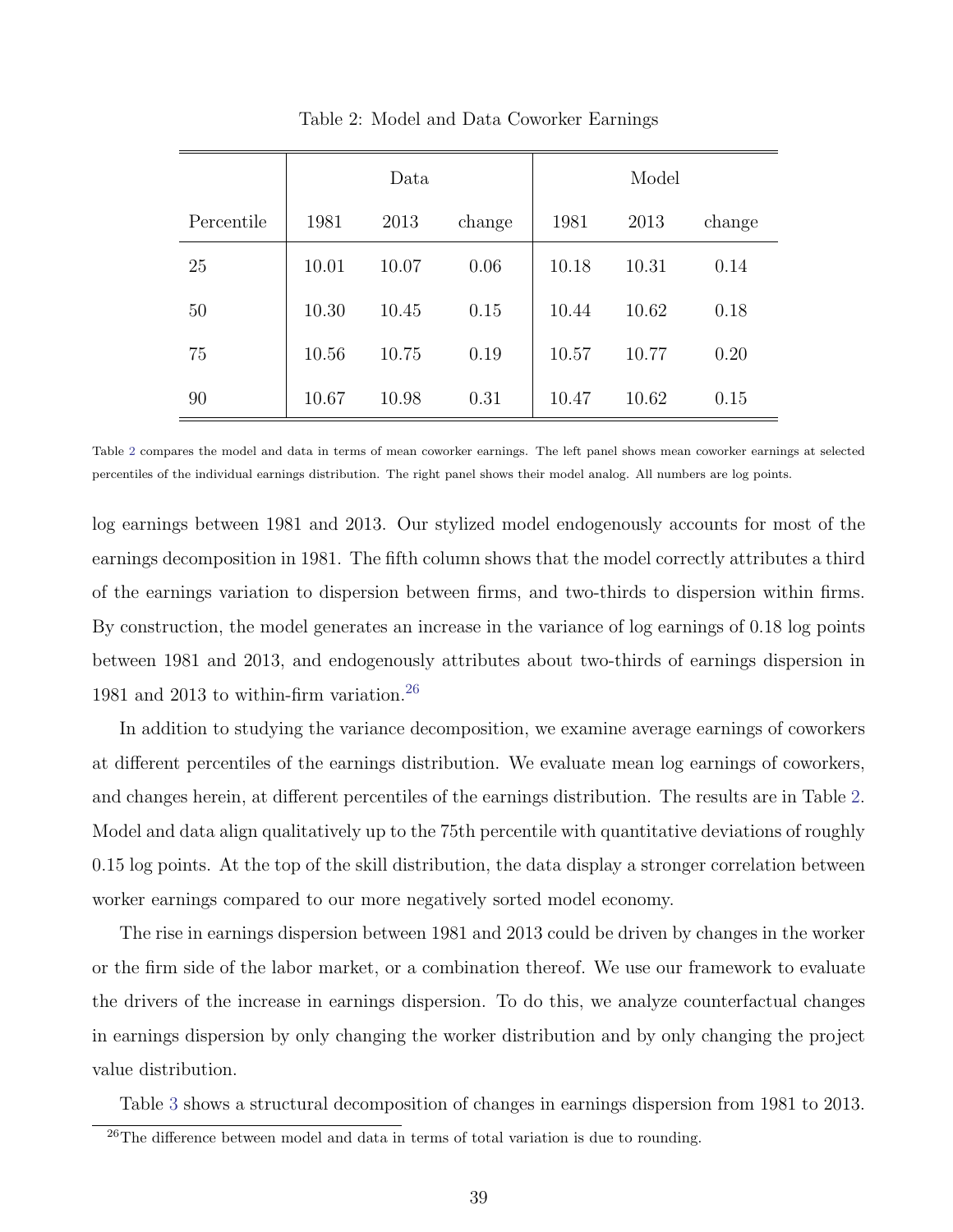<span id="page-40-0"></span>

|                | Model |      |        |      | Firm Effect | Worker Effect |         |
|----------------|-------|------|--------|------|-------------|---------------|---------|
| Moment         | 1981  | 2013 | change | 2013 | change      | 2013          | change  |
| Total          | 0.66  | 0.84 | 0.18   | 0.80 | 0.14        | 0.73          | 0.07    |
| <b>Between</b> | 0.21  | 0.26 | 0.05   | 0.24 | 0.03        | 0.20          | $-0.01$ |
| Within         | 0.45  | 0.58 | 0.13   | 0.55 | 0.12        | 0.52          | 0.07    |

Table 3: Model and Data Earnings Decomposition

Table [3](#page-40-0) compares the baseline and counterfactual model decomposition of earnings dispersion. The left panel shows the baseline model decomposition of earnings as in Table [1,](#page-38-1) while the middle and right panel show counterfactual decompositions. For the firm effect counterfactual, we evaluate the model with the worker distribution for 1981 and the firm distribution for 2013, while the worker effect counterfactual evaluates the model using the firm distribution for 1981 and the worker distribution for 2013. All numbers are log points.

The left panel repeats the baseline decomposition, while the middle panel and right panel present counterfactual results. The firm effect counterfactual evaluates the model for the distribution of workers in 1981 and the firm distribution in 2013. The middle panel demonstrates that by only changing the distribution of firm projects, we obtain most of the increase in earnings dispersion. The worker effect counterfactual similarly evaluates the model using the distribution of firms in 1981 and the worker distribution in 2013. The right panel shows that the change in the worker skill distribution has a smaller effect on the observed change in earnings than the change in the firm productivity distribution. That is, our counterfactual analysis gives evidence that the change in the firm project distribution between 1981 and 2013 has a larger effect on the observed change in earnings dispersion than the change in the worker skill distribution.

### 6 Conclusion

We provide a complete solution to an assignment problem with heterogeneous firms and multiple heterogeneous workers whose skills are imperfect substitutes, that is, for a submodular technology. While most assignment problems feature sorting which is either positive or negative, we show that equilibrium sorting in our multi-type model is neither and characterize it fully in closed form.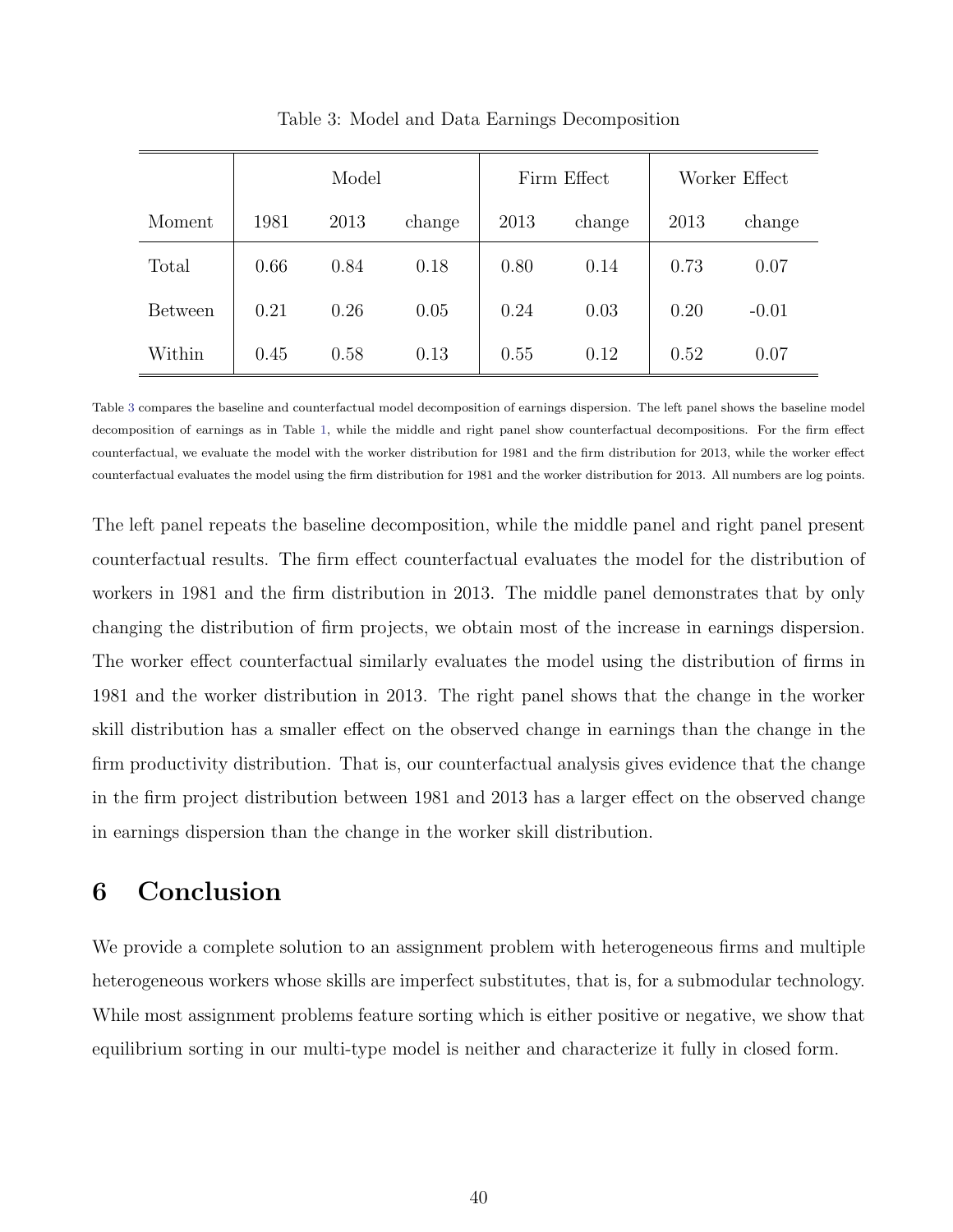### References

- <span id="page-41-8"></span>AHLIN, C. (2015): "The Role of Group Size in Group Lending," Journal of Development Economics, 115, 140–155.
- <span id="page-41-1"></span>- (2017): "Matching Patterns when Group Size Exceeds Two," American Economic Journal: Microeconomics, 9(1), 352–84.
- <span id="page-41-6"></span>Alvarez, J., F. Benguria, N. Engbom, and C. Moser (2018): "Firms and the Decline in Earnings Inequality in Brazil," American Economic Journal: Macroeconomics, 10(1), 149–89.
- <span id="page-41-10"></span>Antras, P., L. Garicano, and E. Rossi-Hansberg (2006): "Offshoring in a Knowledge Economy," Quarterly Journal of Economics, 121(1), 31-77.
- <span id="page-41-4"></span>Barth, E., A. Bryson, J. C. Davis, and R. Freeman (2016): "It's Where You Work: Increases in the Dispersion of Earnings across Establishments and Individuals in the United States," Journal of Labor Economics, 34(2), 67–97.
- <span id="page-41-0"></span>BECKER, G. S. (1973): "A Theory of Marriage: Part I," Journal of Political Economy, 81(4), 813–846.
- <span id="page-41-12"></span>BERNARD, C., X. JIANG, AND R. WANG (2014): "Risk Aggregation with Dependence Uncertainty," Insurance: Mathematics and Economics, 54, 93–108.
- <span id="page-41-3"></span>BONHOMME, S. (2021): "Teams: Heterogeneity, Sorting and Complementarity," University of Chicago Working Paper.
- <span id="page-41-5"></span>CARD, D., J. HEINING, AND P. KLINE (2013): "Workplace Heterogeneity and the Rise of West German Wage Inequality," Quarterly Journal of Economics, 128(3), 967–1015.
- <span id="page-41-11"></span>CARLIER, G., AND I. EKELAND (2010): "Matching for Teams," *Economic Theory*, 42(2), 397–418.
- <span id="page-41-2"></span>CHADE, H., AND J. EECKHOUT (2018): "Matching Information," *Theoretical Economics*, 13(1), 377–414.
- <span id="page-41-7"></span>CHADE, H., J. EECKHOUT, AND L. SMITH (2017): "Sorting through Search and Matching Models in Economics," Journal of Economic Literature, 55(2), 493–544.
- <span id="page-41-9"></span>Chernozhukov, V., A. Galichon, M. Henry, and B. Pass (2021): "Single Market Non-Parametric Identification of Multi-Attribute Hedonic Equilibrium Models," MIT Working Paper.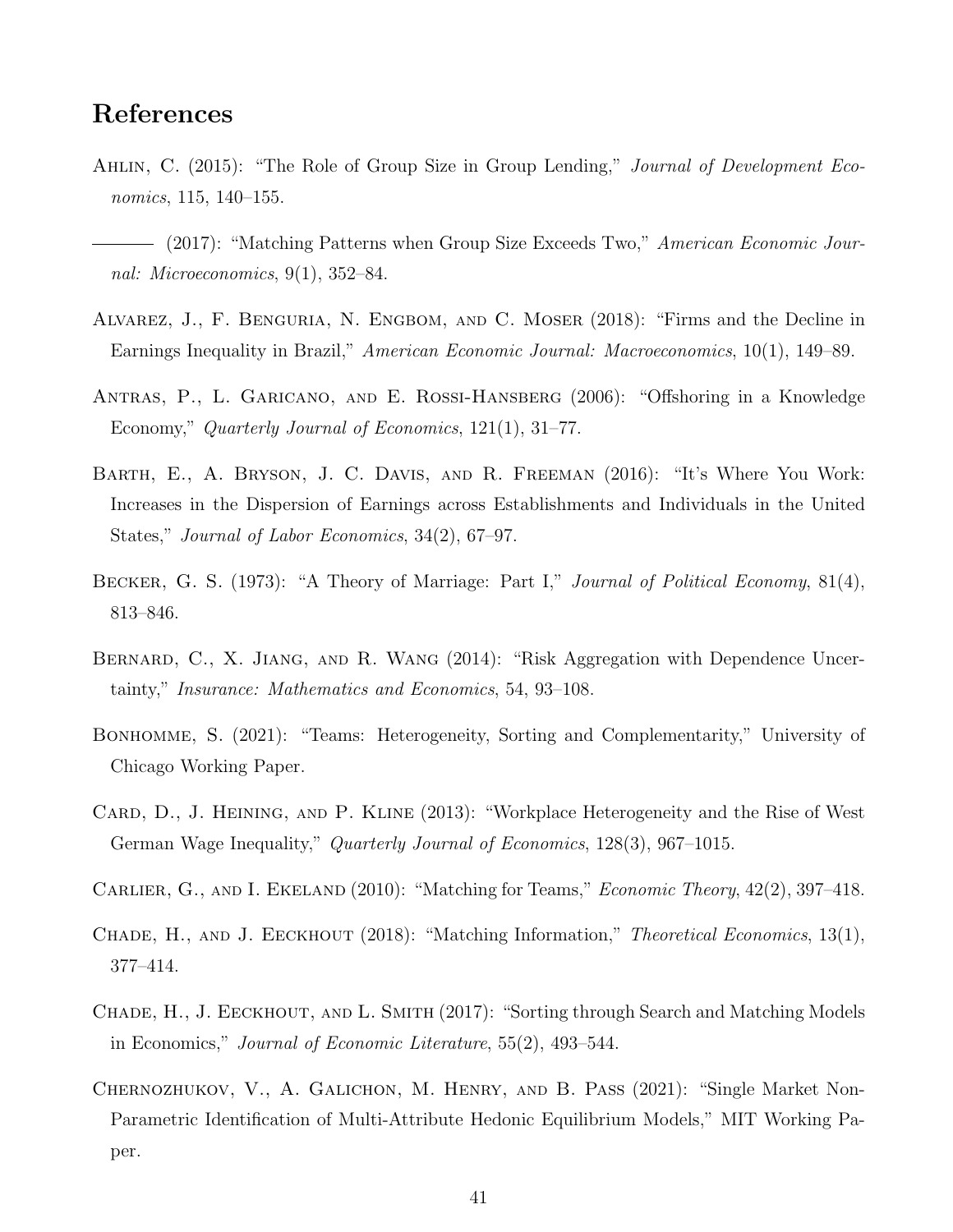- <span id="page-42-5"></span>Chiappori, P.-A., R. J. McCann, and B. Pass (2017): "Multi-to One-Dimensional Optimal Transport," Communications on Pure and Applied Mathematics, 70(12), 2405–2444.
- <span id="page-42-1"></span>CHIAPPORI, P.-A., AND B. SALANIÉ (2016): "The Econometrics of Matching Models," *Journal* of Economic Literature, 54(3), 832–61.
- <span id="page-42-6"></span>CHIAPPORI, P.-A., B. SALANIÉ, AND Y. WEISS (2017): "Partner Choice, Investment in Children, and the Marital College Premium," American Economic Review, 107(8), 2109–67.
- <span id="page-42-3"></span>CHOO, E., AND A. SIOW (2006): "Who Marries Whom and Why," Journal of Political Economy, 114(1), 175–201.
- <span id="page-42-9"></span>Colombo, M., L. De Pascale, and S. Di Marino (2015): "Multimarginal Optimal Transport Maps for One-Dimensional Repulsive Costs," *Canadian Journal of Mathematics*, 67(2), 350–368.
- <span id="page-42-8"></span>COTAR, C., G. FRIESECKE, AND C. KLÜPPELBERG (2013): "Density Functional Theory and Optimal Transportation with Coulomb Cost," Communications on Pure and Applied Mathematics, 66(4), 548–599.
- <span id="page-42-11"></span>DALL'AGLIO, G. (1972): "Fréchet Classes and Compatibility of Distribution Functions," in  $Sym$ posia Mathematica, vol. 9, pp. 131–150.
- <span id="page-42-13"></span>DAVIS, S. J., AND J. HALTIWANGER (1991): "Wage Dispersion Between and Within US Manufacturing Plants, 1963-86," Brookings Papers on Economic Activity, 1991, 115–200.
- <span id="page-42-4"></span>DUPUY, A., AND A. GALICHON (2014): "Personality Traits and the Marriage Market," Journal of Political Economy, 122(6), 1271–1319.
- <span id="page-42-7"></span>Edmond, C., and S. Mongey (2019): "Unbundling Labor," University of Chicago Working Paper.
- <span id="page-42-0"></span>EECKHOUT, J. (2018): "Sorting in the Labor Market," Annual Review of Economics, 10, 1–29.
- <span id="page-42-2"></span>EECKHOUT, J., AND P. KIRCHER (2018): "Assortative Matching with Large Firms," *Economet* $rica, 86(1), 85-132.$
- <span id="page-42-10"></span>EMBRECHTS, P., G. PUCCETTI, L. RÜSCHENDORF, R. WANG, AND A. BELERAJ (2014): "An Academic Response to Basel 3.5," Risks, 2(1), 25–48.
- <span id="page-42-12"></span>GAFFKE, N., AND L. RÜSCHENDORF (1981): "On a Class of Extremal Problems in Statistics," Mathematische Operationsforschung und Statistik. Series Optimization, 12(1), 123–135.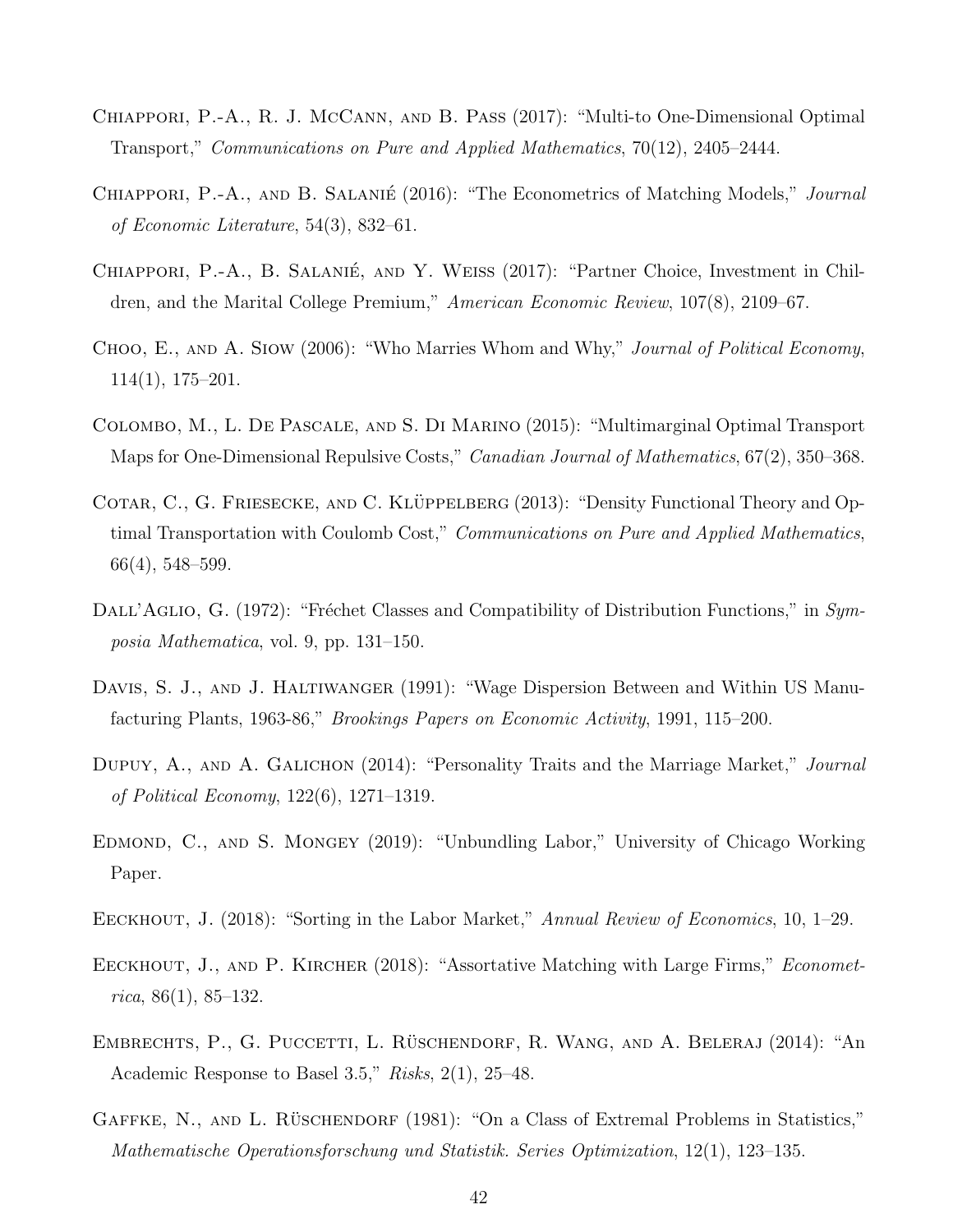- <span id="page-43-4"></span><span id="page-43-0"></span>GALICHON, A. (2018): *Optimal Transport Methods in Economics*. Princeton University Press. (2021): "The Unreasonable Effectiveness of Optimal Transport in Economics," New York University Working Paper.
- <span id="page-43-5"></span>GALICHON, A., AND B. SALANIE<sup></sup> (2021): "Cupid's Invisible Hand: Social Surplus and Identification in Matching Models," New York University Working Paper.
- <span id="page-43-10"></span>GANGBO, W., AND A. SWIECH (1998): "Optimal Maps for the Multidimensional Monge-Kantorovich Problem," Communications on Pure and Applied Mathematics, 51(1), 23–45.
- <span id="page-43-7"></span>GARICANO, L. (2000): "Hierarchies and the Organization of Knowledge in Production," *Journal* of Political Economy, 108(5), 874–904.
- <span id="page-43-8"></span>GARICANO, L., AND E. ROSSI-HANSBERG (2004): "Inequality and the Organization of Knowledge," American Economic Review Papers & Proceedings, 94(2), 197–202.
- <span id="page-43-6"></span>- (2006): "Organization and Inequality in a Knowledge Economy," *Quarterly Journal of* Economics, 121(4), 1383–1435.
- <span id="page-43-9"></span>(2015): "Knowledge-Based Hierarchies: Using Organizations to Understand the Economy," Annual Review of Economics, 7(1), 1–30.
- <span id="page-43-11"></span>Gladkov, N. A., and A. P. Zimin (2020): "An Explicit Solution for a Multimarginal Mass Transportation Problem," SIAM Journal on Mathematical Analysis, 52(4), 3666–3696.
- <span id="page-43-1"></span>GROSSMAN, G. M., AND G. MAGGI (2000): "Diversity and Trade," American Economic Review, 90(5), 1255–1275.
- <span id="page-43-2"></span>HERKENHOFF, K., J. LISE, G. MENZIO, AND G. M. PHILLIPS (2018): "Production and Learning in Teams," NBER Working Paper No. 25179.
- <span id="page-43-3"></span>JAROSCH, G., E. OBERFIELD, AND E. ROSSI-HANSBERG (2021): "Learning From Coworkers," Econometrica, 89(2), 647–676.
- <span id="page-43-12"></span>KANTOROVICH, L. V. (1942): "On the Translocation of Masses," in *Dokl. Akad. Nauk. USSR*, vol. 37, pp. 227–229.
- <span id="page-43-13"></span>KARAMATA, J. (1932): "Sur une Inégalité Relative aux Fonctions Convexes," *Publications* Mathématiques de l'Université de Belgrade, 1(1), 145–147.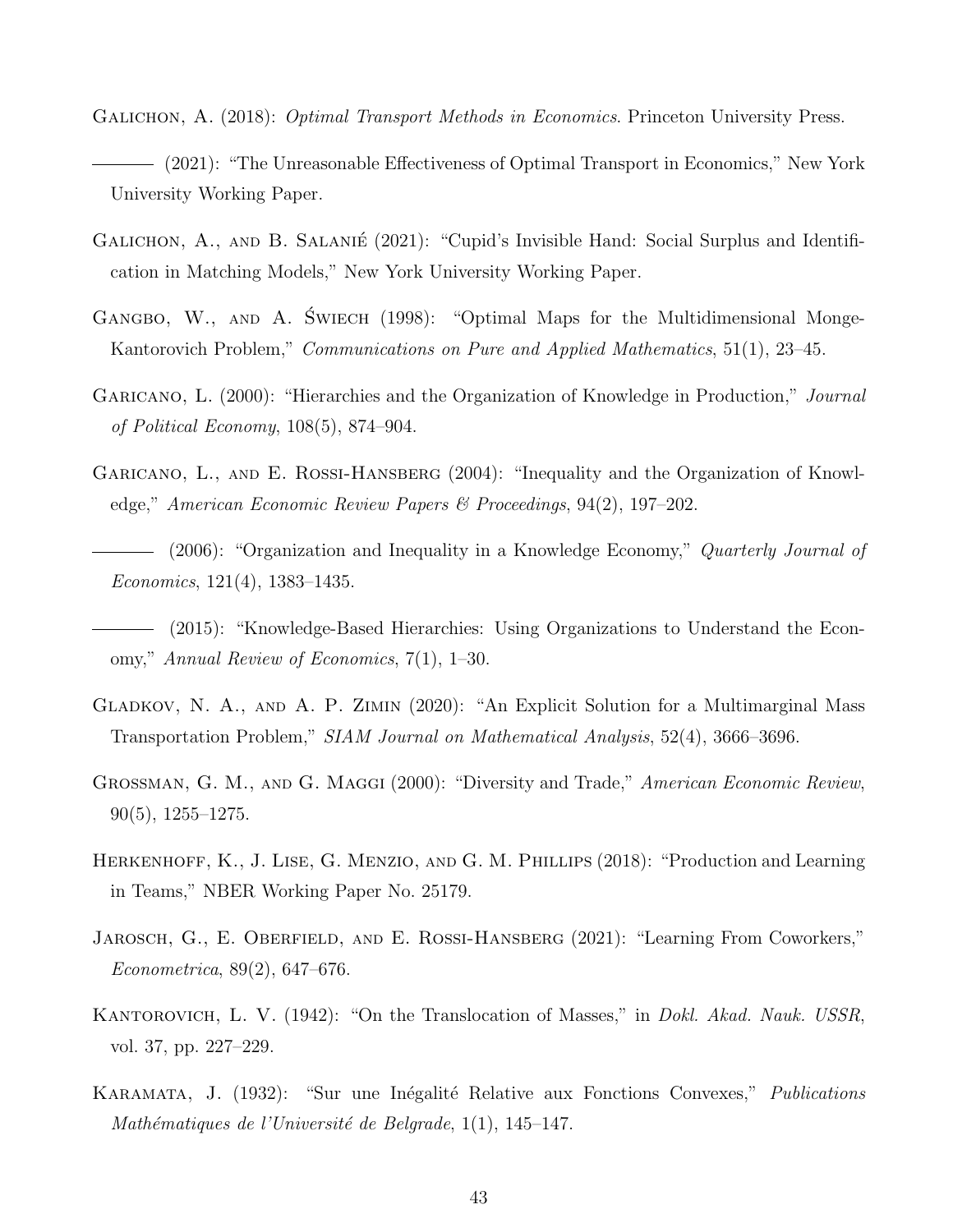- <span id="page-44-1"></span>KELLERER, H. G. (1984): "Duality Theorems for Marginal Problems," Zeitschrift für Wahrscheinlichkeitstheorie und Verwandte Gebiete, 67(4), 399–432.
- <span id="page-44-7"></span>Kelso, A. S., and V. P. Crawford (1982): "Job Matching, Coalition Formation, and Gross Substitutes," Econometrica, 50(6), 1483–1504.
- <span id="page-44-9"></span>Kim, Y.-H., and B. Pass (2014): "A General Condition for Monge Solutions in the Multi-Marginal Optimal Transport Problem," SIAM Journal on Mathematical Analysis, 46(2), 1538– 1550.
- <span id="page-44-0"></span>KREMER, M. (1993): "The O-Ring Theory of Economic Development," *Quarterly Journal of* Economics, 108(3), 551–575.
- <span id="page-44-2"></span>Kremer, M., and E. Maskin (1996): "Wage Inequality and Segregation by Skill," NBER Working Paper No. 5718.
- <span id="page-44-10"></span>Legros, P., and A. F. Newman (2002): "Monotone Matching in Perfect and Imperfect Worlds," Review of Economic Studies, 69(4), 925–942.
- <span id="page-44-4"></span>LINDENLAUB, I. (2017): "Sorting Multidimensional Types: Theory and Application," Review of Economic Studies, 84(2), 718–789.
- <span id="page-44-6"></span>LINDENLAUB, I., AND F. POSTEL-VINAY (2020): "Multidimensional Sorting under Random Search," Yale University Working Paper.
- <span id="page-44-3"></span>McCann, R. J., X. Shi, A. Siow, and R. Wolthoff (2015): "Becker meets Ricardo: Multisector Matching with Communication and Cognitive skills," Journal of Law, Economics, and Organization, 31(4), 690–720.
- <span id="page-44-11"></span>MONGE, G. (1781): "Mémoire sur la Théorie des Déblais et des Remblais," *Histoire de l'Académie* Royale des Sciences de Paris, pp. 666–704.
- <span id="page-44-5"></span>OCAMPO DÍAZ, S. (2018): "A Task-Based Theory of Occupations with Multidimensional Heterogeneity," Western University Working Paper.
- <span id="page-44-8"></span>Pass, B. (2011): "Uniqueness and Monge Solutions in the Multimarginal Optimal Transportation Problem," SIAM Journal on Mathematical Analysis, 43(6), 2758–2775.
- <span id="page-44-12"></span>PECARIC, J. E. (1984): "On Some Inequalities for Functions with Nondecreasing Increments," Journal of Mathematical Analysis and Applications, 98(1), 188–197.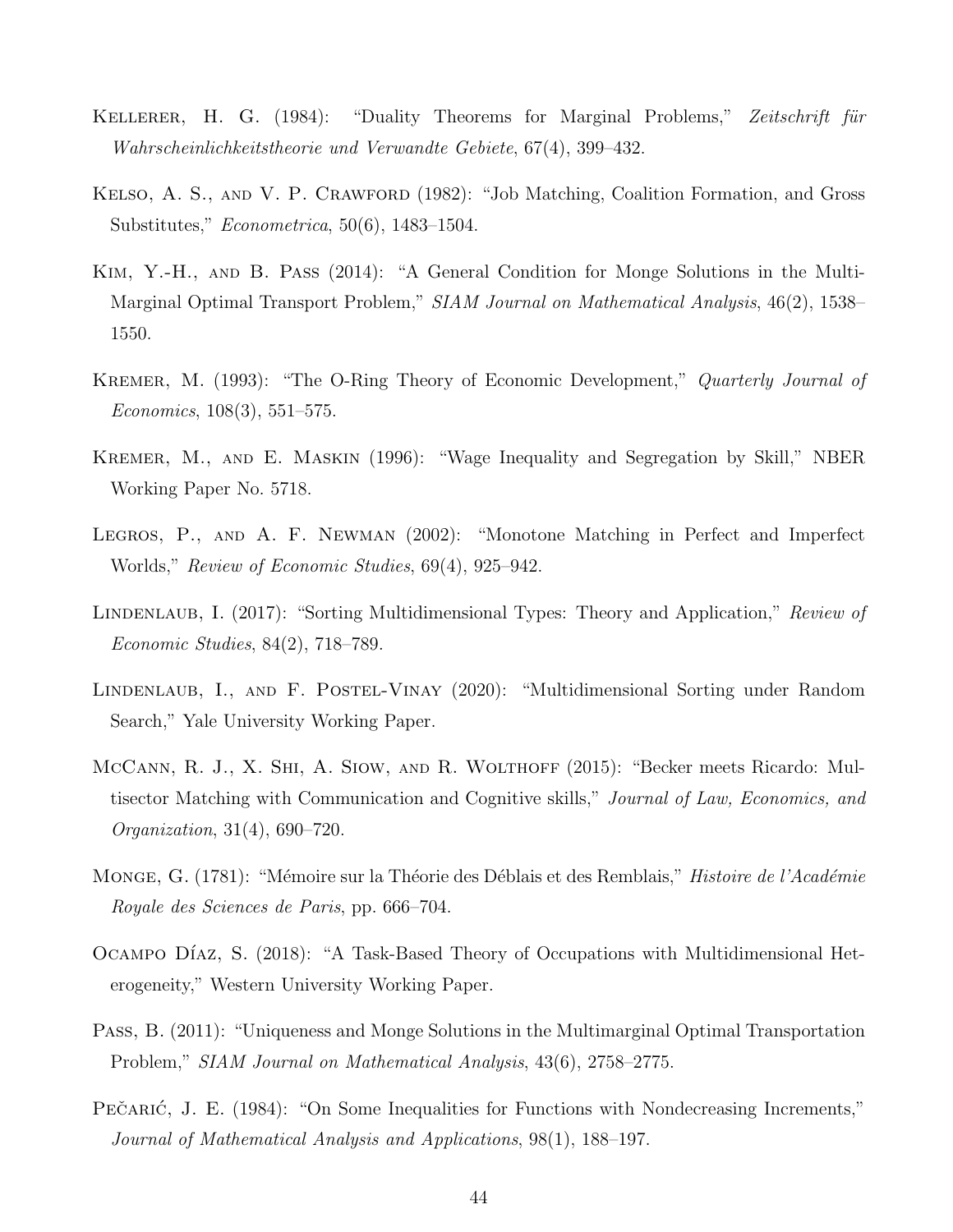- <span id="page-45-4"></span>Porzio, T. (2017): "Cross-Country Differences in the Optimal Allocation of Talent and Technology," Columbia University Working Paper.
- <span id="page-45-6"></span>PUCCETTI, G., AND R. WANG (2015): "Extremal Dependence Concepts," *Statistical Science*, 30(4), 485–517.
- <span id="page-45-8"></span>RACHEV, S. T., AND L. RÜSCHENDORF (1998): Mass Transportation Problems: Volume I: Theory. Springer Science and Business.
- <span id="page-45-0"></span>SAH, R. K., AND J. E. STIGLITZ (1986): "The Architecture of Economic Systems: Hierarchies and Polyarchies," American Economic Review, 76(4), 716–727.
- <span id="page-45-5"></span>SAINT-PAUL, G. (2001): "On the Distribution of Income and Worker Assignment under Intrafirm Spillovers, with an Application to Ideas and Networks," *Journal of Political Economy*, 109(1), 1–37.
- <span id="page-45-3"></span>SATTINGER, M. (1993): "Assignment Models of the Distribution of Earnings," Journal of Economic Literature, 31(2), 831–880.
- <span id="page-45-2"></span>Song, J., D. J. Price, F. Guvenen, N. Bloom, and T. Von Wachter (2019): "Firming Up Inequality," Quarterly Journal of Economics, 134(1), 1–50.
- <span id="page-45-7"></span><span id="page-45-1"></span>WANG, B., AND R. WANG (2011): "The Complete Mixability and Convex Minimization Problems with Monotone Marginal Densities," *Journal of Multivariate Analysis*, 102(10), 1344–1360.

 $-$  (2016): "Joint Mixability," *Mathematics of Operations Research*, 41(3), 808–826.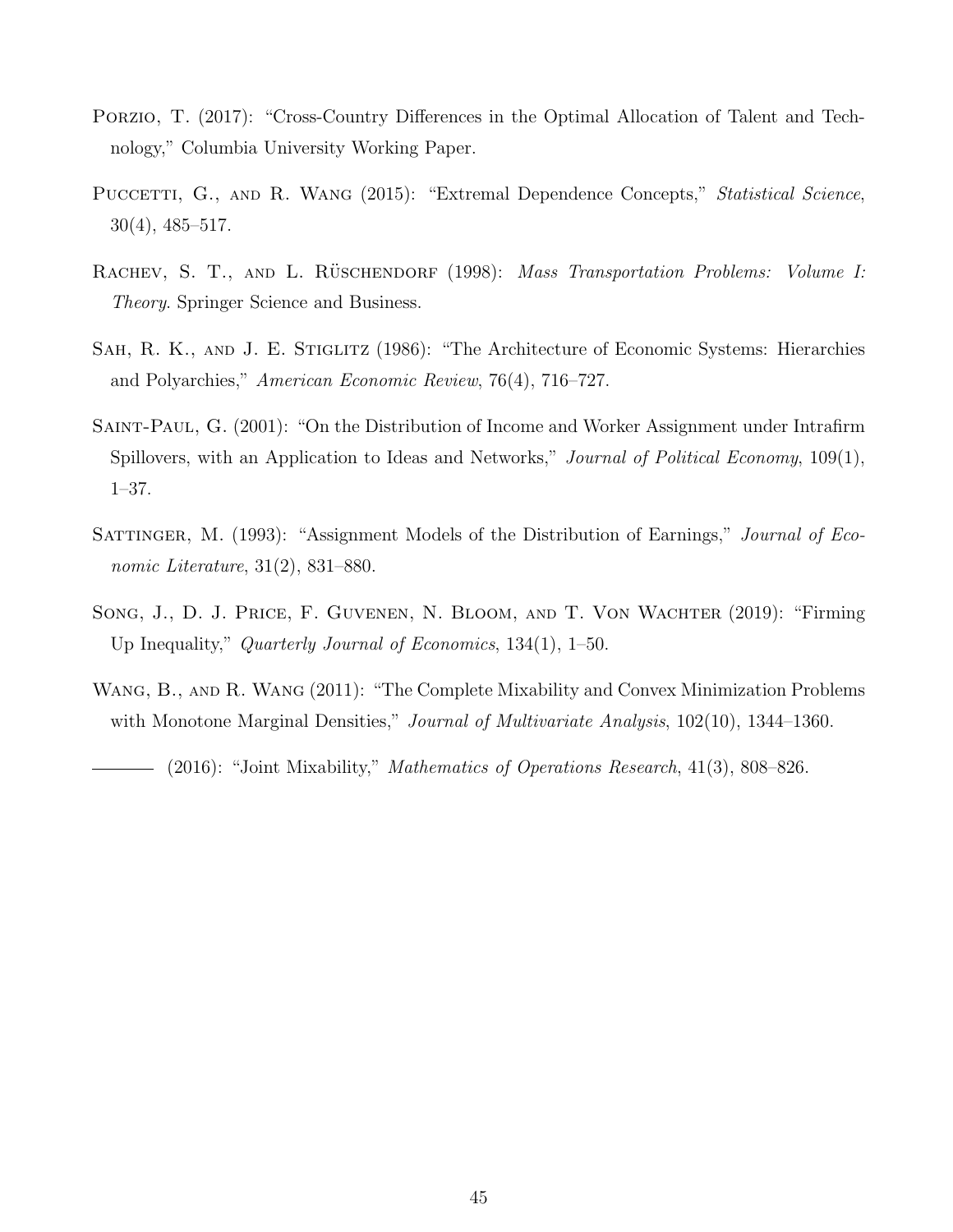## Sorting with Team Formation

### Appendix

Job Boerma, Aleh Tsyvinski and Alexander Zimin

<span id="page-46-1"></span>September 2021

### A Proofs

In this appendix, we formally prove the results in the main text.

### <span id="page-46-0"></span>A.1 Lemma [1](#page-13-1)

To prove Lemma [1,](#page-13-1) we require weak duality.

**Weak Duality**. Let  $\pi \in \Pi(F_{x_1}, F_{x_2}, F_z)$  be a joint probability measure, and  $(f, g, h)$  be functions such that  $y(x_1, x_2, z) \le f(x_1) + g(x_2) + h(z)$  for all  $(x_1, x_2, z)$ . Then

$$
\min_{f,g,h} \int f(x) dF_{x_1} + \int g(x) dF_{x_2} + \int h(z) dF_z \ge \max_{\pi \in \Pi} \int y(x_1, x_2, z) d\pi.
$$
 (A.1)

*Proof.* For any functions  $(f, g, h)$  so that  $y(x_1, x_2, z) \le f(x_1) + g(x_2) + h(z)$  we have:

$$
\max_{\pi \in \Pi} \int y(x_1, x_2, z) d\pi \le \int (f(x_1) + g(x_2) + h(z)) d\pi = \int f(x) dF_{x_1} + \int g(x) dF_{x_2} + \int h(z) dF_z,
$$

where the equality follows as  $\pi \in \Pi(F_{x_1}, F_{x_2}, F_z)$ . Since the above inequality holds for any  $(f, g, h)$ it holds for  $(f, g, h)$  that minimize the right-hand side.

We use weak duality to establish Lemma [1](#page-13-1) by contradiction.

**Proof of Lemma [1](#page-13-1).** Suppose by contradiction that  $\hat{\pi}$  does not solve the planning problem. Then there exists another probability measure  $\pi$  such that

$$
\max_{\pi \in \Pi} \int y(x_1, x_2, z) d\pi > \int y(x_1, x_2, z) d\hat{\pi} = \int \hat{f}(x) dF_x + \int \hat{g}(x) dF_x + \int \hat{h}(z) dF_z
$$

$$
\geq \min_{f, g, h} \int f(x) dF_x + \int g(x) dF_x + \int h(z) dF_z, \tag{A.2}
$$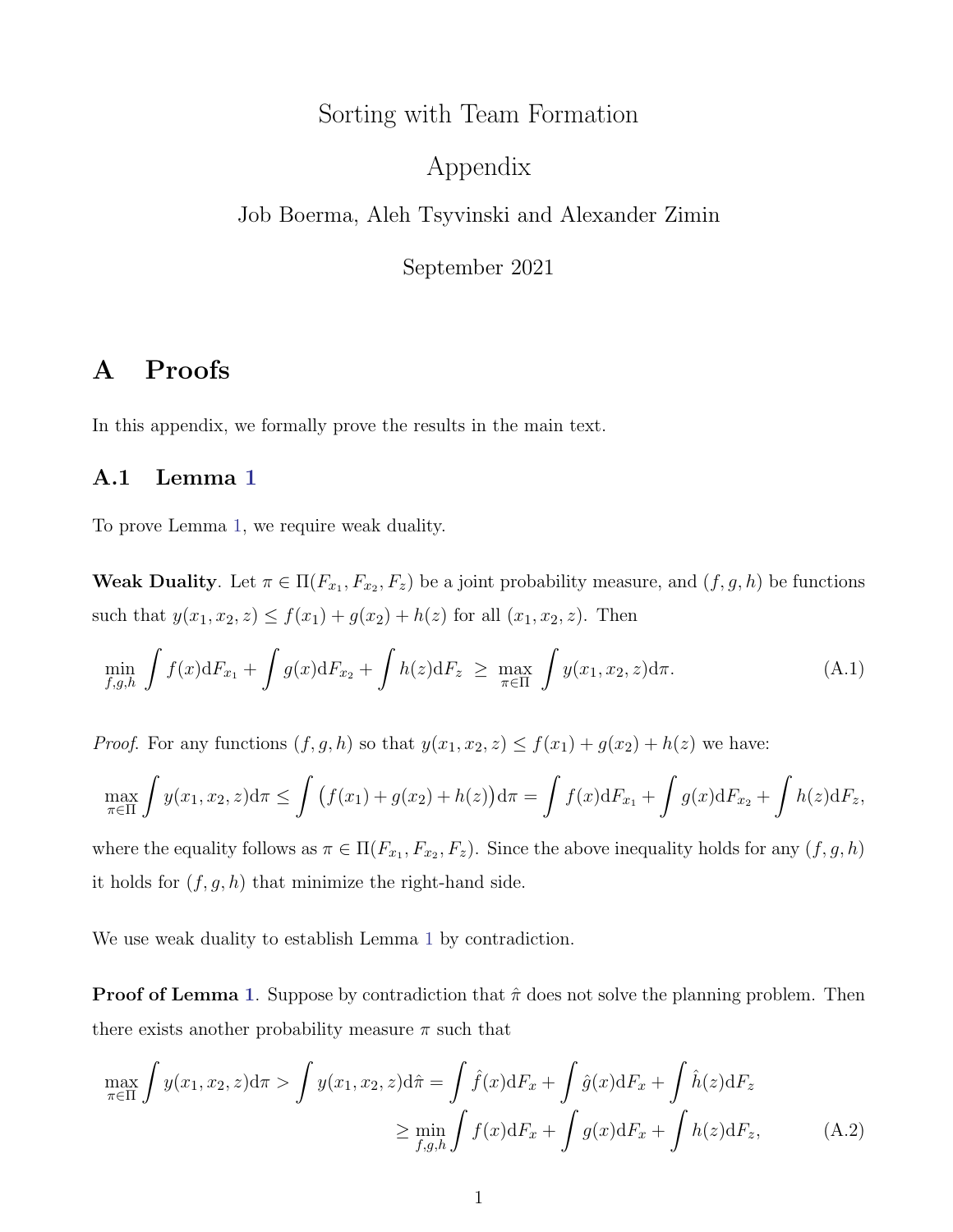where the equality follows by assumption. This contradicts weak duality  $(A.1)$ .

Suppose by contradiction that the functions  $\hat{f}, \hat{g}$ , and  $\hat{h}$  do not solve the dual problem. Then there exists functions  $f, g$ , and h such that

$$
\min_{f,g,h} \int f(x) dF_x + \int g(x) dF_x + \int h(z) dF_z < \int \hat{f}(x) dF_x + \int \hat{g}(x) dF_x + \int \hat{h}(z) dF_z
$$
\n
$$
= \int y(x_1, x_2, z) d\hat{\pi} \le \max_{\pi \in \Pi} \int y(x_1, x_2, z) d\pi, \quad (A.3)
$$

where the equality follows by the assumption. This inequality contradicts weak duality  $(A.1)$ .

#### <span id="page-47-0"></span>A.2 Proposition [1](#page-14-0)

This appendix proves Proposition [1.](#page-14-0) The proof follows from the constraints on the dual planning problem, which imply:

$$
w(x_1) \ge y(x_1, x_2, z) - w(x_2) - v(z) \implies w(x_1) \ge \max_{x_2, z} (y(x_1, x_2, z) - w(x_2) - v(z)). \quad (A.4)
$$

The equality follows since  $y(x_1, x_2, z) = w(x_1) + w(x_2) + v(z)$  on the set of potential matches M on which the assignment function is concentrated. The argument for the firm value function  $v$  is identical. The equality also implies that the goods market clears. A similar argument for one-to-one sorting is in Proposition 2.3 of [Galichon](#page-43-4) [\(2018\)](#page-43-4) and discussed in [Chade, Eeckhout, and](#page-41-7) [Smith](#page-41-7) [\(2017\)](#page-41-7).

### <span id="page-47-1"></span>A.3 Proposition [2](#page-26-3)

We show there exists a transport plan  $\pi$  concentrated on the set of potential matches M. We prove this using Theorem 3.2 of [Wang and Wang](#page-45-1) [\(2016\)](#page-45-1), which we map to our environment.

Suppose we are given some cumulative distribution functions  $G_i$  for  $i = 1, 2, 3$ , with corresponding continuous density functions  $g_i$  that are all decreasing on their support  $[a_i, b_i]$ . [Wang and Wang](#page-45-1) [\(2016\)](#page-45-1) show there exists a measure  $\pi \in \Pi(G_1, G_2, G_3)$  so that  $x_1 + x_2 + x_3 = C_e$  almost everywhere with respect to the measure  $\pi$  if and only if:

<span id="page-47-2"></span>
$$
\sum a_i + \max_i l_i \le \sum \mu_i \le \sum b_i - \max_i l_i,
$$
\n(A.5)

with length of support  $l_i := b_i - a_i$ , and mean of the distribution  $\mu_i := \int x_i dG_i$ .

To map our economy to this result, we let  $x_1 = \exp(-\hat{x}_1)$ ,  $x_2 = \exp(-\hat{x}_2)$  and  $z = \exp(-\hat{x}_3)$ , and use that our distributions for worker and firm types are identical. With this notation,  $x_1x_2z =$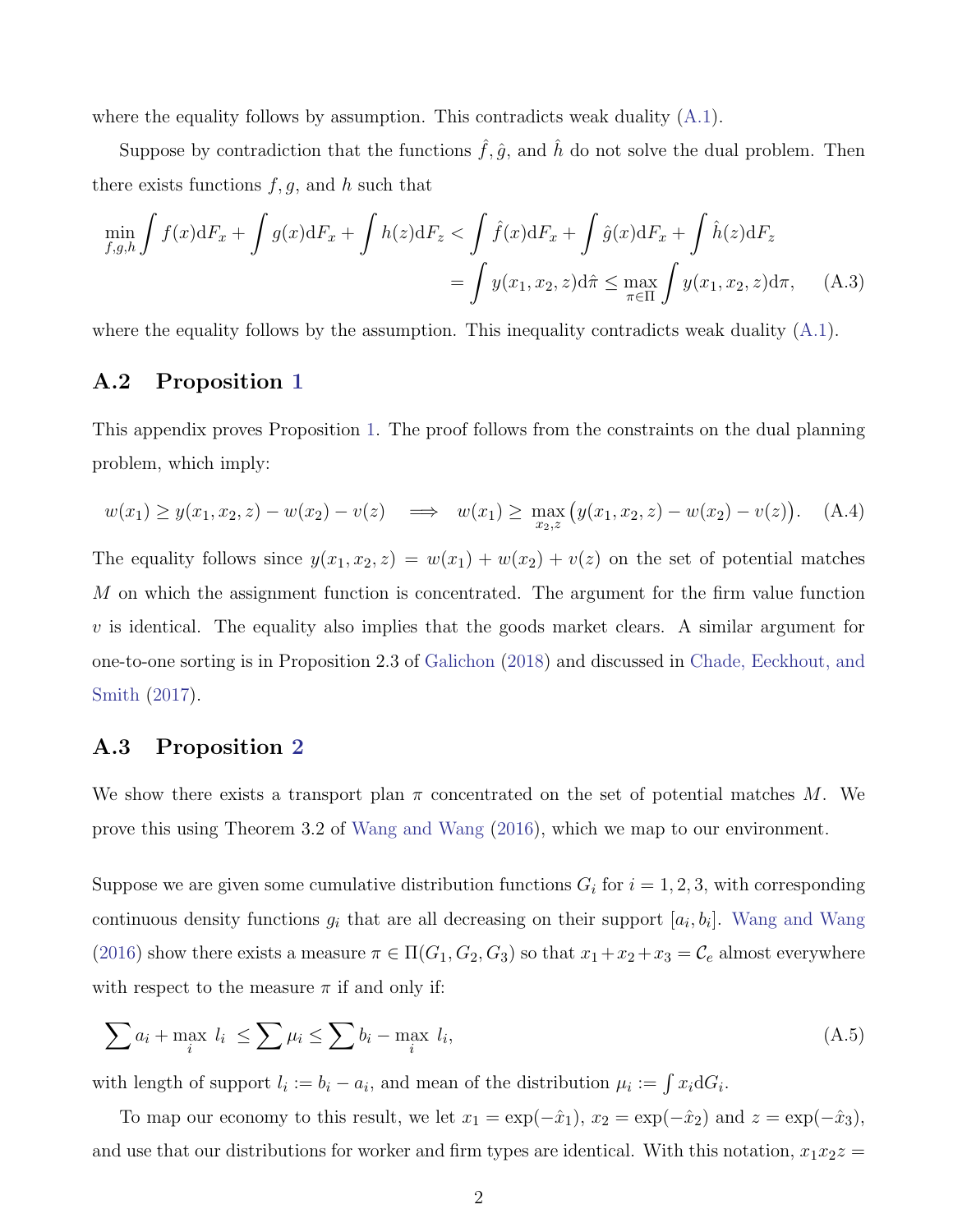C is equivalent to  $\hat{x}_1+\hat{x}_2+\hat{x}_3=-\log C$ . The distribution function for  $\hat{x}$  is related to the distribution for x through  $G(t) = 1 - \hat{F}(\exp(-t))$ , where  $\hat{F}$  is the distribution function F restricted to the interval  $[x(p), x(\bar{p})]$ . The distribution function G then has a corresponding density function:

$$
g(t) = \frac{d}{dt}G(t) = -\frac{d}{dt}\hat{F}(\exp(-t)) = \hat{f}(\exp(-t))\exp(-t).
$$
 (A.6)

Since  $xf(x)$  is increasing on the interval  $[p, \bar{p}]$  by assumption, and therefore  $x\hat{f}(x)$  is increasing, the density function  $q$  is decreasing.

To apply the existence result of [Wang and Wang](#page-45-1) [\(2016\)](#page-45-1), we verify condition [\(A.5\)](#page-47-2) is satisfied. To show this condition holds we observe  $\hat{x} = -\log x = -\log I(p)$ . The lower bound of the support is thus  $a = -\log I(\bar{p})$  while the upper bound is  $b = -\log I(\bar{p})$ . The left-hand side of [\(A.5\)](#page-47-2) is thus  $-2 \log I(\bar{p}) - \log I(p).$ 

To evaluate the middle of [\(A.5\)](#page-47-2), we examine the mean of the transformed distribution:

$$
\mu = \int \hat{x} dG = \int \left( -\log x \right) d\hat{F} = \int_0^1 \left( -\log \hat{I}(\hat{p}) \right) d\hat{p} = \frac{1}{\bar{p} - \underline{p}} \int_{\underline{p}}^{\bar{p}} \left( -\log I(p) \right) dp, \tag{A.7}
$$

where  $p = \underline{p} + (\bar{p} - \underline{p})\hat{p}$  and  $\hat{I}$  is the inverse cumulative distribution function for  $\hat{F}$ . Since the distributions are identical, the middle of condition [\(A.5\)](#page-47-2) is  $\mu = -\frac{3}{2}$  $\frac{3}{\bar{p}-p} \int_p^{\bar{p}} \log I(p) dp$ , and we can write the first inequality in [\(A.5\)](#page-47-2) as:

$$
2\log I(\bar{p}) + \log I(\underline{p}) \ge \frac{3}{\bar{p} - \underline{p}} \int_{\underline{p}}^{\bar{p}} \log I(p) \mathrm{d}p = \frac{1}{\frac{1}{3} - \underline{p}} \int_{\underline{p}}^{\bar{p}} \log I(p) \mathrm{d}p,\tag{A.8}
$$

where the equality follows since  $\bar{p} = 1 - 2p$ . This inequality is satisfied by the specification of the constant in [\(35\)](#page-29-1) of Proposition [4.](#page-29-0)

We confirm that the second inequality of condition  $(A.5)$  is satisfied using the first inequality. Since the density function g decreases on support [a, b], the mean is below the median of the interval, that is,  $\mu \leq \frac{a+b}{2}$  $\frac{+b}{2}$ , implying  $b - \mu \ge \mu - a$ . Intuitively, the average equals the midpoint of the support for a uniform distribution, and decreasing density functions put more weight on low values. It thus follows that  $l \leq \sum(\mu - a) \leq \sum(b - \mu)$  implying the second inequality is also satisfied as  $\sum b - l \geq \sum \mu$ . Hence, there exists a measure  $\pi \in \Pi(\hat{F}_x, \hat{F}_x, \hat{F}_z)$  such that  $x_1x_2z = C$ almost everywhere with respect to the measure  $\pi$ .

#### <span id="page-48-0"></span>A.4 Proposition [3](#page-28-0)

In this appendix, we verify Assumption 2 to Karamata's inequality.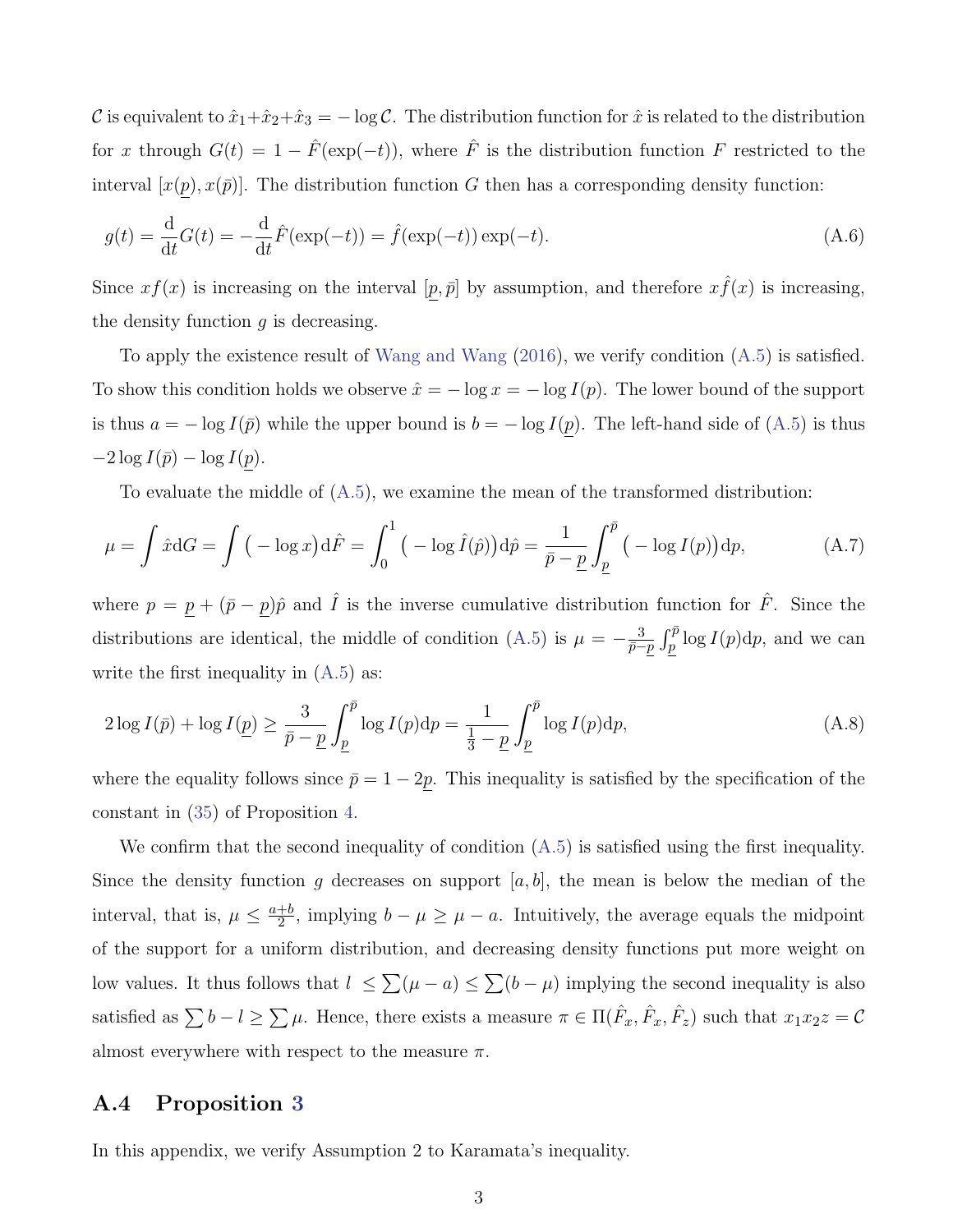For any assignment  $\pi$ , let  $S_{\gamma}(t)$  denote the cumulative logarithmic losses for the t teams with the smallest losses:

$$
S_{\gamma}(t) = \int_0^t \log I_{\gamma}(p) \mathrm{d}p. \tag{A.9}
$$

To verify the assumption we thus compare  $S_{\gamma^*}$  to  $S_{\gamma}$ .

We first construct the cumulative logarithmic losses attained by the pairwise countermonotonic sets under the candidate optimal assignment  $S_{\gamma^*}$ .

#### <span id="page-49-0"></span>**Lemma 2.** For any  $t \in [0, 3p]$ ,

<span id="page-49-2"></span>
$$
S_{\gamma^*}(t) = 3 \int_0^{\frac{t}{3}} L(p) \mathrm{d}p. \tag{A.10}
$$

where  $L(p)$  is the logarithm of output losses on the negatively assorted sets:

$$
L(p) = 2\log I(1 - 2p) + \log I(p) \tag{A.11}
$$

*Proof.* The statement is equivalent to the statement that the  $t$  teams with the smallest losses under assignment  $\pi^*$  are in the three pairwise countermonotonic sets:

$$
(I(p), I(1-2p), I(1-2p)), (I(1-2p), I(p), I(1-2p)), (I(1-2p), I(1-2p), I(p)), (A.12)
$$

for percentiles  $p \in [0, \frac{t}{3}]$  $\frac{t}{3}$ . We need to show that losses  $I(p)I^2(1-2p)$  increase on the interval  $[0, \underline{p})$ which is equivalent to verifying that the logarithmic losses  $L(p)$  increase on this interval.

We establish that logarithmic losses  $L(p)$  are strictly increasing in the interval  $[0, p)$ . Observe that by taking logs of equation [\(35\)](#page-29-1), which pins down the lower percentile bound  $p$ :

$$
L(\underline{p}) = \frac{1}{\frac{1}{3} - \underline{p}} \int_{\underline{p}}^{\overline{p}} \log I(p) dp = \frac{1}{\frac{1}{3} - \underline{p}} \left[ \int_{\underline{p}}^{\frac{1}{3}} \log I(p) dp - \int_{\overline{p}}^{\frac{1}{3}} \log I(p) dp \right].
$$
 (A.13)

We simplify the expression by changing the bounds of integration on the final integral so that:<sup>[27](#page-49-1)</sup>

$$
L\left(\underline{p}\right) = \frac{1}{\frac{1}{3} - \underline{p}} \int_{\underline{p}}^{\frac{1}{3}} \left(2\log I(1 - 2p) + \log I(p)\right) dt = \frac{1}{\frac{1}{3} - \underline{p}} \int_{\underline{p}}^{\frac{1}{3}} L(p) dp,
$$
\n(A.14)

where the second equality follows by  $(A.11)$ . The output loss at the lower percentile cutoff p is equal to the average output loss for all remaining negative sorting possibilities. Since the log output loss L is concave by footnote [18,](#page-26-1) L is strictly increasing for percentiles  $p \in [0, p]$ .  $\Box$ 

<span id="page-49-1"></span><sup>&</sup>lt;sup>27</sup>Let  $\tilde{p} := \frac{1-p}{2}$  implying  $dp = -2d\tilde{p}$ , so that we can write  $\int_{\tilde{p}}^{\frac{1}{3}} \log I(p) dp = \int_{1-2p}^{\frac{1}{3}} \log I(p) dp = -2 \int_{p}^{\frac{1}{3}} \log I(1-2\tilde{p}) d\tilde{p}$ by change of variables.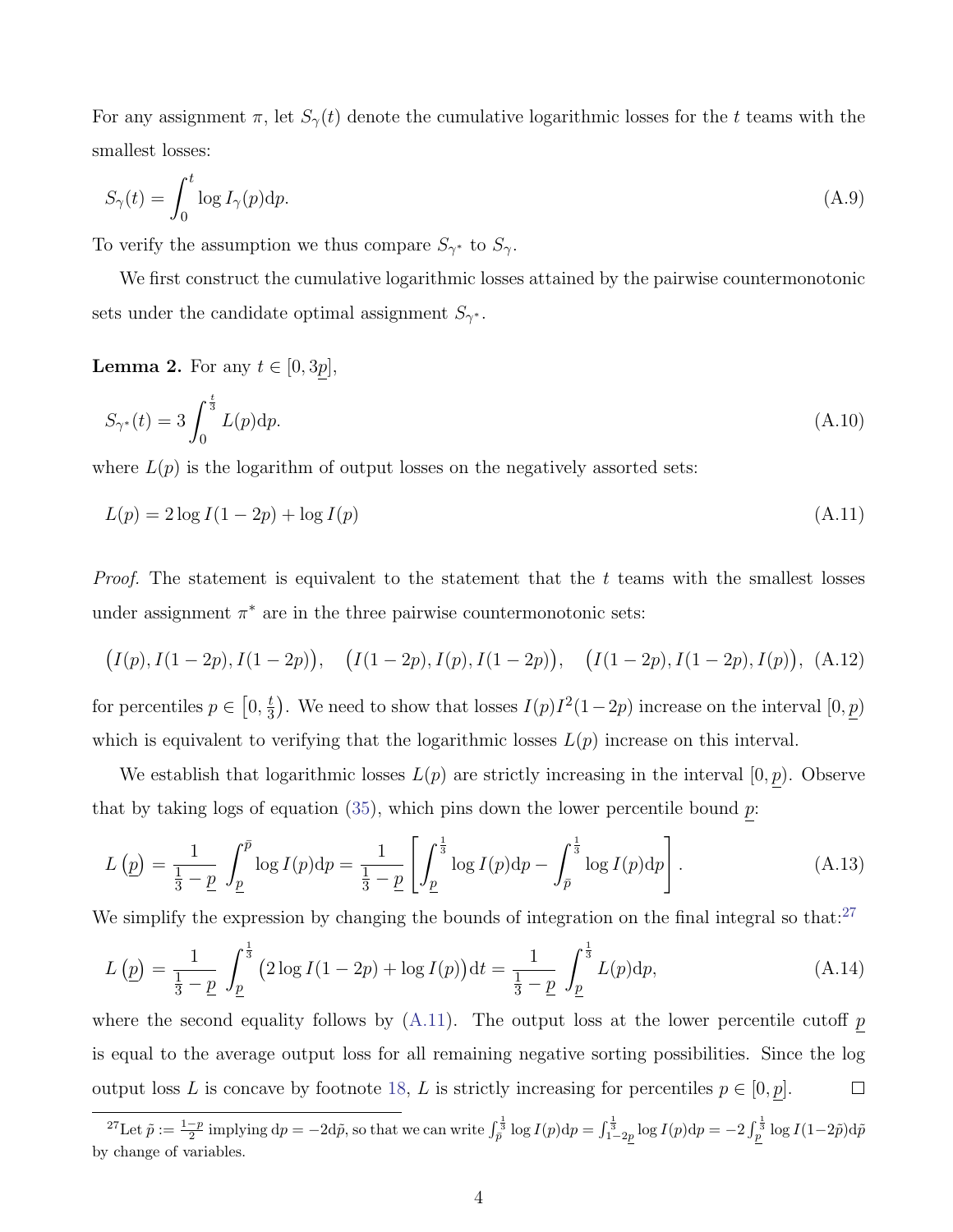We next bound the cumulative logarithmic losses for the t teams with the smallest losses,  $S_{\gamma}(t)$ , from above for any feasible assignment  $\pi$ .

<span id="page-50-0"></span>**Lemma 3.** For any feasible assignment  $\pi$  and for all  $t \in [0, 1]$ ,

<span id="page-50-1"></span>
$$
S_{\gamma}(t) \le 3 \int_0^{\frac{t}{3}} L(p) \mathrm{d}p \tag{A.15}
$$

*Proof.* The function  $S_{\gamma}$  is the sum of logarithmic losses for the t teams with smallest output losses. For any other set U with mass  $\pi(U) = t$ , by definition:

$$
S_{\gamma}(t) \le \int \log \ell(x_1, x_2, z) d\pi_U.
$$
\n(A.16)

where  $\pi_U$  represent the restriction of assignment  $\pi$  to the set V.

Define the set with the  $\frac{t}{3}$  highest skill workers as  $V_1 = \left[0, I\left(\frac{t}{3}\right)\right]$  $(\frac{t}{3})$   $] \times [0,1] \times [0,1]$ . The measure of this set with respect to assignment  $\pi$  is  $\frac{t}{3}$ . Analogously, define the set with highest skill coworkers as  $V_2 = [0, 1] \times [0, I(\frac{t}{3})]$  $\left[\frac{t}{3}\right] \times [0,1]$  and the set of low value firms as  $V_3 = [0,1] \times [0,1] \times [0,I]$  ( $\frac{t}{3}$ )  $\frac{t}{3}$ )], which similarly have measure  $\frac{t}{3}$  with respect to assignment  $\pi$ . The union of sets  $V = V_1 \cup V_2 \cup V_3$ thus has measure of at most t with respect to assignment  $\pi$ . We construct a set  $U \supset V$  such that  $\pi(U) = t$  by adding some set of triplets to the set U.

Given that  $\pi_U$  represents the restriction of the assignment function  $\pi$  to the set U, we write:

$$
S_{\gamma}(t) \leq \int \log \ell(x_1, x_2, z) d\pi_U = \int \log x_1 d\pi_{x_1}(\pi_U) + \int \log x_2 d\pi_{x_2}(\pi_U) + \int \log z d\pi_{x_2}(\pi_U),
$$

where  $Pr_z$  is the projection of measure  $\pi_U$  onto the firm productivity dimension. To characterize the upper bound more precisely, we bound  $\int \log x_1 dPr_{x_1}(\pi_U)$ . Since  $V_1 \subset U$ , the density function corresponding to measure  $Pr_{x_1}(\pi_U)$  is equal to the skill density f for all  $0 \le x \le I$   $\left(\frac{t}{3}\right)$  $(\frac{t}{3})$  and is less than skill density f otherwise. As a result,

$$
\int \log x_1 dPr_{x_1}(\pi_U) \le \int_0^{\frac{t}{3}} \log I(p) dp + \int_{1-\frac{2}{3}t}^1 \log I(p) dp = \int_0^{\frac{t}{3}} \log I(p) dp + 2 \int_0^{\frac{t}{3}} \log I(1-2p) dp.
$$

where the inequality follows as the second term on the right-hand side captures the contribution to logarithmic losses by the  $\frac{t}{3}$  lowest skill workers. The equality follows by change of variables. As a result, we write the upper bound  $\int \log x_1 dPr_{x_1}(\pi_U) \leq \int_0^{\frac{t}{3}} L(p) dp$ , and therefore,

$$
S_{\gamma}(t) \le 3 \int_0^{\frac{t}{3}} L(p) \mathrm{d}p,\tag{A.15}
$$

 $\Box$ 

which was want we wanted.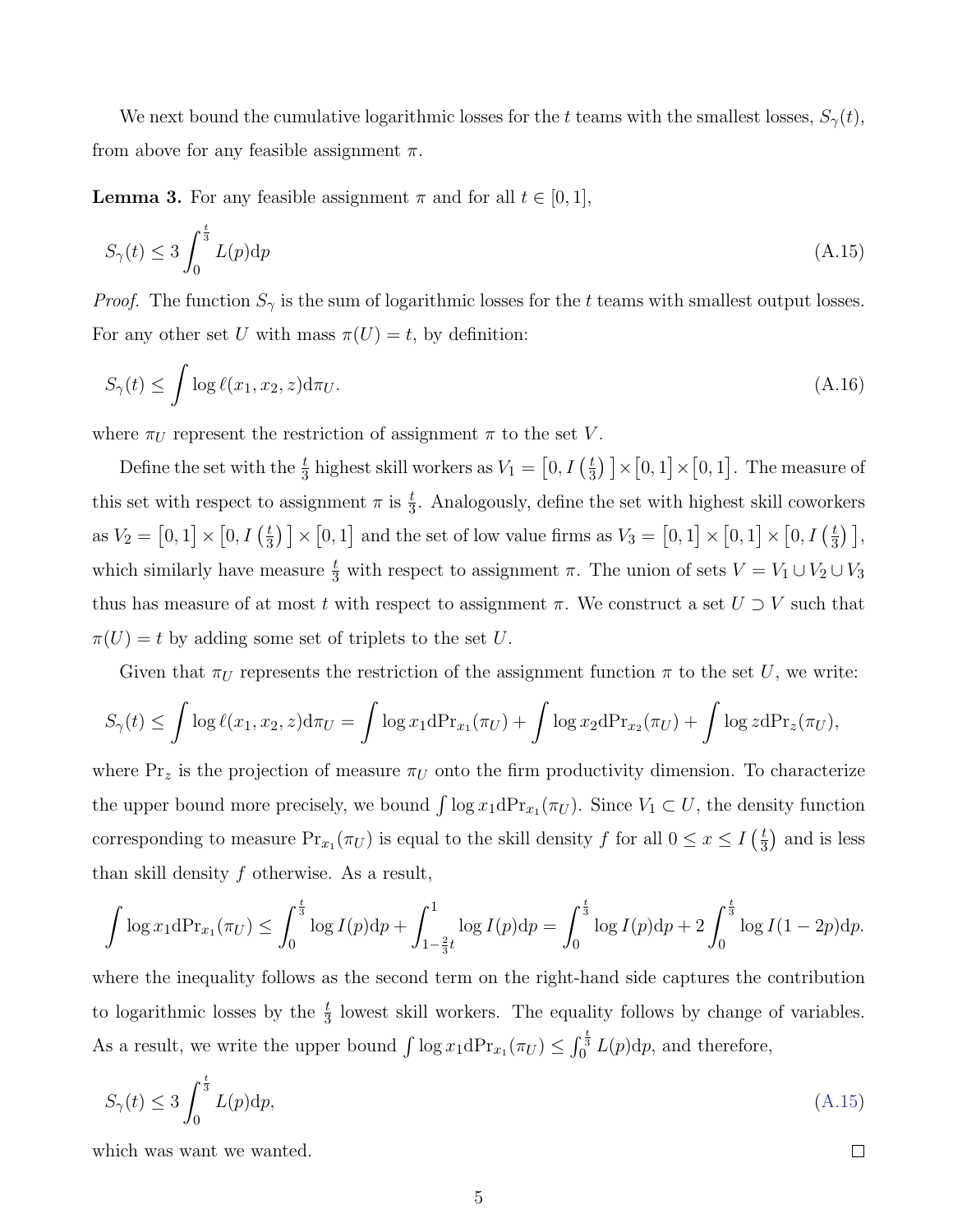We use Lemma [2](#page-49-0) and Lemma [3](#page-50-0) to verify Assumption 2 of Karamata's inequality.

**Proposition 10.** For any assignment  $\pi$ ,  $S_{\gamma}(t) \leq S_{\gamma^*}(t)$  for all  $t \in [0,1]$ .

*Proof.* For teams  $t \in [0, 3p]$ , this inequality directly follows by combining Lemma [2](#page-49-0) and Lemma [3.](#page-50-0)

For teams with the highest losses  $t \in [3p, 1]$ , we first observe that cumulative logarithmic losses  $S_{\gamma}$  is a convex function as it is the integral over an increasing function. Since  $S_{\gamma}$  is convex, for all  $t \in [3p, 1]$ :

<span id="page-51-1"></span>
$$
S_{\gamma}(t) \le \frac{1-t}{1-3\underline{p}} S_{\gamma}(3\underline{p}) + \frac{t-3\underline{p}}{1-3\underline{p}} S_{\gamma}(1) \le \frac{1-t}{1-3\underline{p}} S_{\gamma^*}(3\underline{p}) + \frac{t-3\underline{p}}{1-3\underline{p}} S_{\gamma^*}(1). \tag{A.17}
$$

where the final inequality follows because  $S_{\gamma}(3p) \leq S_{\gamma^*}(3p)$  by combining Lemma [2](#page-49-0) with Lemma [3,](#page-50-0) and  $S_{\gamma}(1) = S_{\gamma^*}(1)$  by the verification of Assumption 1 in [\(33\)](#page-28-1).

The integral over logarithmic losses  $S_{\gamma^*}(t)$  is linear for teams with the highest losses  $t \in [3p, 1]$ as losses are constant outside the pairwise countermonotonic sets with  $C = I(p)I^2(1-2p)$  implying  $\log I_{\gamma^*}(t) = \log C$ . Hence, for teams  $t \in [3p, 1]$ :

<span id="page-51-2"></span>
$$
S_{\gamma^*}(t) = \frac{1-t}{1-3\underline{p}} S_{\gamma^*}(3\underline{p}) + \frac{t-3\underline{p}}{1-3\underline{p}} S_{\gamma^*}(1)
$$
\n(A.18)

 $\Box$ 

Combining [\(A.17\)](#page-51-1) and [\(A.18\)](#page-51-2) the result follows.

### <span id="page-51-0"></span>A.5 Proposition [4](#page-29-0)

If a triplet  $(x_1, x_2, z)$  is contained in the set of potential matches M, then function m reflects the marginal worker product [\(4\)](#page-10-1), or  $m(x_1) = -x_2z, m(x_2) = -x_1z$ , and  $m(z) = -x_1x_2$ . Since the matching set [\(26\)](#page-23-0) consists of four subsets, we prove the result by establishing the claim for each subset.

If triplet  $(x_1, x_2, z)$  is in the negative sorted set corresponding to high skill worker  $x_1, (x_1, x_2, z) \in$  $M_{x_1}$  then  $(x_1, x_2, z) = (I(p_x), I(1-2p_x), I(1-2p_x))$  for percentile  $p_x \in [0, p)$ . Hence, the marginal worker products are  $m(x_1) = -I^2(1 - 2p_x)$  and  $m(z) = -I(p_x)I(1 - 2p_x) = -I(\frac{1-p_x}{2})$  $\frac{-p_z}{2}\big)I(p_z), \text{ with}$ the argument for lower percentiles of coworkers  $m(x_2)$  following the logic for  $m(z)$ . By symmetry of the negatively sorted branches, the same logic applies for triplets  $(x_1, x_2, z)$  contained in either subset  $M_{x_2}$  or  $M_z$ .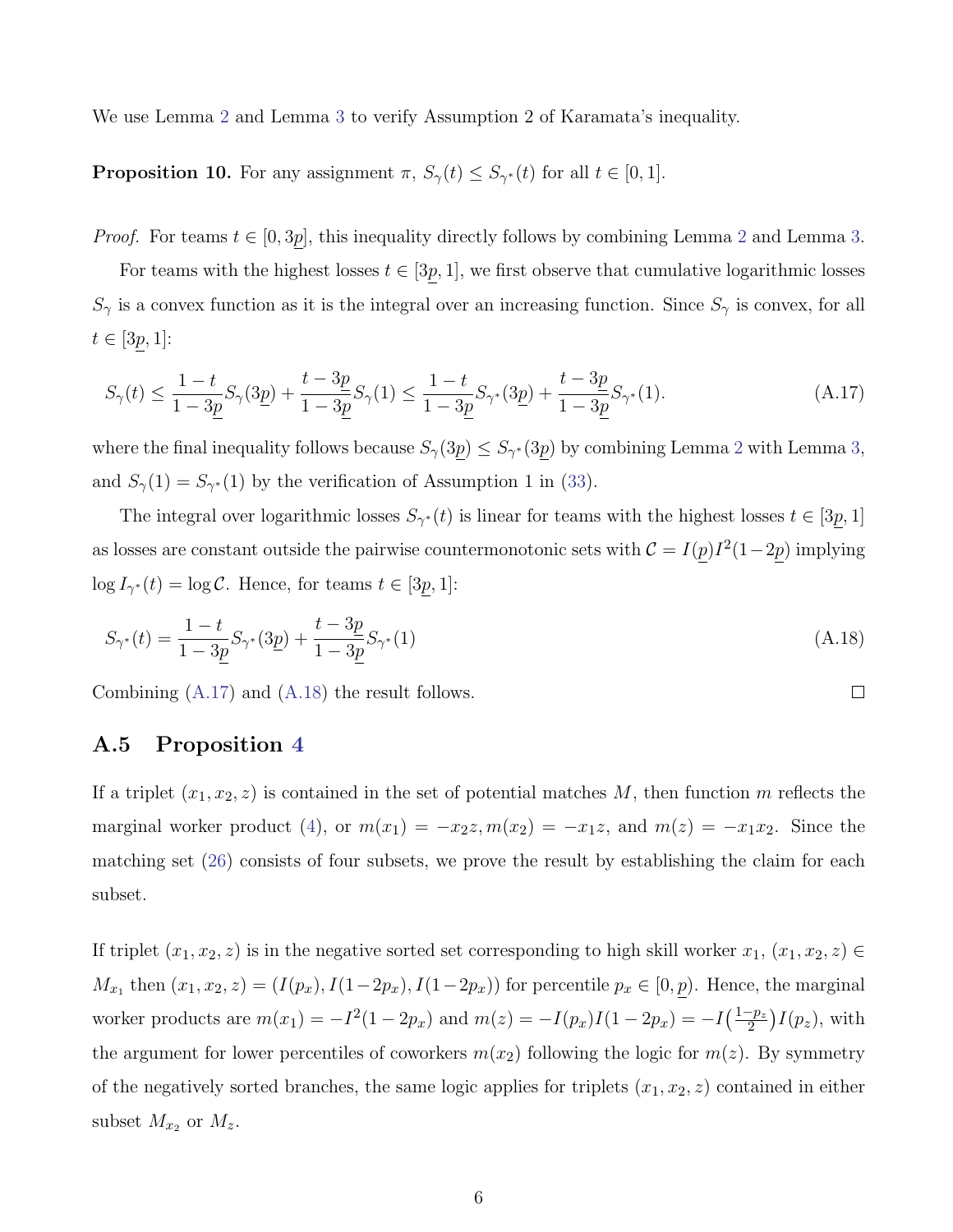If triplet  $(x_1, x_2, z)$  is in the mixed middle of potential matches  $M_{\mathcal{C}}$  then the expected output loss equals constant C, or  $\ell(x_1, x_2, z) = x_1x_2z = C$ . The marginal products in the mixed middle are then given by  $m(x_1) = -C/x_1 = -x_2z$ ,  $m(x_2) = -C/x_2 = -x_1z$ , and  $m(z) = -C/z = -x_1x_2$ .

#### <span id="page-52-0"></span>A.6 Proposition [5](#page-30-0)

To establish continuity, it suffices to verify that the marginal worker product  $m$  is continuous at the cutoffs p and  $\bar{p}$ . At both the lower and the upper percentile cutoff, continuity follows directly by substituting the condition that pins down the cutoff [\(35\)](#page-29-1).

To verify that the marginal worker product  $m$  is increasing, we show its derivative is positive everywhere except at both cutoffs. At both the cutoffs, the marginal worker product features a kink and the derivative does not exist. We show the derivative is positive by equivalently establishing that the derivative of  $log(-m(x))$  is negative. To see this, start by using the marginal product in [\(34\)](#page-29-2) to write:

$$
\log(-m(x)) = \begin{cases} 2\log I (1 - 2p) & \text{if } p \in [0, \underline{p}] \\ \log C - \log I(p) & \text{if } p \in (\underline{p}, \overline{p}) \\ \log I(p) + \log I(\frac{1 - p}{2}) & \text{if } p \in [\overline{p}, 1] \end{cases}
$$
(A.19)

For high skill workers in interval  $[0, p]$ , the derivative is negative since the inverse function for any cumulative distribution function is nondecreasing, that is, higher values are associated with higher percentiles. For workers in the mixed middle in the interval  $(p, \bar{p})$ , the derivative is for the same reason also negative,  $-\frac{I'(p)}{I(p)} < 0$ .

To show that the marginal worker product is increasing for low skill workers write  $log(-m(x)),$ by change of variables with  $t = \frac{1-p}{2}$  $\frac{-p}{2}$ , as:

$$
\log I(1 - 2t) + \log I(t) = L(t) - \log I(1 - 2t),\tag{A.20}
$$

where the loss L is defined by [\(A.11\)](#page-49-2). By Lemma [2,](#page-49-0) L increases for all  $t \in [0, p]$  and so decreases for  $p \in [\bar{p}, 1]$ . The second term also increases in  $t \in [0, p)$  and therefore decreases in  $p \in [\bar{p}, 1]$ . As a result, the derivative is negative for all  $p \in [0, 1]$ .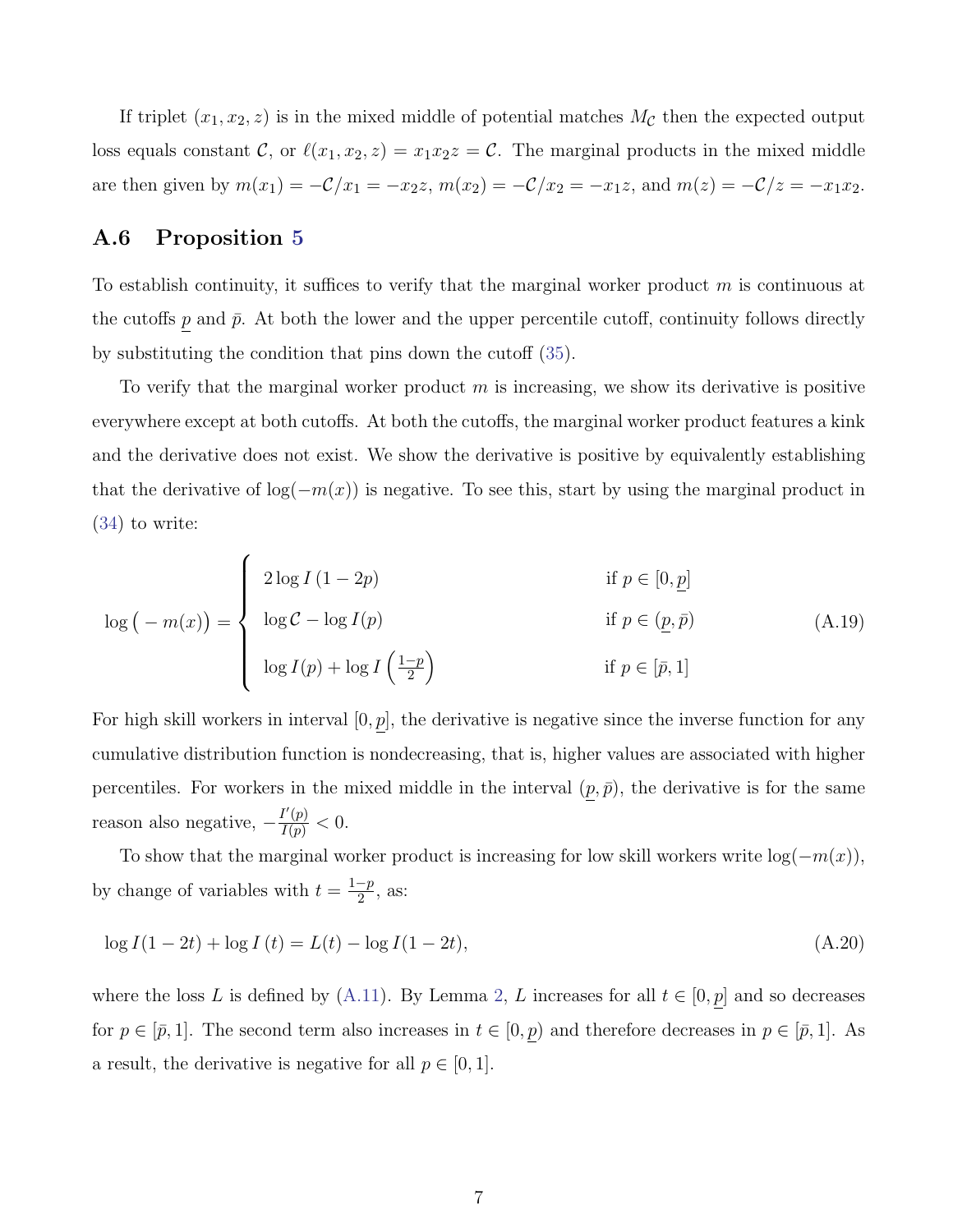### <span id="page-53-0"></span>A.7 Dual Problem

To characterize the solution to the dual problem, we use a generalization of Kantorovich duality for multiple marginal distributions [\(Kellerer](#page-44-1)  $(1984)$ ).<sup>[28](#page-53-1)</sup> Kantorovich duality states that the optimal value for the planning problem coincides with the optimal value for the dual problem.

**Duality.** Let X and Z be compact subsets of the set of real numbers, and  $F_x$  and  $F_z$  be probability measures on X and Z respectively. Let loss function  $\ell(x_1, x_2, z)$  be continuous on  $X \times X \times Z$  and  $\Pi(F_x, F_x, F_z)$  denote the set of measures  $\pi$  on  $X \times X \times Z$  with fixed projections  $pr_x(\pi) = F_x$  and  $pr_z(\pi) = F_z$ . Then,

$$
\min_{\pi \in \Pi} \int \ell(x_1, x_2, z) d\pi = \sup \int \hat{w}_1(x_1) dF_x + \int \hat{w}_2(x_2) dF_x + \int \hat{v}(z) dF_z,
$$
\n(A.21)

where the supremum is taken with respect to the collection of integrable functions  $\hat{w}_i \in L^1(X, F_x)$ and  $v \in L^1(z, F_z)$  subject to the constraint  $\hat{w}_1(x_1) + \hat{w}_2(x_2) + \hat{v}(z) \leq \ell(x_1, x_2, z)$  for any triplet  $(x_1, x_2, z) \in X \times X \times Z$ .

Applying the duality theorem to our problem, we establish that the dual solution attains the same value as the planning problem and that the dual solution exists in the class of integrable functions. We next establish that the solution exists in the class of continuous functions.

**Lemma 4.** For any dual solution  $(w_1, w_2, v)$ , there exists a continuous functions  $(\hat{w}_1, \hat{w}_2, \hat{v})$  such that  $\hat{w} = w$  and  $\hat{v} = v$  almost everywhere that solves the dual problem.

*Proof.* For any dual solution  $(w_1, w_2, v)$  there exists:

$$
\hat{w}_1(x_1) := \sup_{x_2, z} y(x_1, x_2, z) - w_2(x_2) - v(z),
$$
\n(A.22)

where  $\hat{w}_1(x_1) \leq w_1(x_1)$  since  $w_1(x_1) \geq y(x_1, x_2, z) - w_2(x_2) - v(z)$ . Similarly, we define  $\hat{w}_2$  and  $\hat{v}$ as  $\hat{w}_2(x_2) := \sup$  $x_1, z$  $y(x_1, x_2, z) - \hat{w}_1(x_1) - v(z)$  and  $\hat{v}(z) := \sup$  $x_1,x_2$  $y(x_1, x_2, z) - \hat{w}_1(x_1) - \hat{w}_2(x_2)$ . As a consequence, there exists:

$$
\tilde{w}_1(x_1) := \sup_{x_2, z} y(x_1, x_2, z) - \hat{w}_2(x_2) - \hat{v}(z).
$$
\n(A.23)

<span id="page-53-1"></span> $^{28}$ An instructive exposition of [Kellerer](#page-44-1) [\(1984\)](#page-44-1) is presented in Rachev and Rüschendorf [\(1998\)](#page-45-8).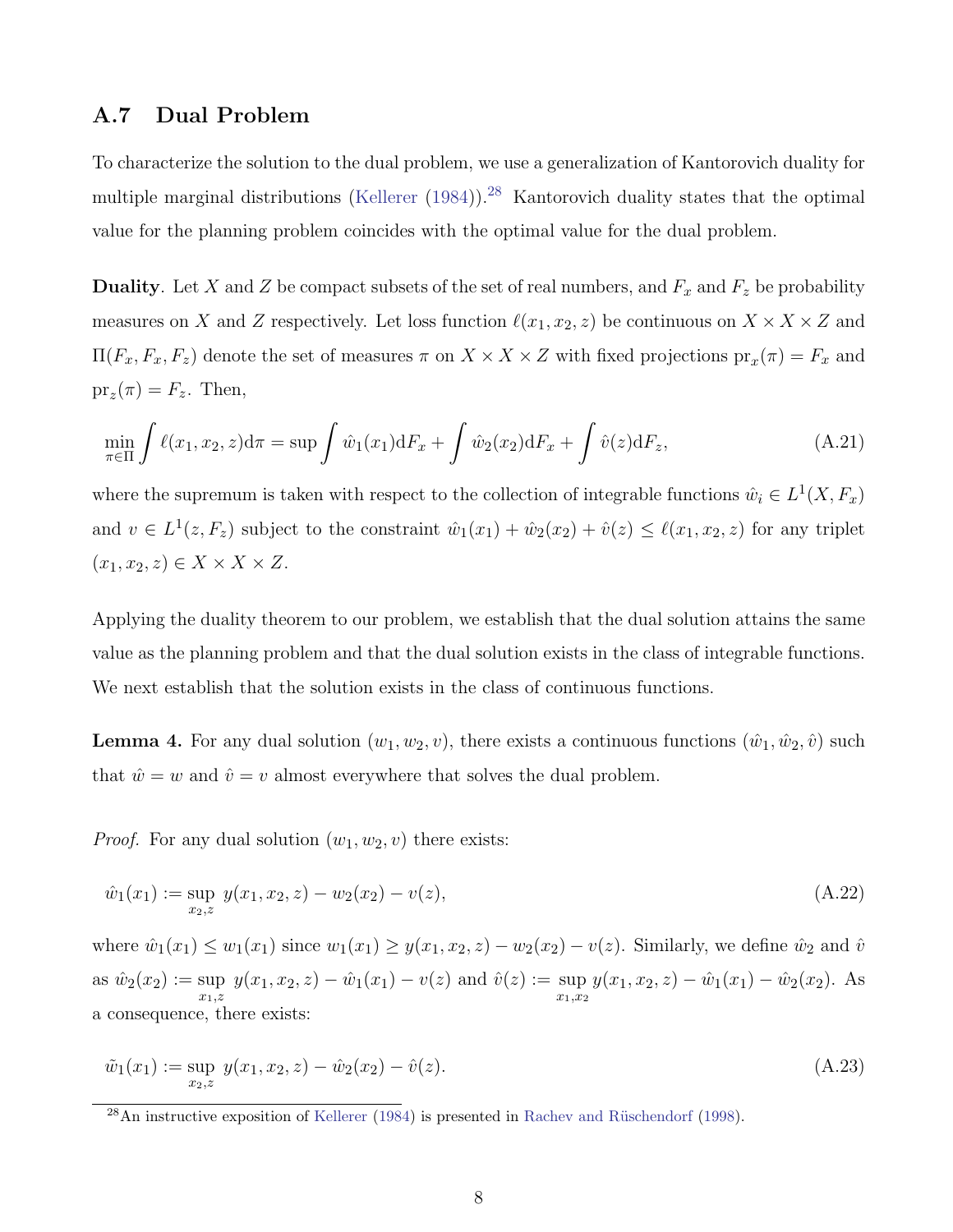Since  $\hat{w}_2(x_2) \leq w_2(x_2)$  and  $\hat{v}(z) \leq v(z)$ , it follows that  $\tilde{w}_1(x_1) := \sup y(x_1, x_2, z) - \hat{w}_2(x_2) - \hat{v}(z) \geq$  $x_2, z$  $\hat{w}_1(x_1)$ . Simultaneously, by the definition of  $\hat{v}$ , it follows that  $\hat{w}_1(x_1) \geq y(x_1, x_2, z) - \hat{w}_2(x_2) - \hat{v}(z)$ , which implies  $\hat{w}_1(x_1) \ge \tilde{w}_1(x_1)$ . As a result  $\hat{w}_1(x_1) = \tilde{w}_1(x_1)$ , which implies:

<span id="page-54-1"></span>
$$
\hat{w}_1(x_1) := \sup_{x_2, z} y(x_1, x_2, z) - \hat{w}_2(x_2) - \hat{v}(z),
$$
\n(A.24)

and similarly for  $\hat{w}_2(x_2)$ .

Next we establish  $(\hat{w}_1,\hat{w}_2,\hat{v})$  is a dual solution. By  $(A.24), (\hat{w}_1,\hat{w}_2,\hat{v})$  $(A.24), (\hat{w}_1,\hat{w}_2,\hat{v})$  is a permissible solution, while through  $\hat{w}_1(x_1) \leq w_1(x_1)$ ,  $\hat{w}_2(x_2) \leq w_2(x_2)$  and  $\hat{v}(z) \leq v(z)$ , it follows that  $\int \hat{w}_1(x_1) dF_x$  +  $\int \hat{w}_2(x_2) dF_x + \int \hat{v}(z) dF_z \leq \int w_1(x_1) dF_x + \int w_2(x_2) dF_x + \int v(z) dF_z$ . Thus,  $(\hat{w}_1, \hat{w}_2, \hat{v})$  is a dual solution. Further,  $\hat{w}_1 = w_1$ ,  $\hat{w}_2 = w_2$  and  $\hat{v} = v$  almost everywhere. Suppose instead  $\hat{w}_1 < w_1$ , for example, then  $\int \hat{w}_1(x_1) dF_x + \int \hat{w}_2(x_2) dF_x + \int \hat{v}(z) dF_z < \int w_1(x_1) dF_x + \int w_2(x_2) dF_x + \int v(z) dF_z$ , which contradicts  $(w_1, w_2, v)$  is a dual solution.

We next establish that  $\hat{w}_1$  is a continuous function. To see this, let  $\hat{w}_1(x_1; x_2, z) := y(x_1, x_2, z) \hat{w}_2(x_2)-\hat{v}(z)$ , that is, equation [\(A.24\)](#page-54-1) holding constant both coworker  $x_2$  and the firm z. Given the specification of the production technology [\(1\)](#page-2-1), and since both  $x_2 \in [0, 1]$  and  $z \in [0, 1]$ ,  $\hat{w}_1(x_1; x_2, z)$ is a linear function with a slope less than one in absolute value. This implies that  $\hat{w}_1(x_1; x_2, z)$ is Lipschitz continuous. Since  $\hat{w}_1(x_1)$  can be represented as  $\hat{w}_1(x_1) = \sup$  $\hat{w}_1(x_1; x_2, z)$ ,  $\hat{w}_1(x_1)$  is  $\overline{x_2}$ ,z Lipschitz continuous, and hence  $\hat{w}_1(x_1)$  is continuous. The same argument shows both  $\hat{w}_2$  and  $\hat{v}_3$  $\Box$ are continuous.

### <span id="page-54-0"></span>A.8 Proposition [6](#page-31-0)

For any worker  $x_{1,0}$  there exists a coworker  $x_{2,0}$  and firm  $z_0$  so that triplet  $(x_{1,0}, x_{2,0}, z_0)$  is contained in the support of an optimal assignment, which implies that:

$$
w(x_{1,0}) + w(x_{2,0}) + v(z_0) = y(x_{1,0}, x_{2,0}, z_0) = z_0 + x_{1,0}m(x_{1,0}),
$$
\n(A.25)

with the second equality following from the marginal worker product  $(4)$ . For any other worker  $x_1$ , it must similarly be that  $w(x_1) + w(x_{2,0}) + v(z_0) \ge z_0 + x_1 m(x_{1,0})$ . Combining these expressions, it holds that for any  $x_0$  and  $x_1 \in [0, 1]$ :

<span id="page-54-2"></span>
$$
w(x_1) - w(x_{1,0}) \ge m(x_{1,0})(x_1 - x_{1,0}). \tag{A.26}
$$

<span id="page-54-3"></span>Similarly, by interchanging  $x_{1,0}$  and  $x_1$  in the previous paragraph, we obtain:

$$
w(x_{1,0}) - w(x_1) \ge m(x_1)(x_{1,0} - x_1). \tag{A.27}
$$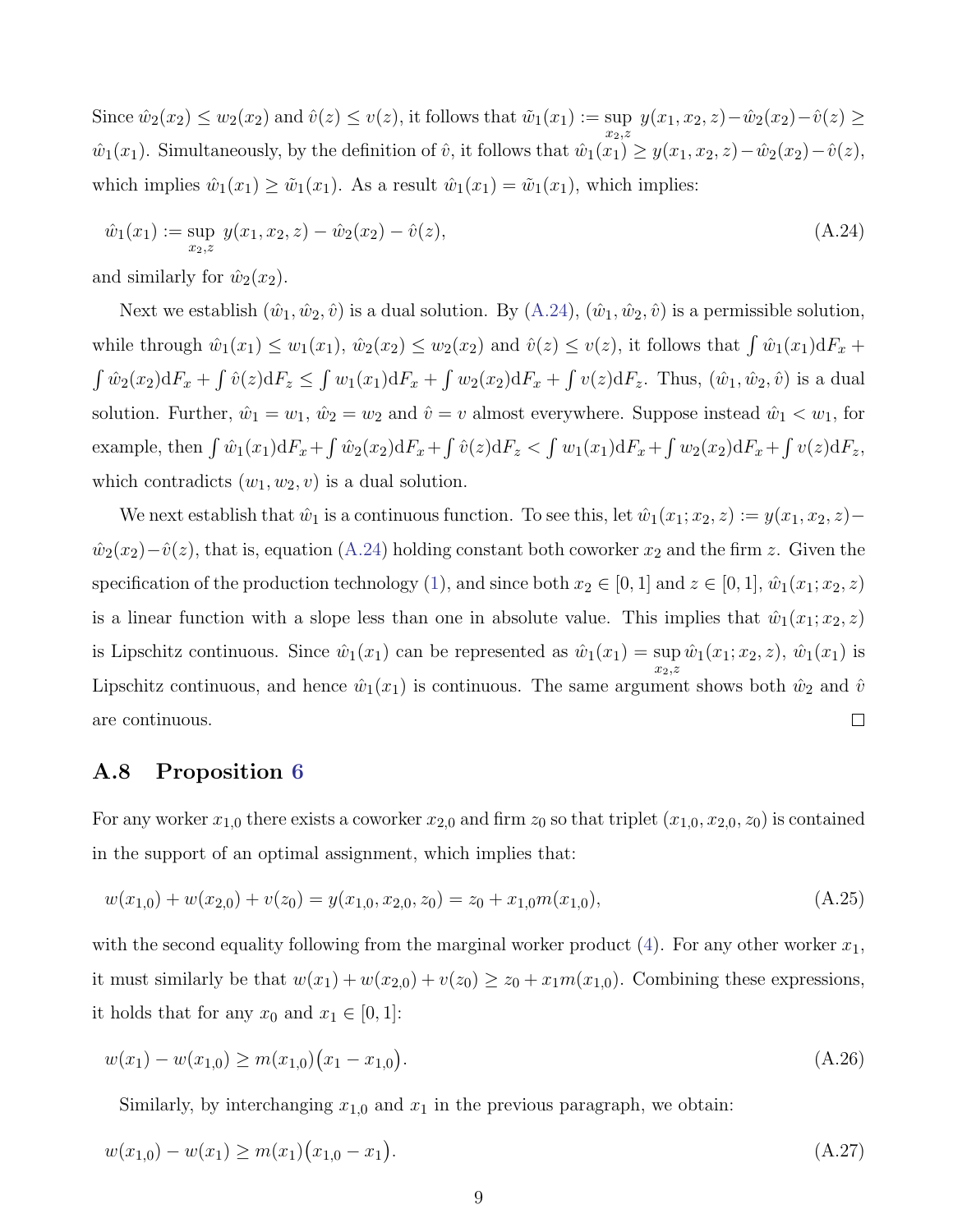Combining [\(A.26\)](#page-54-2) and [\(A.27\)](#page-54-3), and dividing by  $x_1 - x_{1,0}$  yields

$$
m(x_1) \ge \frac{w(x_1) - w(x_{1,0})}{x_1 - x_{1,0}} \ge m(x_{1,0}).
$$
\n(A.28)

Taking limits as  $x_1 \to x_{1,0}$ , this equation shows that the function  $w(x)$  has a derivative at  $x_1 = x_{1,0}$ and that this derivative is equal to  $m(x_{1,0})$ . Since the marginal worker product m is a continuous function by Proposition [5,](#page-30-0) the derivative of  $w$  is continuous. The result is similarly established for  $v'(z)$ .

### <span id="page-55-0"></span>A.9 Proposition [9](#page-35-1)

<span id="page-55-1"></span>We establish the model can rationalize the empirical wage distribution using Lemma [5.](#page-55-1)

Lemma 5. If (a) the empirical earnings function is convex in percentile rank, and (b) if the model rationalizes the empirical earnings distribution, then Assumption [1](#page-25-0) is satisfied.

**Proof of Lemma** [5](#page-55-1). To show that both parts of Assumption [1](#page-25-0) are satisfied, we develop the model earnings equation:

<span id="page-55-2"></span>
$$
w(I(p)) = \mathcal{C}_w + \int_0^{I(p)} m(s) \, \mathrm{d}s,\tag{36}
$$

which is equation [\(36\)](#page-31-3) with  $x = I(p)$ . The derivative of the model earnings equation with respect to percentile rank  $p$ , which is the model analog of the slope of the empirical earnings function, is:

$$
w'(I(p))I'(p) = m(I(p))I'(p).
$$

For the model to generate the observed earnings distribution as an equilibrium outcome, it has to hold that  $m(I(p))I'(p) = e'(p)$ . Using the expression for the equilibrium marginal worker product [\(34\)](#page-29-2) from Proposition [4,](#page-29-0) we thus require:

$$
e'(p) = \begin{cases}\n-I^2 (1 - 2p) I'(p) & \text{if } p \in [0, \underline{p}] \\
-C/I(p) I'(p) & \text{if } p \in (\underline{p}, \overline{p}) \\
-I(p) I\left(\frac{1 - p}{2}\right) I'(p) & \text{if } p \in [\overline{p}, 1]\n\end{cases}
$$
\n(A.29)

We prove that if the empirical earnings function is decreasing and convex, and if the model rationalizes this empirical earnings function, then Assumption [1](#page-25-0) is satisfied. We start with the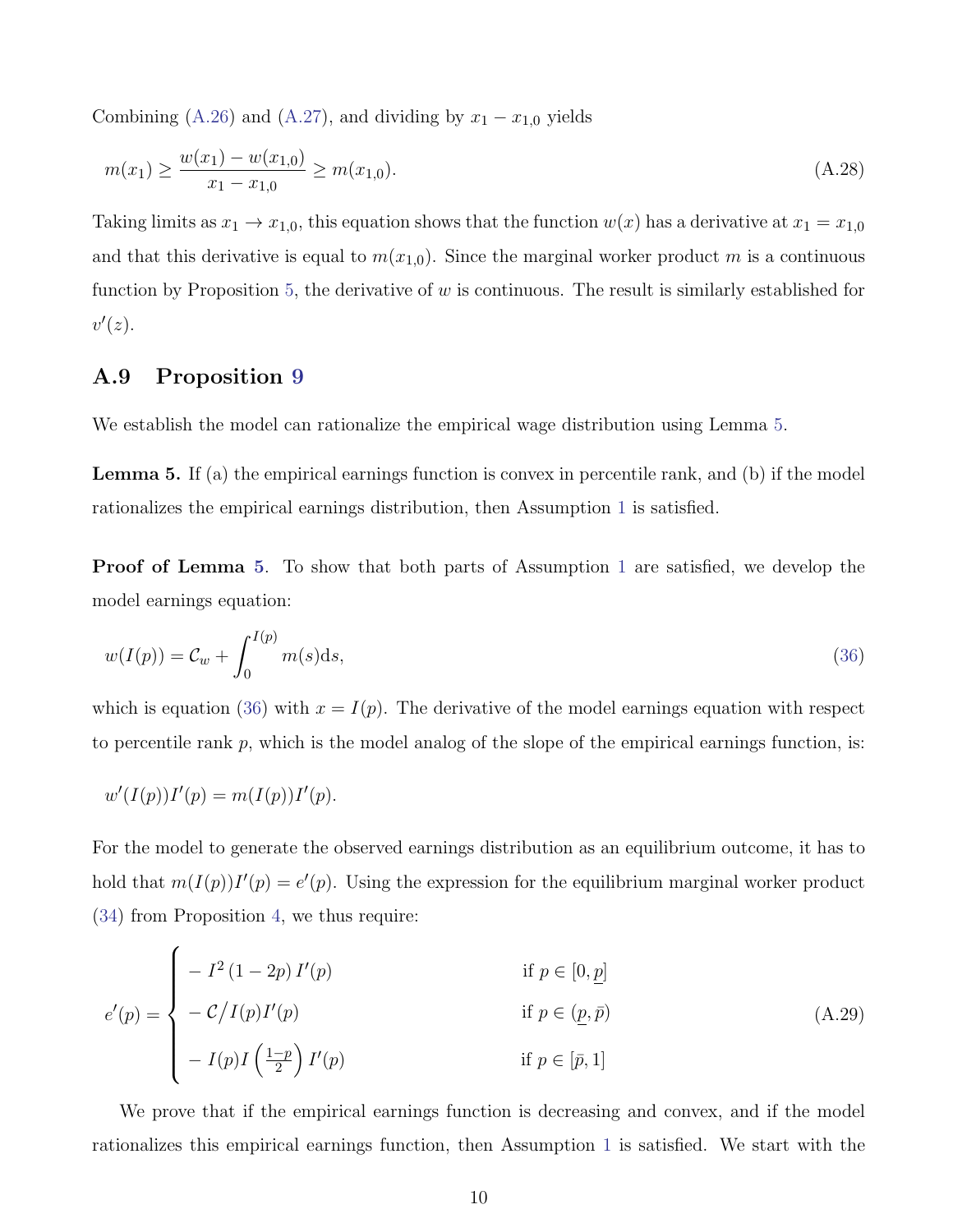<span id="page-56-2"></span>condition that  $\log I(p)$  is concave for medium skill workers  $(p, \bar{p})$ . In this case, we can write [\(A.29\)](#page-55-2) as:

$$
-\frac{e'(p)}{\mathcal{C}} = \frac{\mathrm{d}}{\mathrm{d}p} \log I(p). \tag{A.30}
$$

When the earnings function is convex the left-hand side decreases with p, implying  $\frac{d}{dp} \log I(p)$  is decreasing or  $\log I(p)$  is concave. By footnote [17,](#page-26-0) this is equivalent to part (a) of Assumption [1.](#page-25-0)

We establish part (b) of Assumption [1](#page-25-0) is satisfied starting with the low skill workers  $p \in [\bar{p}, 1]$ . We use equation [\(A.29\)](#page-55-2) for  $p \in [\bar{p}, 1]$ , and apply a change of variables  $q = \frac{1-p}{2}$  $\frac{-p}{2}$ , to write:

<span id="page-56-0"></span>
$$
e'(1 - 2q) = -I(q)I(1 - 2q)I'(1 - 2q),
$$
\n(A.31)

for  $q \in [0, p]$ . To show the concavity of the logarithmic output loss  $L(p)$  for the high skill workers  $p \in [0, p]$  one can equivalently show concavity of  $I(p)I^2(1-2p)$  since a logarithmic transformation of a positive and concave function is concave. Using the first part of equation  $(A.29)$  and  $(A.31)$ , the derivative of  $I(p)I^2(1-2p)$  can be written as:

<span id="page-56-1"></span>
$$
\frac{\mathrm{d}}{\mathrm{d}p}(I(p)I^2(1-2p)) = -\frac{\mathrm{d}}{\mathrm{d}p}(e(p) + 2e(1-2p)),\tag{A.32}
$$

and hence the second derivative is  $-e''(p) - 8e''(1-2p) \le 0$ . Since the empirical earnings function is convex, the function  $L(p)$  is concave for high skill workers on interval  $p \in [0, p]$ . Concavity of the logarithmic output loss  $L(p)$  on the medium skill interval  $(p, \bar{p})$  is established using that  $\log I(p)$ is concave for medium workers  $(p, \bar{p})$ , implying that  $\log I(1 - 2p)$  is concave on the same interval  $(p, \bar{p})$ . Since the sum of concave functions is concave,  $L(p)$  is concave for medium skill workers.

We established that  $L(p)$  is concave for high skill workers  $p \in [0, p]$  as well as for medium skill workers  $p \in (p, \bar{p})$ . To establish that the function is concave on the full interval  $[0, \frac{1}{3}]$  $\frac{1}{3}$ , we further verify continuity of the derivative at cutoff percentile p. From [\(A.32\)](#page-56-1) we have  $I(p)I^2(1-2p)$  =  $\mathcal{C}_d$ -e(p)-2e(1-2p), implying that the derivative at percentile p is given by  $L'(p) = \frac{-e'(p) + 4e'(1-2p)}{I(p)I^2(1-2p)}$  $\frac{(\mu)+4e(1-2\mu)}{I(p)I^2(1-2p)}$ . For medium skill workers  $(p, \bar{p})$ , the derivative of  $L(p)$  at the cutoff p can, using  $(A.30)$ , be shown to be identical. Therefore,  $L(p)$  is concave on the interval  $[0, \frac{1}{3}]$  $\frac{1}{3}$ .

**Proof of Proposition [9](#page-35-1).** To prove the result, we define  $g'(p) := -e'(p)$  and  $u(p) := I^2(1-2p)$ ,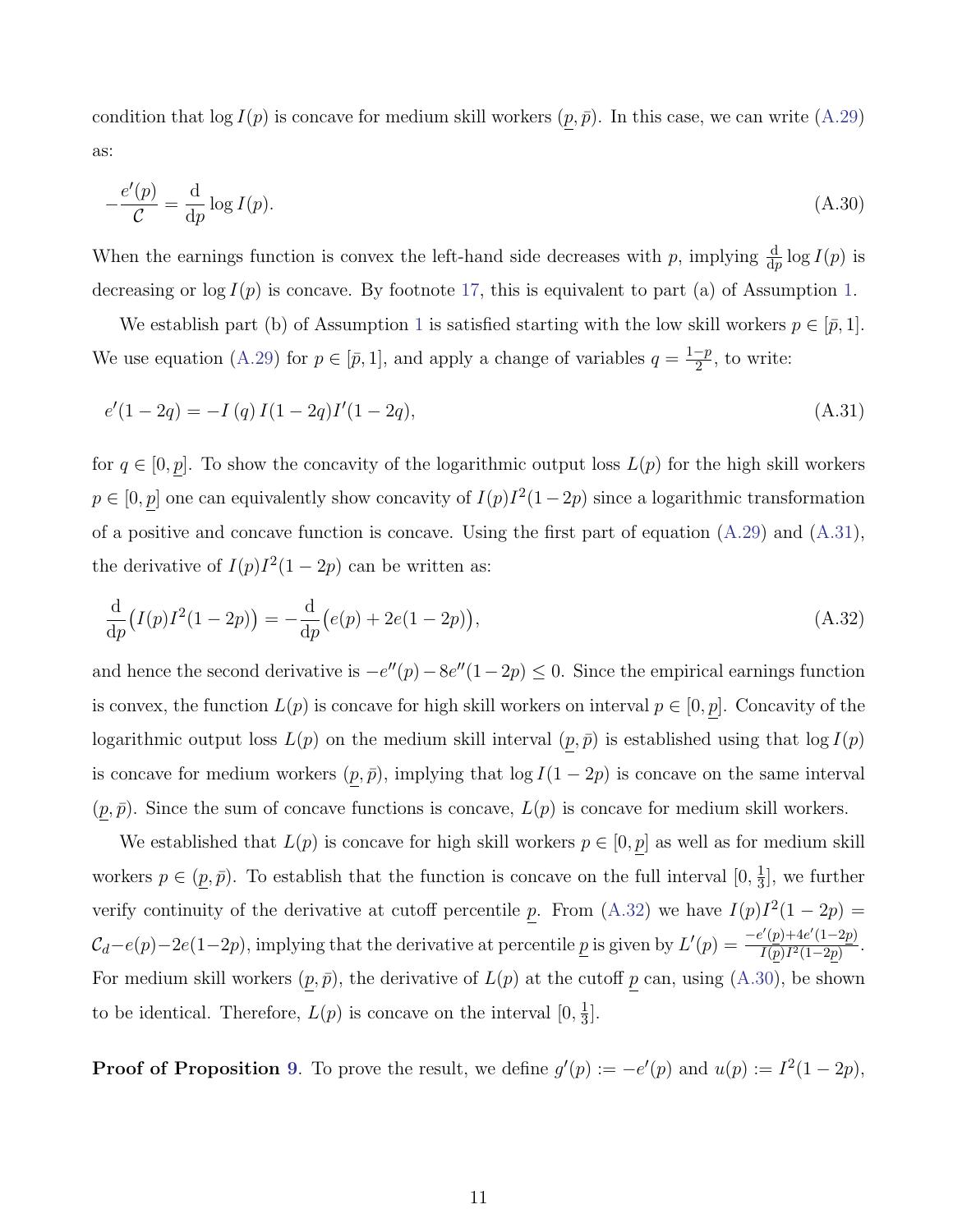implying  $u'(p) = -4I(1-2p)I'(1-2p)$ . Using these definitions, we can write [\(A.29\)](#page-55-2) as:

$$
g'(p) = \begin{cases} u(p)I'(p) & \text{if } p \in [0, \underline{p}] \\ C/I(p)I'(p) & \text{if } p \in (\underline{p}, \overline{p}) \\ I(p)I(\frac{1-p}{2})I'(p) & \text{if } p \in [\overline{p}, 1] \end{cases}
$$
(A.29)

We simplify the third part of equation [\(A.29\)](#page-55-2) by change of variables  $p = 1-2q$ , so that  $g'(1-2q) =$  $I(1-2q)I(q)I'(1-2q)=-\frac{1}{4}$  $\frac{1}{4}u'(q)I(q)$  for  $q \in [0, \underline{p}]$ . As a result, we have the following system of differential equations on the interval  $[0, p]$ :

<span id="page-57-2"></span><span id="page-57-1"></span>
$$
I'(p)u(p) = g'(p) \tag{A.33}
$$

$$
I(p)u'(p) = -4g'(1-2p) \tag{A.34}
$$

We solve the system of differential equations by collapsing it to a single differential equation. We add equations  $(A.33)$  and  $(A.33)$  to write:

$$
\frac{d}{dp}(I(p)u(p)) = \frac{d}{dp}(g(p) + 2g(1 - 2p)).
$$
\n(A.35)

<span id="page-57-3"></span>By integrating between 0 and  $p \in [0, p]$ , setting  $I(0)$  equal to small  $\varepsilon > 0$  and noting that  $u(0) = 1$ , we have:

$$
I(p)u(p) = \varepsilon + g(p) + 2g(1 - 2p) - g(0) - 2g(1)
$$
\n(A.36)

We divide  $(A.34)$  by  $(A.36)$  to obtain a single differential equation for u.

$$
\frac{u'(p)}{u(p)} = \frac{d}{dp}\log u(p) = -\frac{4g'(1-2p)}{\varepsilon + g(p) + 2g(1-2p) - g(0) - 2g(1)},\tag{A.37}
$$

which is solved using initial condition  $u(0) = 1$ , or  $\log u(0) = 0$ . Given a solution for u, and given the initial condition for  $I(0)$ , we use [\(A.33\)](#page-57-1) to obtain  $I(p)$ . As a result, we obtain  $I(p)$  on the set  $[0, \underline{p}] \cup [\overline{p}, 1]$ . Finally, to obtain the type distribution on the interval  $[\underline{p}, \overline{p}]$ , we directly use [\(A.29\)](#page-55-2) for medium skill workers, where the boundary conditions are pinned down by  $I(p)$  and  $I(\bar{p})$ .

### <span id="page-57-0"></span>B Generalization

In this appendix we lay out how our main findings extend to n workers per team by constructing the set of potential matches  $M$  and the marginal worker product. Since the logic is analogous to the discretized analysis in Section [3,](#page-14-1) we only provide minimal discussion here.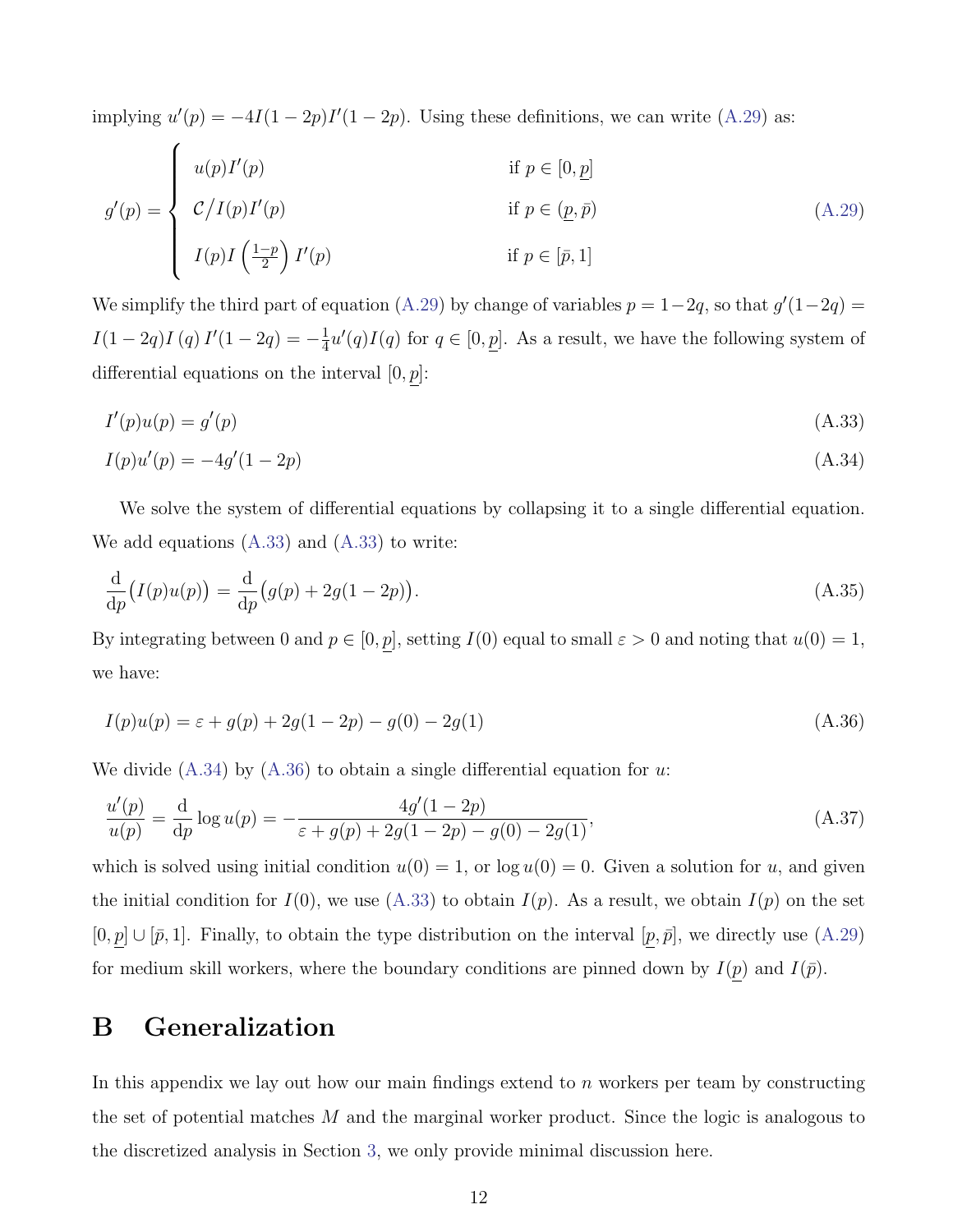In the generalization with  $n$  workers per team, the firm output function  $y$  is:

$$
y(x_1, x_2, \dots, x_n, z) = \left(1 - \prod_{i=1}^n x_i\right) z.
$$
\n(A.38)

To explore sufficient conditions, we first generalize the notion of complete mixing.

**Definition 3.** Set  $\{(x_{1s}, x_{2s}, \ldots, x_{ns}, z_s)\}_{s=1}^m$  is completely mixed if  $x_{1s}x_{2s} \ldots x_{ns}z_s = C$  for all s for constant  $\mathcal{C}.$ 

The assignment is completely mixed when losses are constant across all pairings,  $x_{1s}x_{2s} \ldots x_{ns}z_s =$ C for all s. A completely mixed assignment is product countermonotonic because  $z_s = \frac{C}{x_1 - x_2}$  $x_{1s}x_{2s}...x_{ns}$ shows higher project values  $z_s$  sort with more productive teams, that is, lower  $x_{1s}x_{2s} \ldots x_{ns}$ . The same holds true for the *n* other combinations of teams and workers.

By the inequality of arithmetic and geometric means, a completely mixed assignment is optimal. With a set of elements  $\{(x_{1s}, x_{2s}, \ldots, x_{ns}, z_s)\}_{s=1}^m$ , the inequality reads:

$$
\frac{1}{m}\sum x_{1s}x_{2\sigma_2(s)}\dots x_{n\sigma_n(s)}z_{\sigma_z(s)} \ge \sqrt[m]{\prod x_{1s}x_{2s}\dots x_{ns}z_s} =: \mathcal{C}_m,
$$
\n(A.39)

When an assignment is completely mixed, it is optimal since it minimizes aggregate output losses. As in our baseline, however, there exists no optimal completely mixed assignment with atomless distributions that have full support on the unit interval.

The optimal assignment is the largest possible set of completely mixed triplets combined with pairwise countermonotonic sets. Let  $\hat{\pi}$  be an optimal assignment concentrated on the completely mixed set, so  $x_1x_2...x_nz = C$ . Since  $\sum_{i=1}^n \log x_i + \log z = \log C$  almost everywhere with respect to assignment  $\hat{\pi}$ , integration yields:

$$
\log \mathcal{C} = \sum_{i=1}^{n} \int_{\underline{x}_i}^{\bar{x}_i} \log x_i \mathrm{d}\hat{\pi} + \int_{\underline{z}}^{\bar{z}} \log z \mathrm{d}\hat{\pi} = \frac{n+1}{\bar{p}-p} \int_{\underline{p}}^{\bar{p}} \log I(p) \mathrm{d}p,\tag{A.40}
$$

where the final expression follows since the marginal distributions of feasible assignment  $\hat{\pi}$  on X and Z are distribution F on the percentile interval  $[p, \bar{p}]$ , scaled by  $\bar{p}-p$  to normalize to unit mass. By [Wang and Wang](#page-45-1) [\(2016\)](#page-45-1), the maximal completely mixed set in this case satisfies  $\mathcal{C} = I^{n}(\bar{p})I(p)$ .

Conjecture. We specify the support of an optimal assignment, the set of possible matches M. As discussed, the set of possible matches combines  $n + 1$  symmetric pairwise countermonotonic sets and a mixed middle:

$$
M := M_{x_1} \cup M_{x_2} \cup \dots \cup M_{x_n} \cup M_z \cup M_{\mathcal{C}},\tag{A.41}
$$